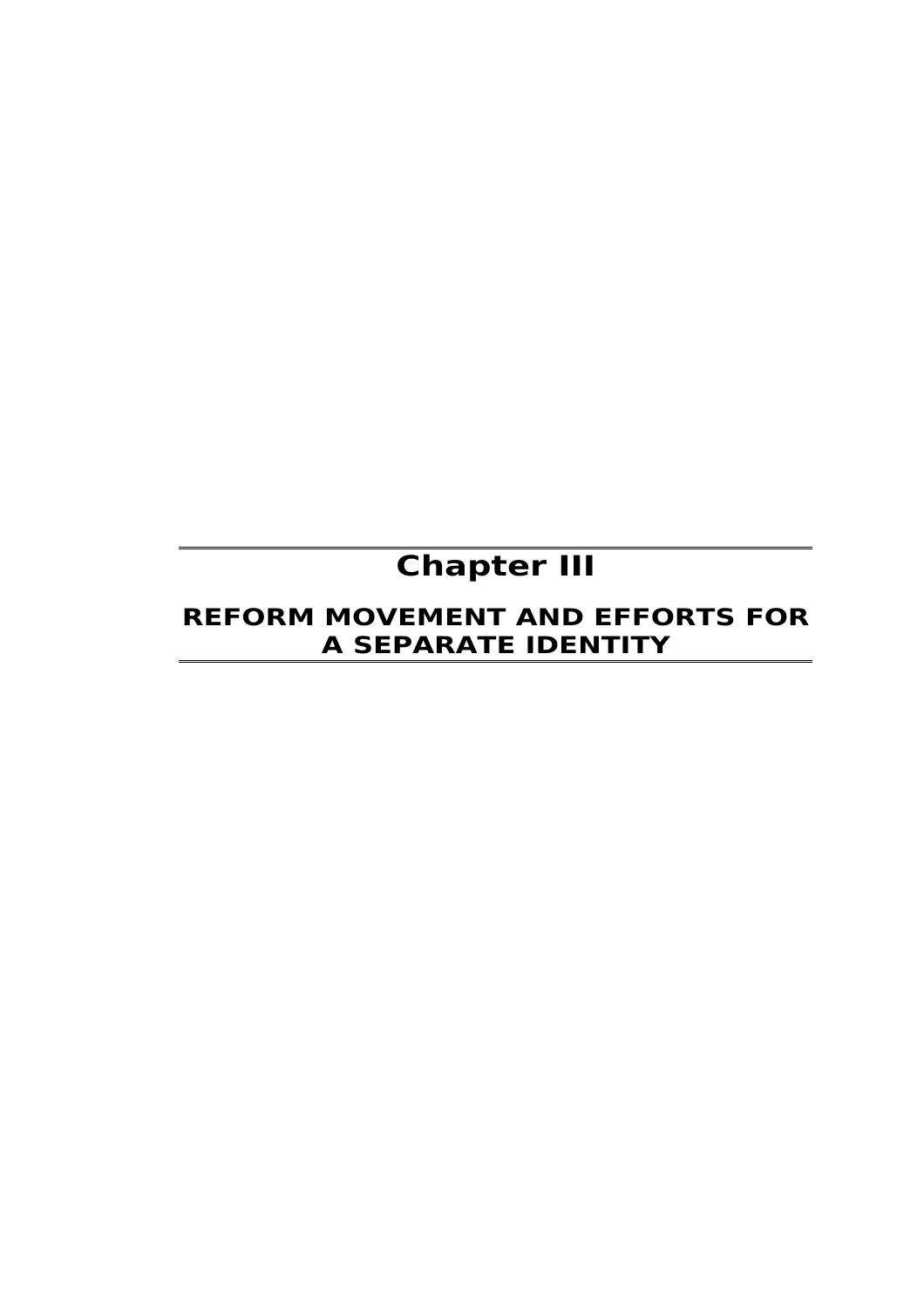#### CHAPTER III

### **THE REFORM MOVEMENT AND THE EFFORTS FOR SEPARATE IDENTITY**

The growth of a collective consciousness among *Mappilas* has two definite stages, the first as a religio-cultural community and then as a political community. While the available literature on *Mappilas* scantly deals with the first phase, the final stage when *Mappilas* emerged as a political community has been covered widely in these studies. Hence, this chapter is devoted to the first phase of the emergence of the collective consciousness of *Mappilas* .

As we have seen in Chapter I, the practice of Islam in Malabar and many of the popular mentalities, which supported it, were shaped and moulded by the 'folk' and 'elite' religions of wider Hindu society. As people with narrow horizons and limited world view, *Mappilas* were supposed to be given to 'lax' and accommodated variants of folk worship because they were close to the forces of nature, their religious life was parochial and localized incorporating spirit cults and other traditions derived from non-Muslim sources. But once, as pointed out by Barbara D. Metcalf in another context, Muslims began to have their horizon widened through the experience of overseas trade or through other forms of economic and social modernisation which gave rise to greater physical mobility and an opening up of contacts and world views, they began to loose this attachment to local cults. $<sup>1</sup>$  $<sup>1</sup>$  $<sup>1</sup>$  The</sup> religious reform movements, which started in Malabar by the beginning of 20th century, regarded this syncretic cults and rites as debasement of the pristine purity of Islam. According to the reformists, the practice of Islam by the majority in Malabar was 'deviant' and 'corrupt'. Hence, the most venomous condemnation of such debased Islam in Malabar came from large

<sup>1</sup>Barbara D. Metcalf, *Islamic Revival in British India: Deoband, 1860-1900,* Princeton, 1982, p.124.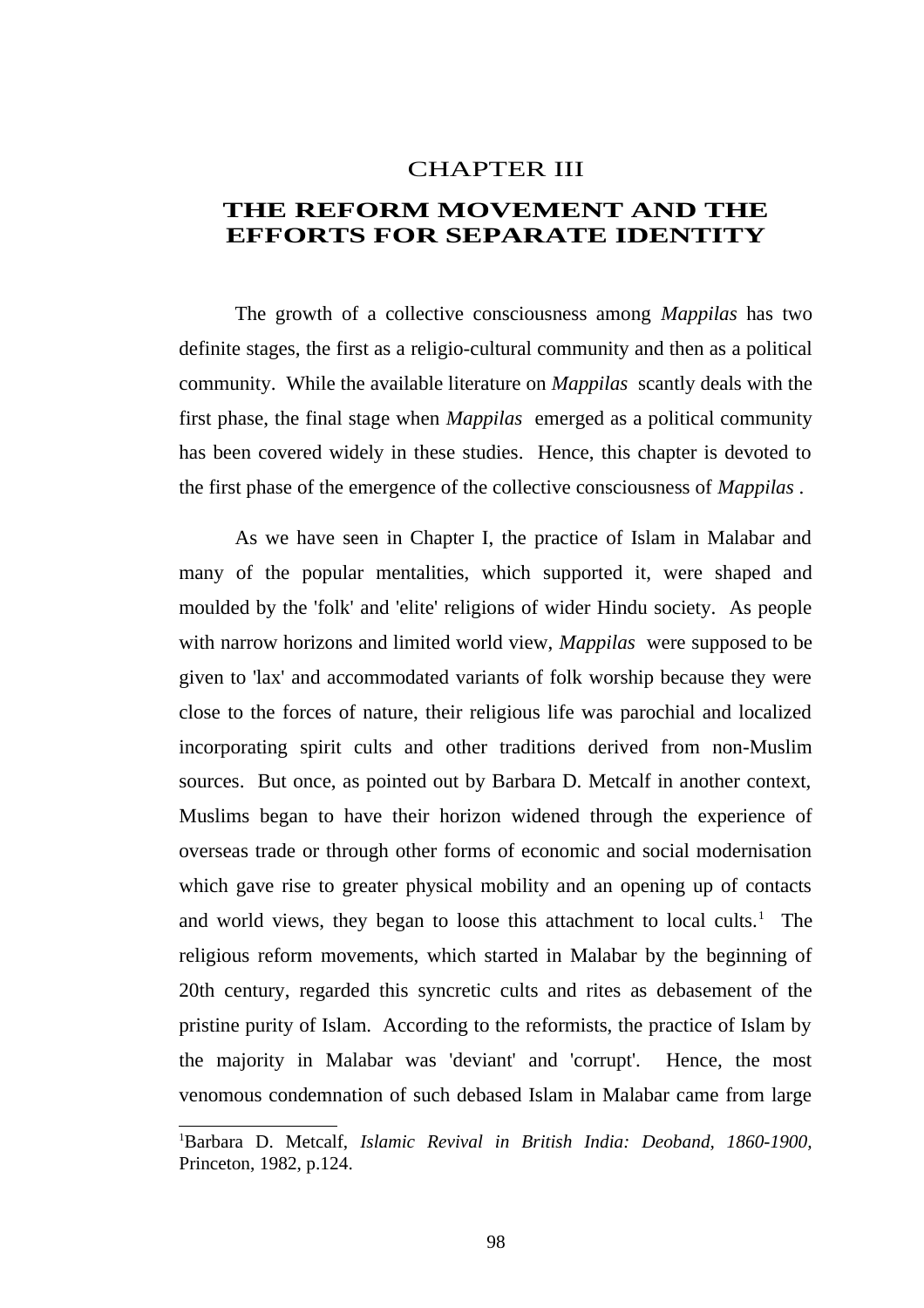volumes of polemical and didactic writings of the reformists and revivalists in  $20<sup>th</sup>$  century. In a discussion on the formation of a Muslim identity in Malabar, it is of vital importance to have a critical evaluation of the impact of those anti-syncretic fundamentalist movements of  $20<sup>th</sup>$  century in Malabar on the changing perceptive of identity. A much clearer understanding of the reform movement in Malabar may be derived from analysing the 'cultural' and 'societal' aspects of its impact both ultimately converging on the process of formulating and strengthening the collective Islamic consciousness of Malabar Muslims.  $2$  By the middle of  $20<sup>th</sup>$  century the reform movement of Malabar brought about revolutionary transformation of the religious and cultural self-image of Muslims of Malabar.

The reformists, right from the last quarter of  $19<sup>th</sup>$  century onwards, launched a vicious and sustained attack on the non-Islamic accretions and excrescences of Malabar Islam and urged Muslims to return to the purity of Islam. This forced on the *Mappilas,* both individually and collectively, a growing awareness of what they believed and practiced as Muslims. The first motive power towards this was supplied by the reform efforts of Sanaulla Makti Thangal, who was the pioneer among the Muslim reformers of Kerala.

#### **Makti Thangal and the Early Reform Efforts**

Reforms in Muslim society mean getting rid of all un-Islamic habits and customs that were lingering on in the life of Muslims as survivals of ancestral traditions or as a result of acculturation. The necessity of the reform of *Mappila* community was felt under the influence of British rational traditions. Reformers like Makti Thangal (1847-1912) emerged to rationalize Islam according to the change in the society.  $3$  By the dawn of  $20<sup>th</sup>$  century, the urge for reform of the existing society was visible among almost all

 $2$ The religious aspect of the reform among Kerala Muslims has been discussed in M.Abdul Samad, *Islam in Kerala: Groups and Movements in 20th century,* Kollam, 1998.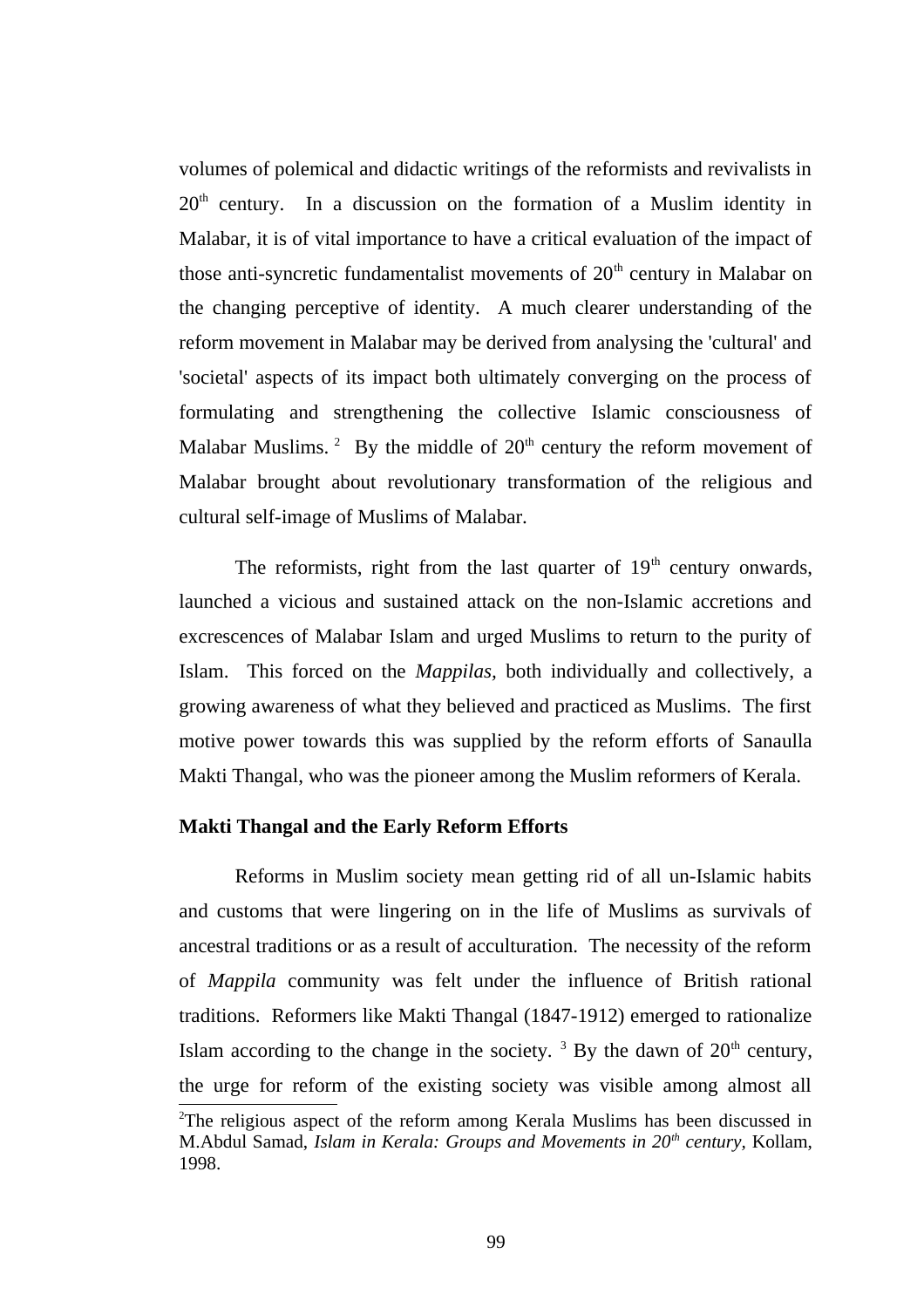communities of Malabar, but the pace of change was relatively poor in the case of *Mappilas* . Makti Thangal was a product of colonial modernity and he was exposed to colonial values. At the same time, he anchored on Islamic scriptures, when he attacked the blind beliefs and archaic practices of *Mappilas* . Thus, the early reform movements were both reformist as well as revivalist. On the one hand they tried to purify Islam from all later accretions, which run contrary to its original teachings, on the other, tried to uplift the community through secular education, stressing even on the education of women.

The Reform movements contributed much to strengthen the community identity as these reforms were directed against un-Islamic practices and customs. Neither the early reformers, nor the later reformers were against the tenets of texts of Islam - *Quran* and *Hadith*. What they attempted was to bring *Mappila's* life in conformity with textual Islam rather than to regulate their life according to the standards of colonial modernity.

Makti Thangal was influenced by western values, ideas and methods and showed a keen interest in cleansing Islam of impurities. But, for him, the necessity of reform arose from *Quran* itself and not from modern ideas. It was the modern ideas that pushed Muslim intellectuals to turn to *Quran* itself to find answers to the problems of the community.

Makti was born at Veliyamkode in 1847, as the son of Sayid Ahmad Tangal, the disciple of Veliyamkode Umar Khazi. He belonged to the Sayid family, the descendants of Prophet Mohammed.<sup>[4](#page--1-0)</sup> He acquired both secular and religious education from Ponnani. Besides Arabic and Malayalam, he

<sup>&</sup>lt;sup>3</sup>Fortunately, the complete works of Makti Thangal, have been collected and compiled by K.K.M. Abdul Kareem with the title *Makti Thangalude Sampoorna Krithikal* (Mal), Kerala Islamic Mission, Tirur, 1981, (hereinafter *MTSK*).

<sup>4</sup> K.K.M. Kareem, *Sayid Sanaulla Makti Tangal* (Biography- Mal), Kerala Islamic Mission, Tirur, 1981, p.11.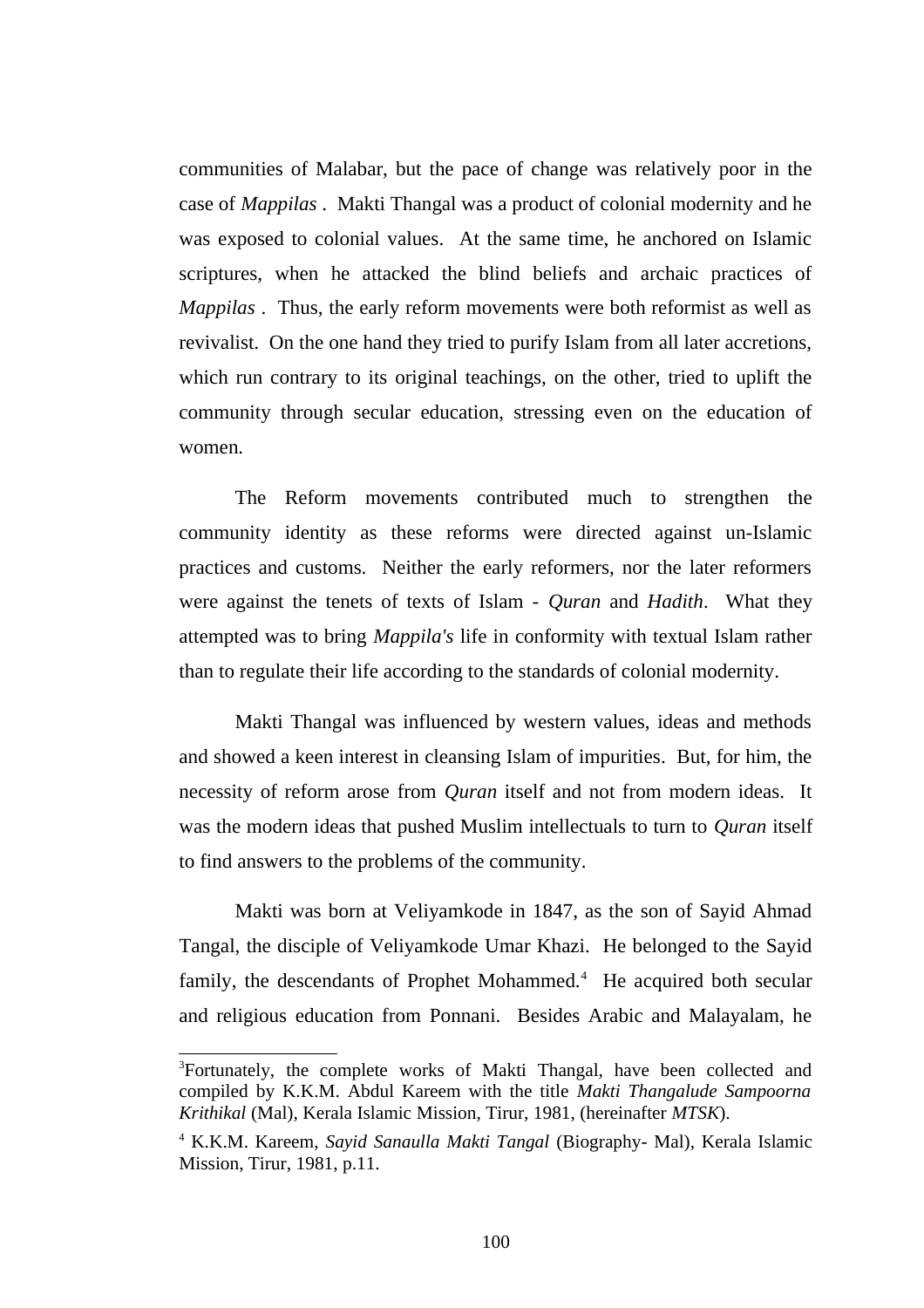was proficient in English, Hindusthani, Persian and Tamil. He served the British government as an Excise Inspector for a short span of his life, which he resigned for concentrating on his missionary work.

The second half of  $19<sup>th</sup>$  century witnessed the hectic Christian missionary activities in Kerala and umpteen tracts were published denigrading Islam and Muslims. They published such tracts even in Arabi-Malayalam to attract the *Mappilas* . Another means for propagation adopted by these missionaries was the street sermons. Through both oral and print means, they attacked Islam and used extremely objectionable language in describing the prophet and other heroes of Islam, deriding the personal character of prophet Mohammed. One such tract wrote that 'Mohammed's character was worse than his religious teachings and there was no one equal with him in licentiousness and doing wicked acts. He did not consider age or relationship in gratifying the cravings of flesh. He was a notorious robber.<sup>[5](#page--1-3)</sup> There were two missionary societies in Kerala, which actively indulged in missionary works- Bible society, and Tract society.<sup>[6](#page--1-4)</sup> These Christian missionaries represented Muslims in pejoratives and in the most uncivilized language. Even a liberal missionary like Herman Gundert spoke about prophet Mohammed in deregatory terms like 'womanizer' or 'opium eater' etc. $\mathrm{^{7}}$  $\mathrm{^{7}}$  $\mathrm{^{7}}$  It was in this backdrop, *Jaridha Rozgar*, an urdu journal from Madras commented, 'The opponents of Islam especially Christian missionaries attack our religion and publish stupid canards, trumped-up stories and unfounded statements against Muhamedan religion and prophet. $8$  The paper then requested the coreligionists to help in furthering the cause of Islam against its opponents.

<sup>5</sup> *Ibid*., p.11.

<sup>6</sup> K.K.M Kareem, *MTSK*, *op. cit.,* p.573.

<sup>7</sup> M.R. Raghava Varier, *Ammavazhi Keralam*, (Mal) Kerala Sahithya Academy, Trichur, 2006, pp.147-48.

<sup>&</sup>lt;sup>8</sup> Juridha Rozgar, (Urdu) Madras, 13<sup>th</sup> May 1893, MNNPR, TNA.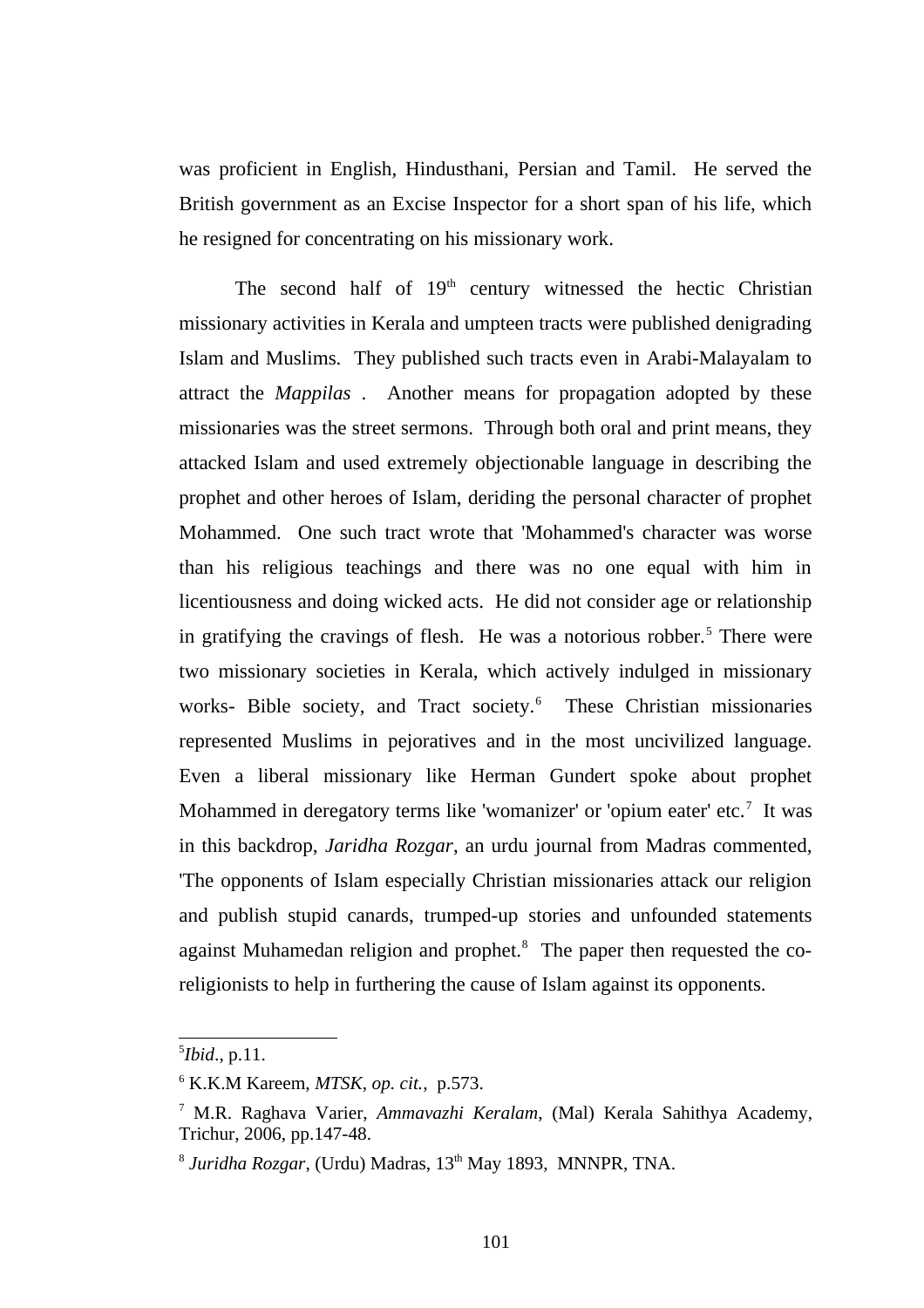It was against this background of missionary bitings that Makti endeavored to create a kind of literature designed to restore Muslims' confidence in the faith of Islam and arouse consciousness in them of the superiority of Muslim culture. He was agitated by this debasement of missionaries and resigned his government job in 1882, at the age 35, and started his crusade against Christian missionaries.<sup>[9](#page--1-5)</sup> He used his pen and tongue, both sharp as razor, to counter the arguments of Christian missionaries against Islam.

In 1884, he brought out his first book *Kadora Kudaram* (The Ferocious Axe) which literally cut the Christian allegations in to sizes. He laid bare the hollowness of the Christian belief in 'Holy Trinity'. As expected it triggered off a controversy throughout Kerala and one Christian missionary, Vidwan Kutty came with a counter-tract. In reply to this, Makti brought out another pamphlet titled *Kadora Vajram*. [10](#page--1-7)

It has to be noted that Makti shifted his centre of activities to Travancore and from there, he moved to different centres of Kerala cutting across the boundaries of Travancore, Cochin and Malabar, propagating his arguments against Christianity by organizing debates and distributing religious tracts. He was the first, who effectively used print media for disseminating his ideas. It was for this purpose that he established a printing press called Muhammadiya Press at Aleppey, by collecting a *Kasu* each from his well-wishers at Cochin. He published a journal called *Nabinanayam* (Prophet's coin) from Cochin. The idea behind its publication was to publish counter arguments to the allegations against Islam by rival sects and to establish the truth of his *Uppappa* (grand grandfather i.e., prophet

<sup>9</sup> K.K.M. Kareem, Note No.4*,* p.14.

 $10$  Detail of his books have been given in chapter on 'Print and the Imagined Community of *Mappilas* '.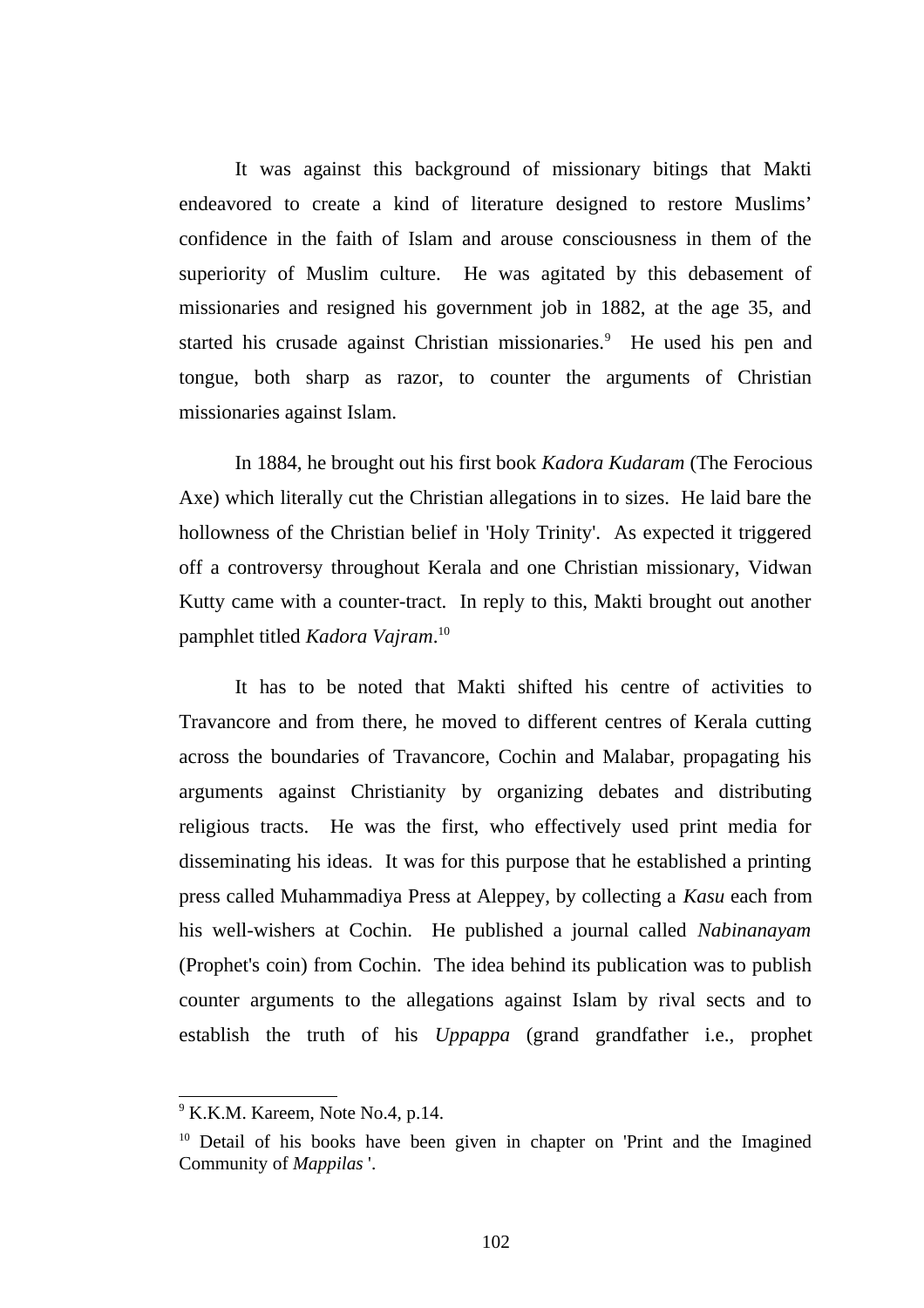Mohammed).<sup>[11](#page--1-8)</sup> Through this term *uppapa*, he was indicating his pedigree which could be traced back to prophet.

For about 35 years, he led the life of a missionary giving 'tit for tat' to Christian missionaries. He trained youths to propagate Islam at his own expense. He engaged in many polemical debates with Christians all over Kerala and was cunning enough to give curt reply to the questions of Christians. Once, in one such debates held at Changanassery, he was asked, 'if god is omnipresent, where will you piss? He retorted, 'I will do it on cross where Jesus (your God) was crucified'.<sup>[12](#page--1-9)</sup> Again, at Trivandrum during a court session, he made an objectionable remark *Kazhuveri* about Jesus, which in Malayalam is a deregatory term. While the judge asked him to withdraw the term, he replied, 'As per Richard Collin's dictionary, *Kazhu* means 'cross' and *Eri* means 'to climb' and hence, the term meant nothing but one who 'died on cross.' The court stood aghast.

In a pamphlet *Iman Salamath* (Protection of Faith) he wrote, 'prophet was always worried about his '*Ummath*' (community) till his last breath.... But being part of that *Ummath*, you are not worried about prophet, being abused as *Rakshasan* (demon) and his wife Aysha as 'whore'. How will you get the mercy of prophet in the next world?<sup>[13](#page--1-10)</sup> This kind of sentimental appeals did create a kind of community spirit in the minds of *Mappilas* .

The attack of Christian Missionaries against Islam in market places, through sermons and religious tracts, created a sense of danger to one's cultural identity. *Mappilas* cutting across economic divisions, were agitated

<sup>&</sup>lt;sup>11</sup> Makti Thangal, *Nabi Nanayam*, pp.2-3 as quoted in K.K.M Kareem, Note no. 4, p.19.

 $12$  K.K.M. Kareem, Note no: 4, p.75.

<sup>13</sup> *Ibid.,* p.24. Compare this with the words of Mehrulla, the counterpart of Makti at Jessore in Bengal. In 1899 Mehrulla wrote, 'Men, whilst professing Islam, can put up with the denigration of prophet, are not worthy of the name of Musalman'. As quoted in Rafudhin Ahmed, *The Bengal Muslims; 1871-1906* : *A Quest for Identity,* OUP, Delhi, p. 98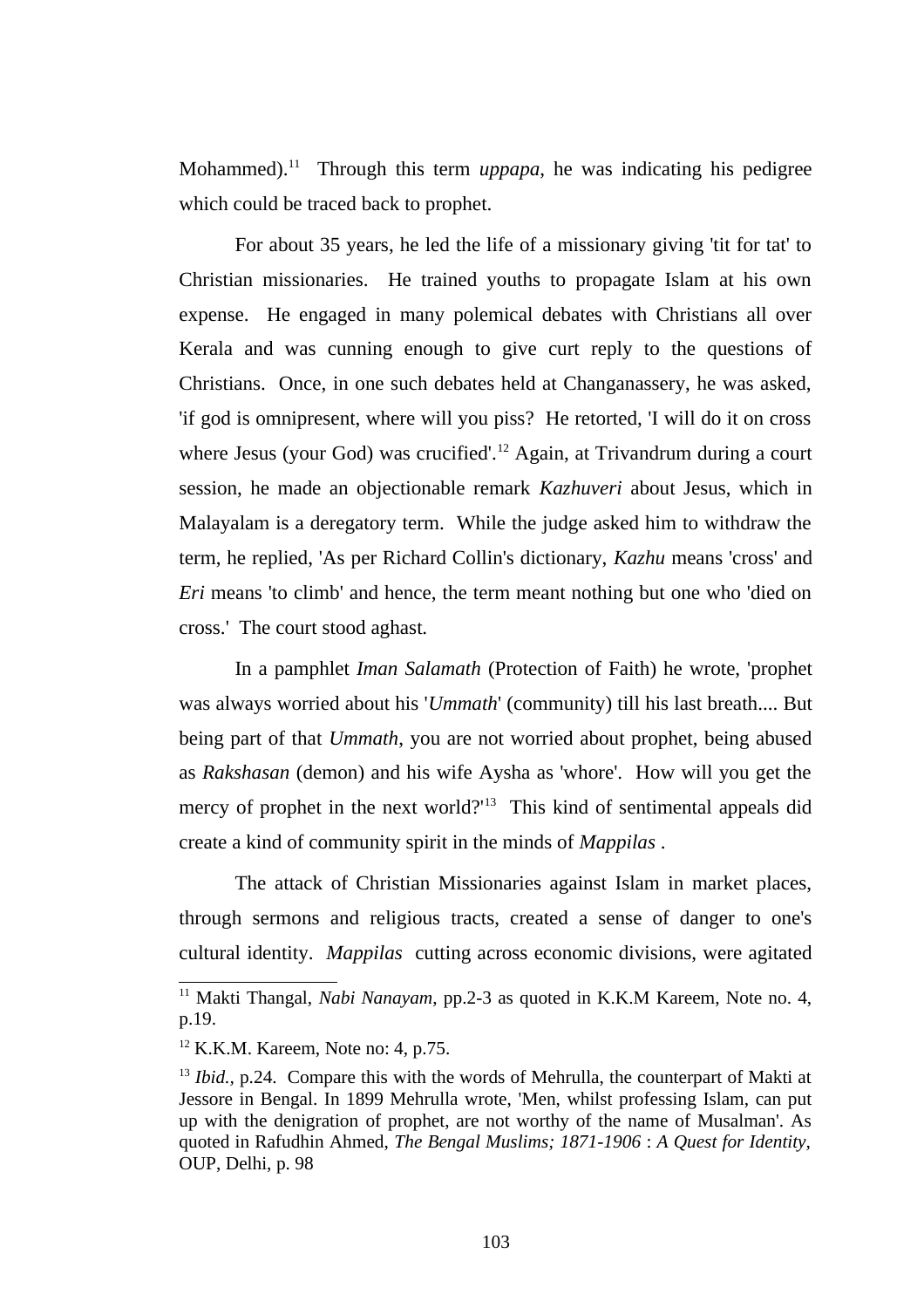by the barbed slights at their faith by Christian missionaries. Hence, the cultural defence against Christianity led by Makti Thangal, did help to arouse a community consciousness among *Mappilas* of Malabar.

#### **Against Sufi Tarikas**

A major concern of Makti during this period was to liberate the Muslim masses from the clutches of the Sufi influence. In 1909, he published a tract *La Maujudin Law Point* (The law point of the philosophy of *La Maujud*', the philosophical monism in Islam).<sup>[14](#page--1-11)</sup> This work is a staunch critique of the Sufi cult in Malabar. A heated debate was raging among Muslims of Kerala with regard to the provisionality of the *dikr* (hymn) *la Maujud illallah* (None exist other than Allah). The *Ulema* of Kerala were divided in to two warring groups, one arguing that it was permissible to recite this *dikr,* while the other group, argued that Islam does not permit it. Even Mappila songs were composed legitimizing both the positions.<sup>[15](#page--1-12)</sup>

Makti vehemently opposed this *dikr,* which he argued was against the spirit of Islam and an adoption from eclectic Sufi philosophy. He toured throughout Malabar speaking against this Sufi philosophy. He was against all Sufi *Tarikas,* popular in Malabar. He wrote, 'these ignorant fools (Sufi pirs) prevail upon the ignorant *Mappilas* to accept their leadership, telling them that not to accept the leadership of a *Imam* (leader) is anti-Islamic, enroll them in their register and collect the dues from them annually'.  $16$  Thus, he had realized that it was the Sufi *pirs,* who kept the Muslim masses in eternal darkness. He was rebuked and manhandled at Tellichery and Valapattanam by the *murids* of Sufis. Those who supported the 'Islamic monism' published a tract called *Maktiyude Mudanthanvadam* (The False argument of Makti) in <sup>14</sup> K.K.M. Kareem, *MTSK*, pp.648-658.

<sup>15</sup> *La Moujid illallah Pattu* and *Radd la Mauju du illallah Pattu,* were popular among *Mappilas* during the first decade of 20<sup>th</sup> century.

<sup>16</sup> Makti Thangal, *La Maujudin Law Point*, p.2 in *MTSK* , p. 649.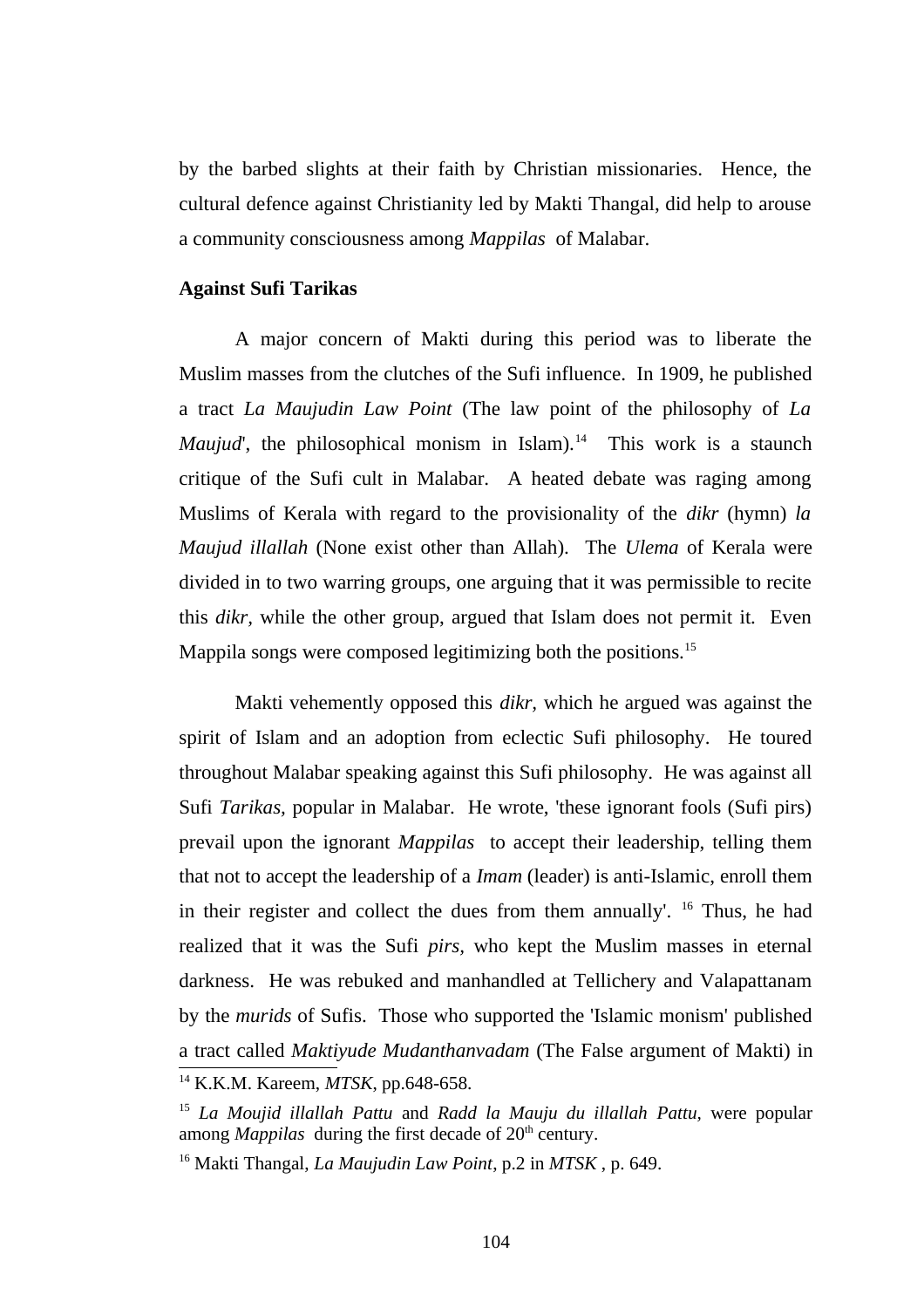Arabi-Malayalam.[17](#page--1-14) Through this attack on intercessionary Sufism, Makti was determined to rid the world of its enchanted places, that is of anything that might diminish the believers' sense of responsibility. He was determined to assert the principle of *Tauhid* (oneness of God).

#### **Against** *Marumakhathayam*

Another issue, which Makti took up, was *Marumakkathayam*. As we have seen in Chapter I, this was prevalent among the *Mappilas* of North Malabar and certain coastal towns of South Malabar. He criticized it in the light of Quran. He published umpteen pamphlets both in Malayalam and Arabi-Malayalam, criticizing the system as a remnant of Hindu culture. In *Parkaleetha Porkalam* he wrote, 'on material basis, this people (Northern *Mappilas* ) follow the system, introduced by Sankaracharya. Even the Hindus realized the injustice involved in the system. It is a wonder that the Muslims, who are money minded, do not feel so. … His beloved wife does not obey or honour him. He is compelled to leave the *tarawad,* once wife or her father insists. ... Islam does not permit this kind of injustice. Muslims don't feel ashamed of permitting wives to act as husbands. Even in terms of human nature, a man cannot admit this system'.<sup>[18](#page--1-11)</sup> Here, Makti spoke about the system from a patriarchal point of view. In February 1902, in a sermon at Shaduli mosque at Koothuparamba, he told the Muslims that 'even the animals would not practice Marumakkathayam and those who practice it are not eligible for the grace of God and prophet'.[19](#page--1-12)

Once he was manhandled at Kannur while speaking against the system. At this hour of despair, it was the Hindus who came to rescue him from the mob.[20](#page--1-7) At Taliparamba, he spoke to Muslims to getrid of the evil system of

<sup>17</sup> KKM Kareem, Note no. 4*,* p.30.

<sup>18</sup> *Parkaleetha Porkalam* in *MTSK,* pp.224-225.

<sup>&</sup>lt;sup>19</sup> KKM Kareem, Note no: 4, p.48.

<sup>20</sup> Makti Thangal, *Makti Manaklesam,* (Makti's Mental Worries), p.65 in K.K.M. Kareem *MTSK,* p. 1035.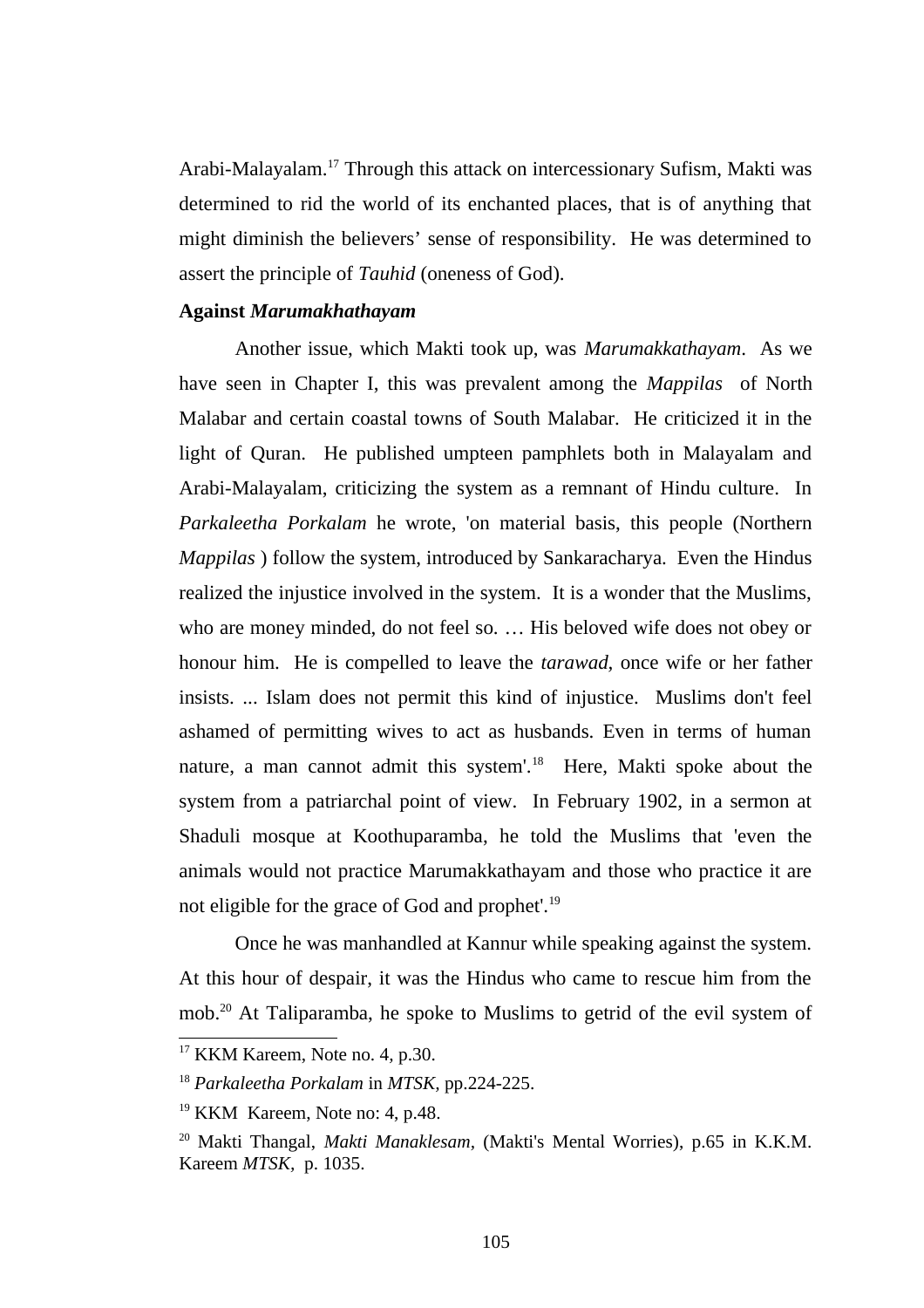*Marumakkathayam*, which was introduced in Kerala by Parasurama. He added that 'as *Allah* instructed through *Annisah* (Chapter in Quran), those who practice it would be punished for negating the rights of one's parents'.<sup>[21](#page--1-11)</sup> Thus, Makti was cutting the roots of the shared traditions of Malabar and thereby, dragging the community to an exclusivist identity. These discussions in public, backed by printed discourse, sharpened the Islamic consciousness as well as greater differentiation of Muslims from non-Muslims. The early two decades of  $20<sup>th</sup>$  century was, thus, the formative period for developing a scripture based conception of religion in Malabar.

#### **Makti against the** *Mullas*

Makti was also in the forefront of the attack against the traditional priesthood of Malabar. The slogan, which was printed in the front page of Arabi Malayalam journal, which he started from Cochin in 1895, was,

> He has'nt the hearth or home Nor has he met any learned He has'nt learnt any lores

Still, *fatwas* are not in dearth.<sup>[22](#page--1-15)</sup>

These four lines was a true depiction of the inadequate knowledge of the *Musaliyars,* in true religious teachings of Islam. Through out his life, he remained as the betenoire of the traditional *mullas*. Quite naturally, the orthodox *Ulema* utilized every opportunity to oppose him. They even acted as witnesses against him in certain civil suits filed by Christian missionaries.<sup>[23](#page--1-13)</sup> They also issued *fatwas* stating that religious sermons were not permissible in Islam and those who hear and attend his sermons were outside the fold of

<sup>21</sup> Makti Thangal, "Nammude Sancharam" *Salahul Iqwan* (Arabi Malayalam) (ed.) C. Saidalikutty, Tirur, Vol.3, Issue 4, 1903.

<sup>22</sup> KKM Kareem, *MTSK*, p.4.

<sup>&</sup>lt;sup>23</sup> KKM Kareem, Note no:4, p.68.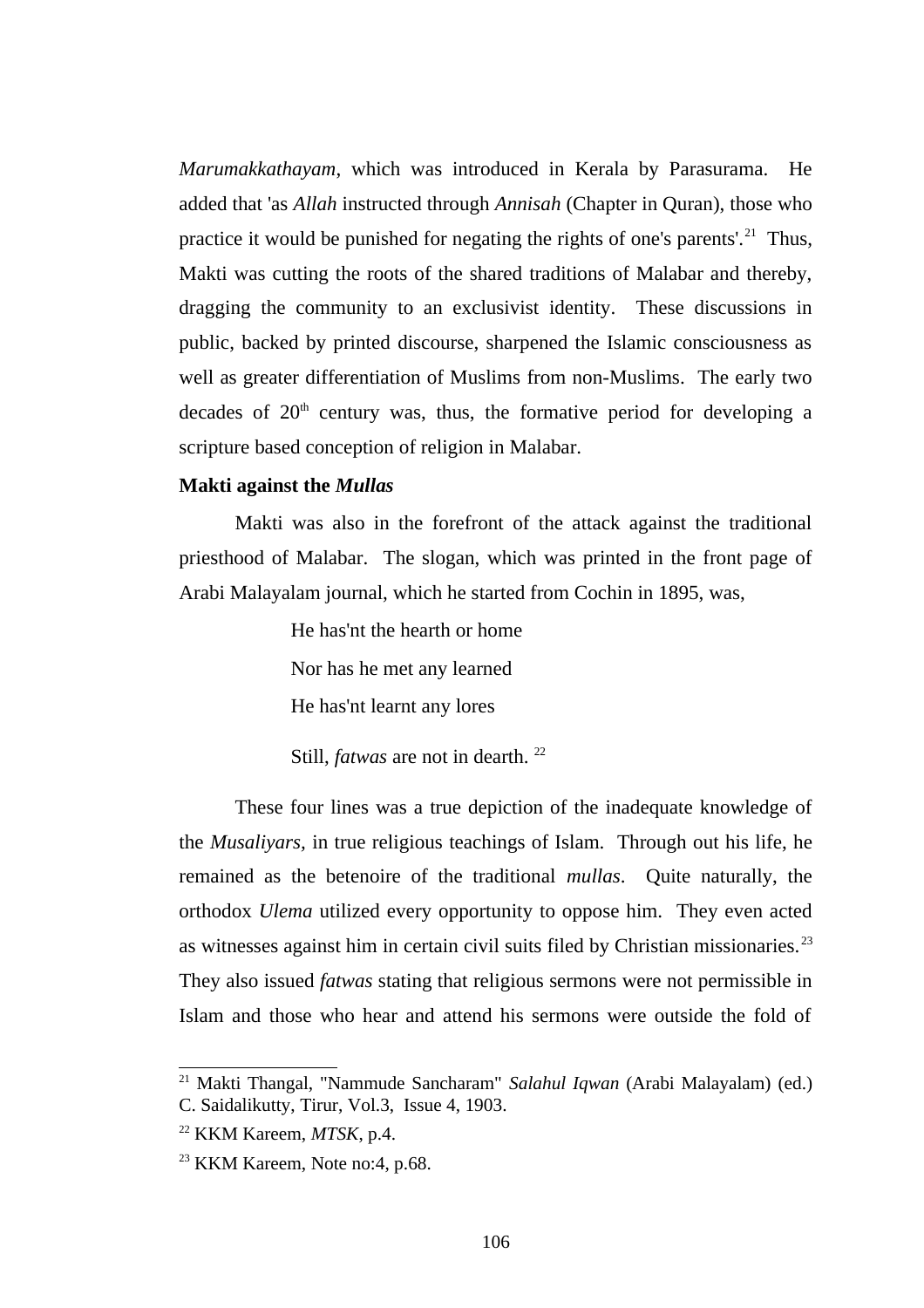Islam.[24](#page--1-14) At the same time, there were some among the traditional *ulema* who issued *fatwas* in favour of religious sermons initiated by Makti Tangal. For instance, Puthiyakath Abdurahiman alias Bava Musliyar, the then *Maqdoom* of Ponnani had issued a *fatwa,* stating that the religious sermons with the intention of educating *Kafirs* (infidels) about Islam was mandatory on the part of every Muslim.[25](#page--1-11) As seen earlier, at this juncture also, he was supported by the Hindu friends. They were much impressed by his scholarship in Hindu philosophy and mythology and hence, in his struggle against Christian missionaries, they stood with him firmly. He had acknowledged this in his autobiographical work, *Makti Manaklesam* (The Worries of Makti). He says 'As my attempt was novel and the might of my enemies was stronger, my own relatives and well-wishers were afraid of supporting me. I was waging a lone battle, without being supported morally or financially. In my endeavour to start the first journal *Paropakari*, the help came from my Hindu friends'.<sup>[26](#page--1-12)</sup>

The trials and tribulations that he encountered in his efforts to eradicate the evils of Malabar society are vividly described in his autobiographical work *Makti Manaklesam*. He was a true *Mujaddid* (reformer). He stood against *shirk* (worship of any object other than God) and *Bidaath* (innovation) with firm conviction. Kunhippokkarkutty Sahib says, 'He spoke to the people that those who pray to anybody other than God and those who believe in the intercessionary powers of *Auliyas,* are not true Muslims. He said all this on the basis of Quranic injunction and it was this that infuriated *Musaliyars* (priests) against  $\text{him}^{\prime}$ .<sup>[27](#page--1-7)</sup>

#### **Makti's Efforts in the field of Education**

<sup>24</sup> *Ibid.,* p.69.

<sup>25</sup> *Ibid.,* p.70.

<sup>26</sup> K.K.M. Kareem, *MTSK*, p.1034.

<sup>27</sup> P. Kunhippokkarkutty, *Satya Prabhodhanam,* preface, Amina Book Stall, Trichur, 1963, p.4.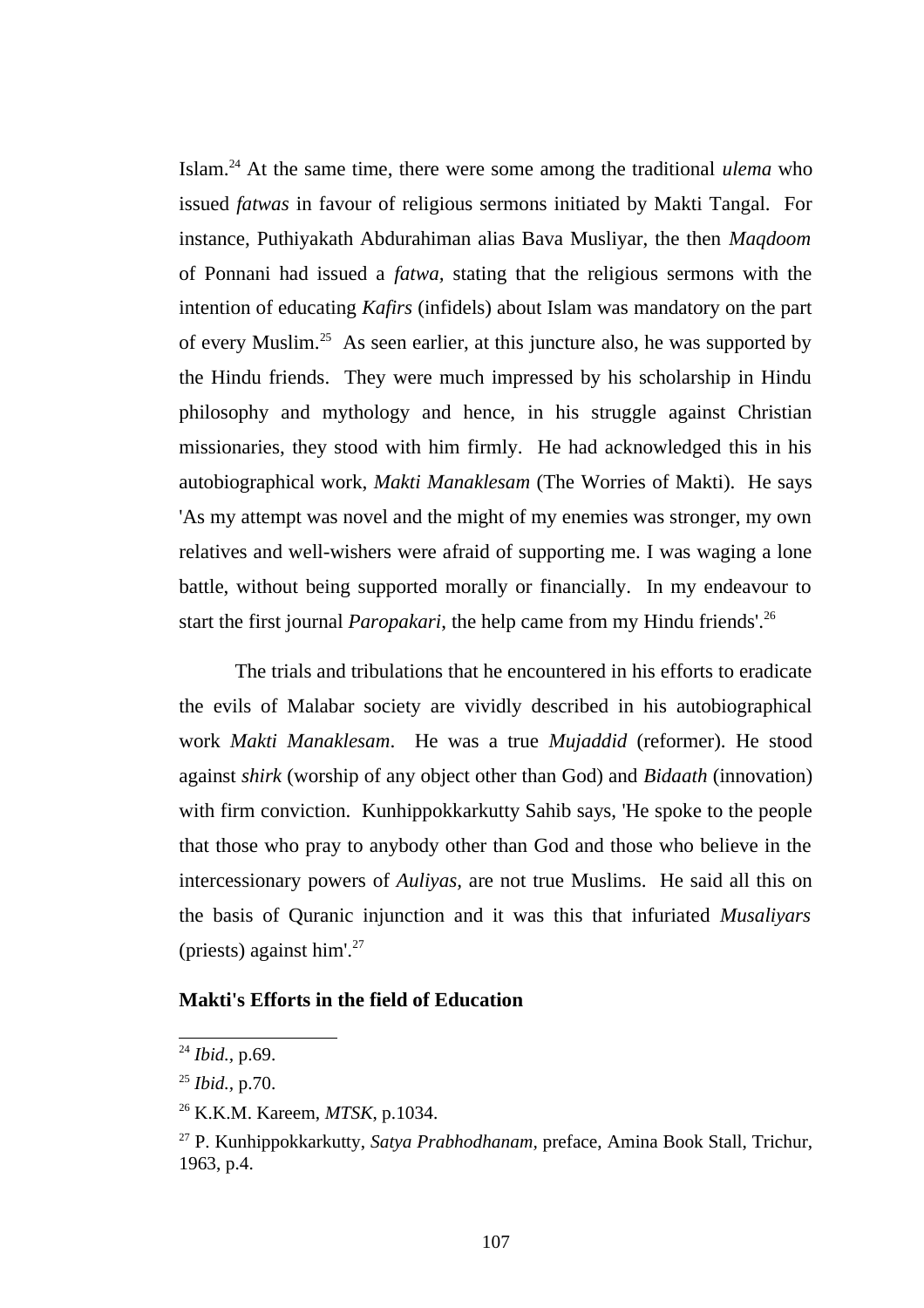Education was another domain, which Makti was concerned about. He realized that only through education, the *Mappilas* could be liberated. It was with this intension that he organized a *sabha* at Kannur in 1889, with the support of Sultan Ali Raja. $^{28}$  $^{28}$  $^{28}$  He reminded the Muslims of the rich heritage of ancient Muslims in the development of modern education. He argued that the cause of the revolutionary growth of Islam in each period was not sword, but their contribution in the field of science and philosophy. They translated many works of physics and science from Greek to Arabic. It was from the Arabs that Europeans got all this progress. During this golden age of Islam, *Madrasas* were not centres of religious learning but secular subjects like Geography, Astronomy, Algebra, Maths, Logic, Medicine, Craft, Sculpture, Science, Philosophy etc were taught there'.<sup>[29](#page--1-17)</sup> The message he tried to drive home was that it was the progress in secular knowledge that led to the progress of Islamic societies in the past and the *Mappilas* had to regain that heritage of their brethren in the past.

He was also worried that the Muslims of Kerala were reluctant to study English and Malayalam. Regarding this he wrote, 'Malayalam is the language that satisfied the material needs as well as the *guru* that teaches all knowledge about God and the Islamic practice, knowledge in English empowers one to enter politics and to acquire knowledge to earn money and prestige. They who argue that the study of these languages is against Islam, are ignorant about religion'[30](#page--1-15). He was happy to see *Mappilas* reading or writing articles and making public speeches in Malayalam.<sup>[31](#page--1-13)</sup> He made scathing criticism against the 'Malayalam' spoken by *Mullas*, who used to speak and write without bothering phonetics, meaning and tense. He mocked at the *Mullas* for using

 $28$  KKM Kareem, Note No:4, p.56.

<sup>29</sup> Makti Thangal, Pamphlet 5, in KKM Kareem, *MTSK*, pp. 700-704.

<sup>30</sup> KKM Kareem, *MTSK,* p.709*.*

<sup>31</sup> *Ibid.*, p.1006.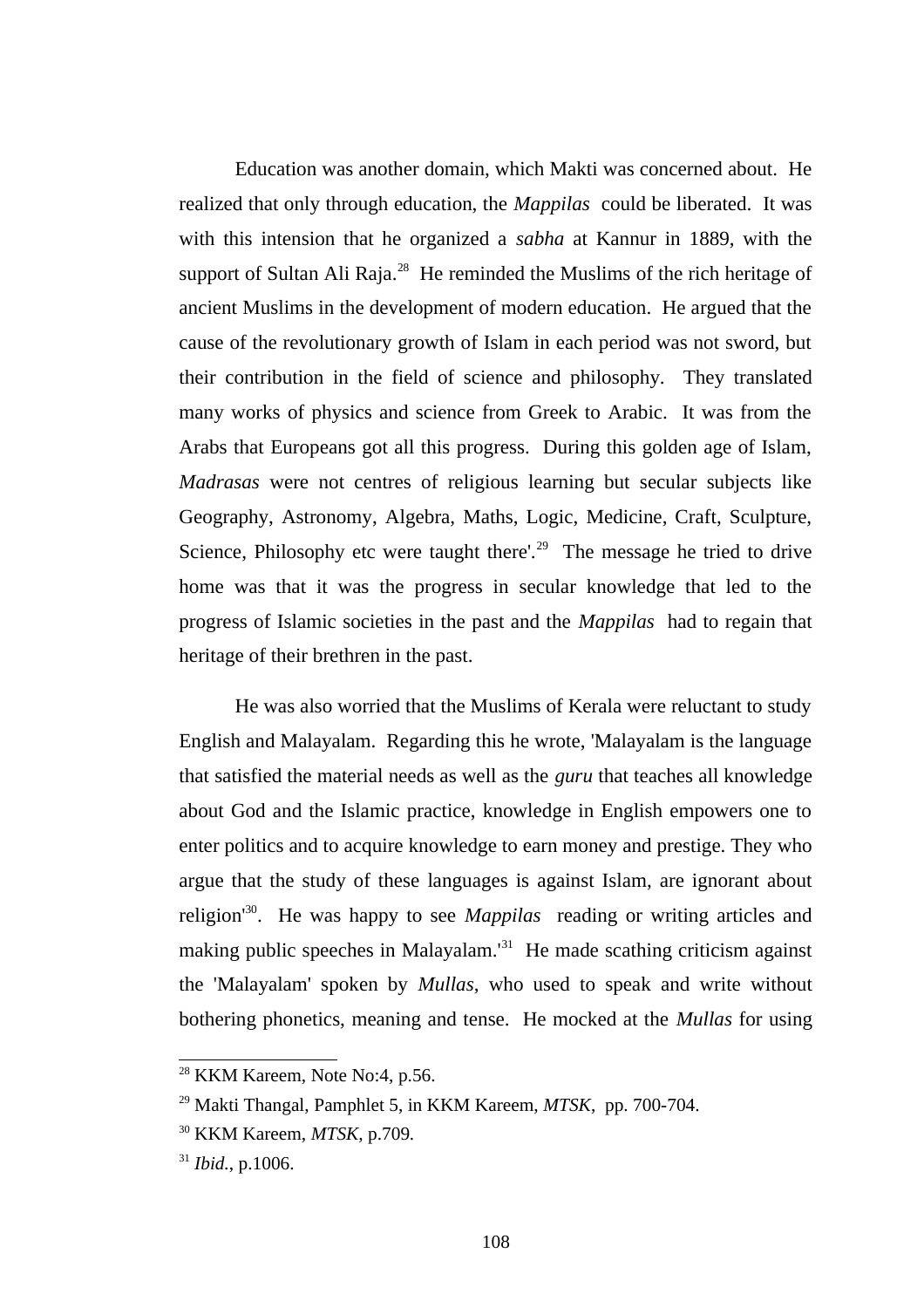terms like *lacha* (Raksha) *chicha* (Shiksha) *Manoharam* (cleaning after pissing) *Naskathram* (Nakshatram) etc. When, once he was asked by a Muslim youth about his opinion regarding the Musaliyar's *fatwa* that English was the language of Hell, his reply was that one should learn English for if he happened to be in Hell, he could ask the angels in Hell for a glass of water in their language.<sup>[32](#page--1-17)</sup> A recurring prayer in the night sermons ( $w\alpha'\alpha z$ ) by *Musaliyars* was, 'Oh God, save us from the sin of speaking in Malayalam as it is the language of *Kuffar* (infidels) and hence the language of *Jahannam*  $(Hell)$ '.  $33$ 

Through this kind of scathing criticism, he could get rid of the blind notion prevalent among *Mappilas* that English was the language of Hell and Malayalam, the language of Hindus. He felt that all the books on Islam and its *fiqh* had to be rendered in Malayalam, so that pupil could easily comprehend it. It is in this context, he made the following observation about the traditional educational system of *Mappilas* in a pamphlet 'Muslims and Education'. "Children at an early age are entrusted in the hands of *Mullas*. For about three years they teach them to read *Quran, which* is followed by *Pathu Kitabs* [a collection of Ten Arabic books including *Mutafarid* and *Nurul Absar,* probably the lecture notes of *Maqdoom* scholars]. Since these are in Arabic, the students are taught the meanings of each Arabic word in Malayalam and this Malayalam is ridiculed even by the aborigines of highland.....Throughout the course, Malayalam is not taught.... If the *Pathu Kitabs* are translated in to Malayalam the students can learn it within two months, instead of a year. For the last 700 years this system continues....".<sup>[34](#page--1-13)</sup> By exposing the hollowness of the existing system of religious education, he was arguing for a structural change in the religious education of *Mappilas* .

 $32$  KKM Kareem, Note no: 4, p.79.

<sup>33</sup> K. Umar Moulavi, *Ormayude Theerath* (Autobiography), Cochin, 2000, p.8.

<sup>&</sup>lt;sup>34</sup> KKM Kareem, Note no: 4, pp. 40-43.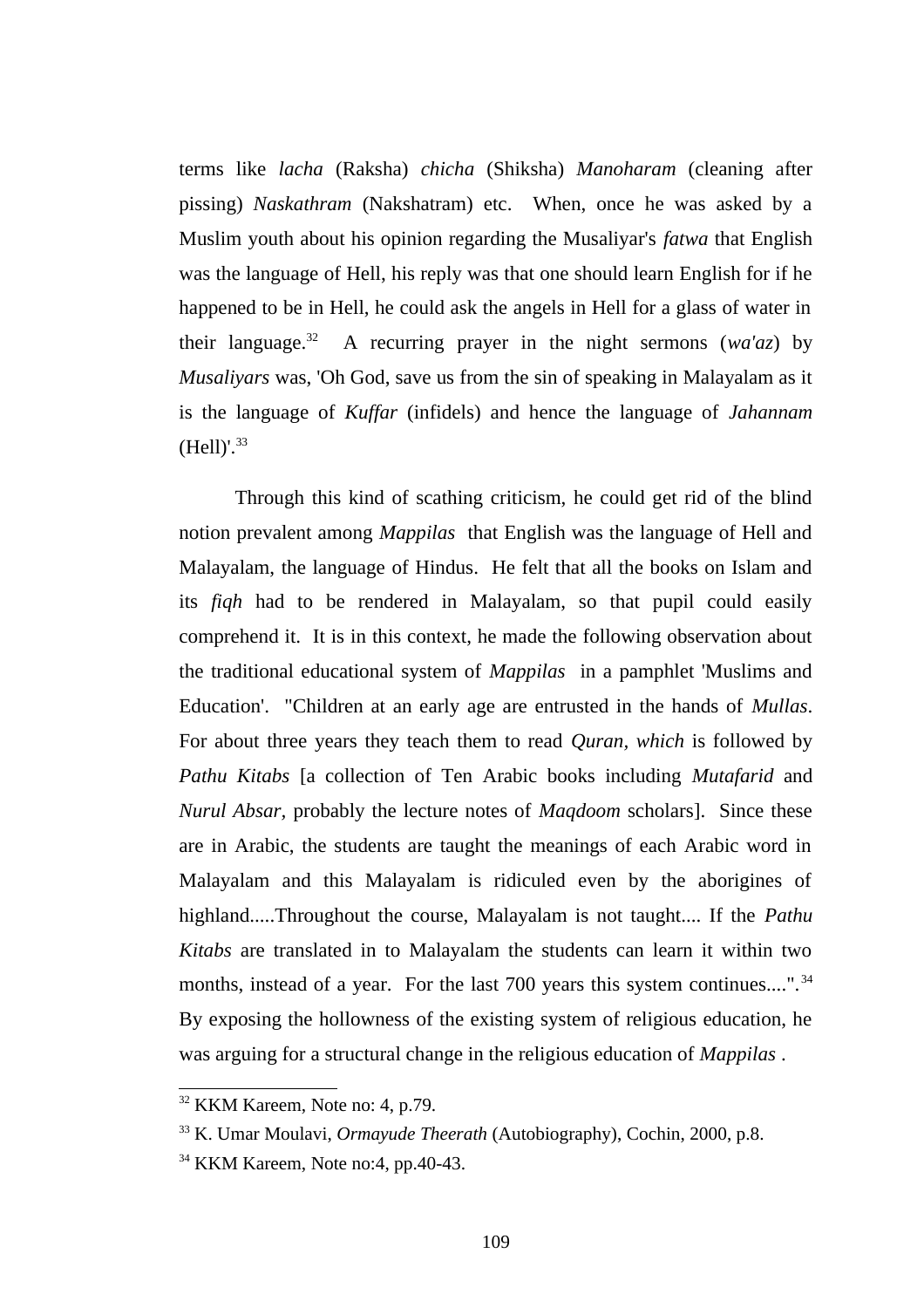He initiated a crash programme for the improvement of religious education. In *Makti Manaklesam*, he made certain suggestions for the improvement of religious instruction. $35$  He believed that the current system was a waste of energy and time. Hence, he made the following suggestions for improvements. (a) A Board in each class where the teacher writes the alphabet and pupil copy it. (b) To institute the system of divisions instead of single class system. (c) To improve the Arabi-Malayalam taught in *Othupallis*, he published *Thahleemul Iqwan,* in which he tried to evolve certain new alphabets equivalent to the Malayalam sounds. He also suggested that not only religious knowledge, but secular knowledge also had to be disseminated through *Othupallis*. He realized that only through education the blind and obnoxious beliefs of the community could be eradicated. He held the view that the reluctance of priests to speak to the people in public and their preference of midnight hour for religious sermons, was due to their ignorance of proper Malayalam. Again, he believed that the ignorance of Muslims about civil law caused much economic loss to them. He exhorted Muslims to study Indian classics and epics.<sup>[36](#page--1-15)</sup>

It was connected with this that Makti fought for *Khutuba* (Friday Sermon) in vernacular language. *Khutuba* was delivered only in Arabic, though it actually was meant for educating the worshippers about the day-today affairs connected with the community. In *Salahul Iqwan* of 21st December 1900, Makti wrote, 'As per *fiqh* books, except the *Sharth* (compulsory section) the advisory part of *Khutuba* could be in any language'.[37](#page--1-13) Later C. Saidalikutty Master of Tirur, published the Malayalam translation of Ibn Batatul Misri's *Khutuba*, which was widely used in Malabar in its Arabic form. This was translated by Vailathur Moideenkutty Musaliyar

<sup>35</sup> KKM Kareem, *MTSK*, pp.1025-1034.

<sup>36</sup> Makti Thangal, *Muslims and Education* in *MTSK*, p.45.

<sup>&</sup>lt;sup>37</sup> KKM Kareem, Note no: 4, p.83.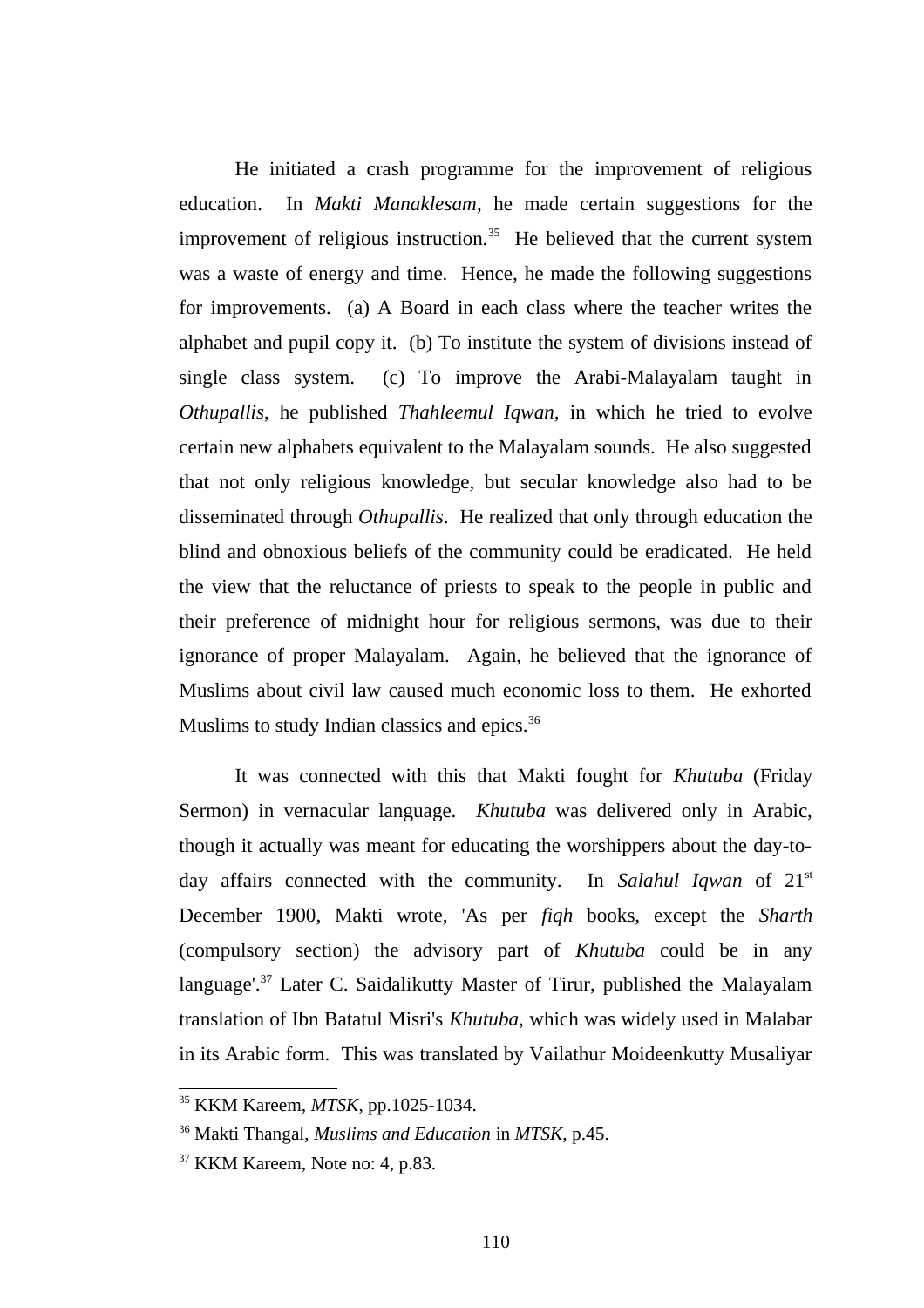and approved by 40 leading *Khatibs* (those who read *Khutuba*) of Malabar, Cochin and Trivandrum. This was really a revolutionary movement as far as the first decade of  $20<sup>th</sup>$  century was concerned.

#### **Translation of Quran**

Makti also tried to bring out the translation of *Quran* in Malayalam. As early as 1894, *Kerala Sanchari* of Calicut, in its editorial, suggested that *Quran* should be translated in to Malayalam and the Government should render help in doing it. This was an urgent matter as in South Malabar, the *Mappilas* did not know Arabic and the *Quran* was taught by *Thangals* and *Mullas*, whose words the Mappils regarded as gospel truth.<sup>[38](#page--1-18)</sup> In *Thandan Kondamala*, Makti said that 'though 1120 years have passed since the introduction of Islam in Kerala, not even a single chapter of *Quran* has been translated in to Malayalam and the complaint that no one among Kerala Muslims knew the meaning of the basic text exists. As nobody studies the *Quran* through vernacular, it becomes an impediment to the progress of religion, proper perception of *Khutuba* and effective religious sermon'.<sup>[39](#page--1-19)</sup>

Though he tried to publish the first *Quran* translation of Mayin Kutti Elaya of Kannur by improving its language, it did not materialize. The notion that translation of the holy book in to Malayalam is forbidden, was strong among *Mappilas* . About this Makti wrote in *Makti Manaklesam*, 'In the absence of proper command over Malayalam language, the idea that *Quran* cannot be translated into it, is quite justifiable and even laudable too. But even after the lapse of 1000 years, it is pathetic that no one realizes the urgency of translation of *Quran* into the vernacular.'[40](#page--1-13)

#### **Makti on Gender Equality**

<sup>38</sup> *Kerala Sanchari*, Calicut, 23rd May 1894, MNNPR, TNA.

<sup>39</sup> Makti Thangal, *Thandan Konda Mala* (1894) in *MTSK*, p.43. *Thandan Konda Mala* is a tract published by Makti as a reply to the questions of one Kesavan, a convert to Christianity.

<sup>40</sup> KKM Kareem, Note no:4, p.62.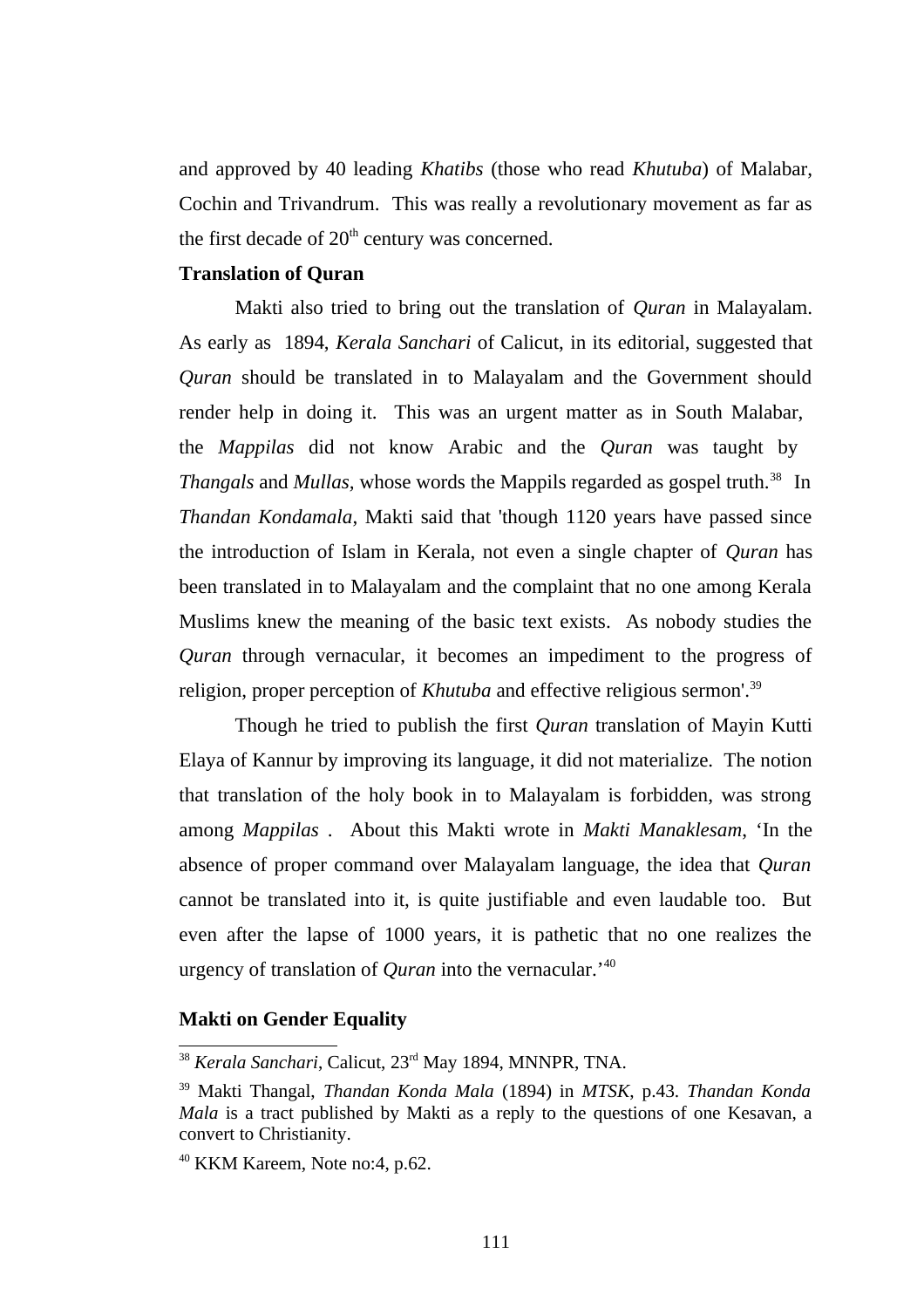Makti was ambivalent regarding his position about women's education. When Moosakutty (died in 1930), a contemporary of Makti, argued for the education of women, both religious and secular, Makti wrote *Nareenarabhichari* and countered the arguments that women are equal to men. He considered women "an object of pleasure for men, wombs to deliver off his children and as a fertile field for sowing the seeds of men".<sup>[41](#page--1-15)</sup> Again, his critique of Marumakkathayam was not only on the basis of scriptures but also on the basis of his patriarchal moorings. He also held the view that women are to be secluded in their houses because when they go out, they would attract the attention of other men. Hence he recommended only the *ilm ul farz* (compulsory knowledge related to tenets of Islam) for women. Later Moosakutty wrote a critique to this fundamentalist position of Makti in *Swadeshabhimani*. Makti contested these through two tracts *Moosakuttikkorutharam* (A reply to Moosakutty) and *Moosakuttikoru Mukhuthi* (A nose ring to Moosakutty). Anyhow, later in the second edition of *Nareenarabhichari,* he revised his earlier position on women's education and argued that 'women should get education but should not cross the limits of *Shariath*'. Though he was not as progressive as Moosakutty, in a milieu where education of women was considered forbidden, this was really a step forward.

At a later stage, in an article *Rajyabhakhthiyum Desabhimanavum* (*Loyalty and Patriotism*) he even ridiculed those who stood for separate schools for girls. He argued that without causing any ruins to Islamic norms, Muslim girls could study in common schools. Hence, such separatist demands were meaningless and contrary to the rights of citizens and would be branded as disloyal by the Government.<sup>[42](#page--1-13)</sup> By this time, the colonial

<sup>41</sup> Makti Thangal, *Nareenarabhichari, MTSK*, pp.924-925.

<sup>42</sup> Makti Thangal, *Loyalty and Patriotism,* (Mal) in *MTSK*, pp.726.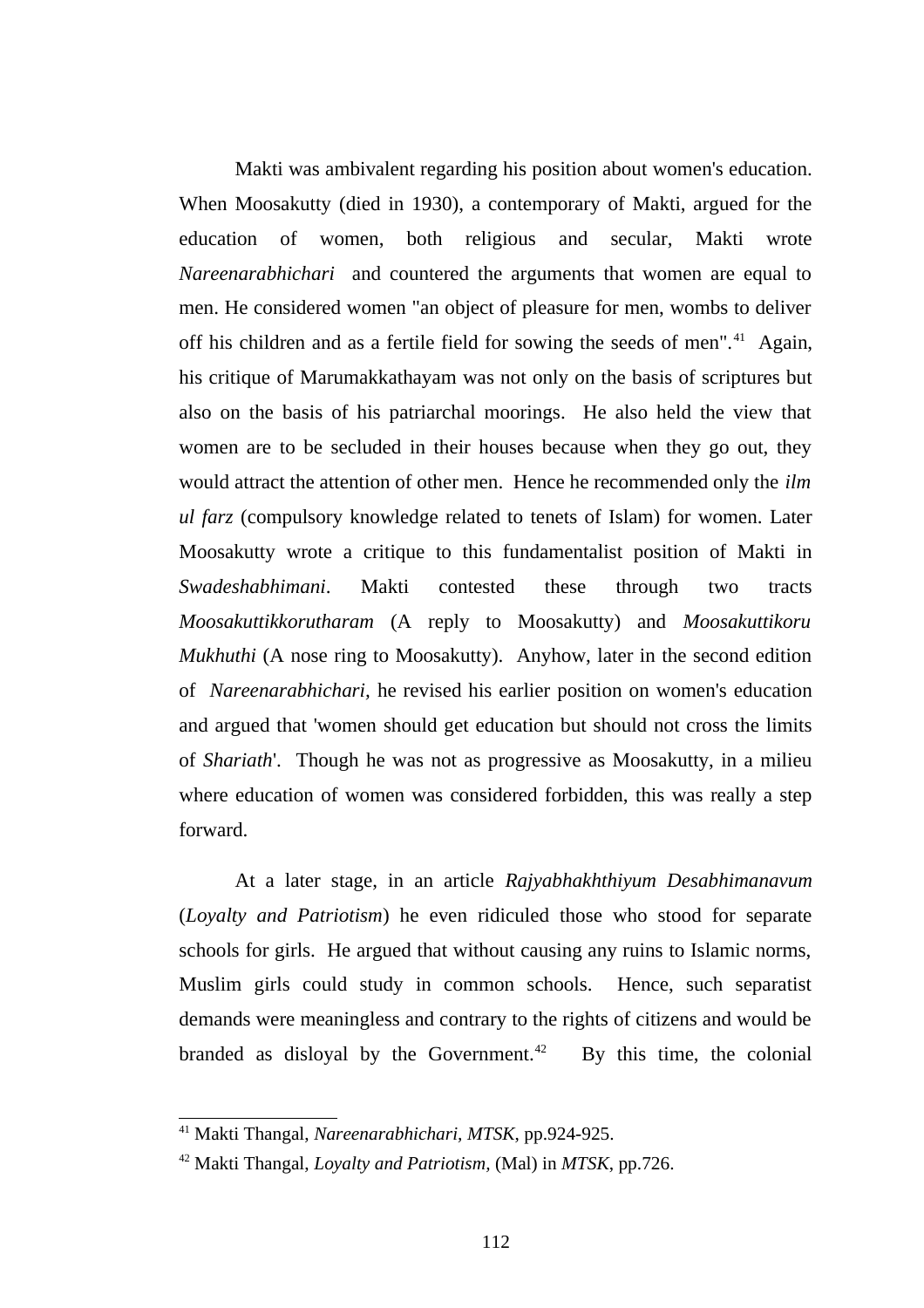authorities might have prevailed upon him, for changing his position regarding women and women's education.

#### **Makti and Malayali Identity**

In *Desabhimanam* (Patriotism), he exhorted *Mappilas* to have patriotic feeling towards one's country. 'Though Keralites are divided into many religious groups, their birthplace is Kerala and hence forms a community. It is the bounden duty of every Keralite to honour the motherland and to strive for its progress. All Muslims of Kerala have to be patriotic and work for the progress of the Malayali community.'[43](#page--1-17)

Even when, the idea of a united Kerala was a remote dream, he had a vision about it and he travelled through out Malabar, Cochin and Travancore, wherever people spoke Malayalam and exhorted them to develop a Malayali identity. He was the first Muslim writer to speak and write in standard Malayalam. Titles of his books reveal that he used a peculiar Malayalam mixing Sanskrit and Malayalam words (eg: *Kadora Kudaram, Dampachara Vichari*, *Moodahankaram Maha Andakaram* etc.)

Makti's ire was also turned against atheists and *Qadiyanis*. He published a tract in 1912 exposing the arguments of one Kunhikanaran, an atheist, in the columns of *Kerala Sanchari*. [44](#page--1-15) Similarly in *Hindu Muhammadan Samvadam*, he exposed the hollowness of Ahmadiya concept about prophethood. In that tract, he praised the British authorities for taking action favourable to Muslims, when they were involved in a dispute with *Qadiyanis* in North Malabar.[45](#page--1-13)

<sup>43</sup> Makti Thangal, *Desabhimanam, MTSK*, p.730.

<sup>44</sup> KKM Kareem, *MTSK*, p.973.

<sup>45</sup> KKM Kareem, *MTSK* (Revised edition), Calicut, 2006, p.788.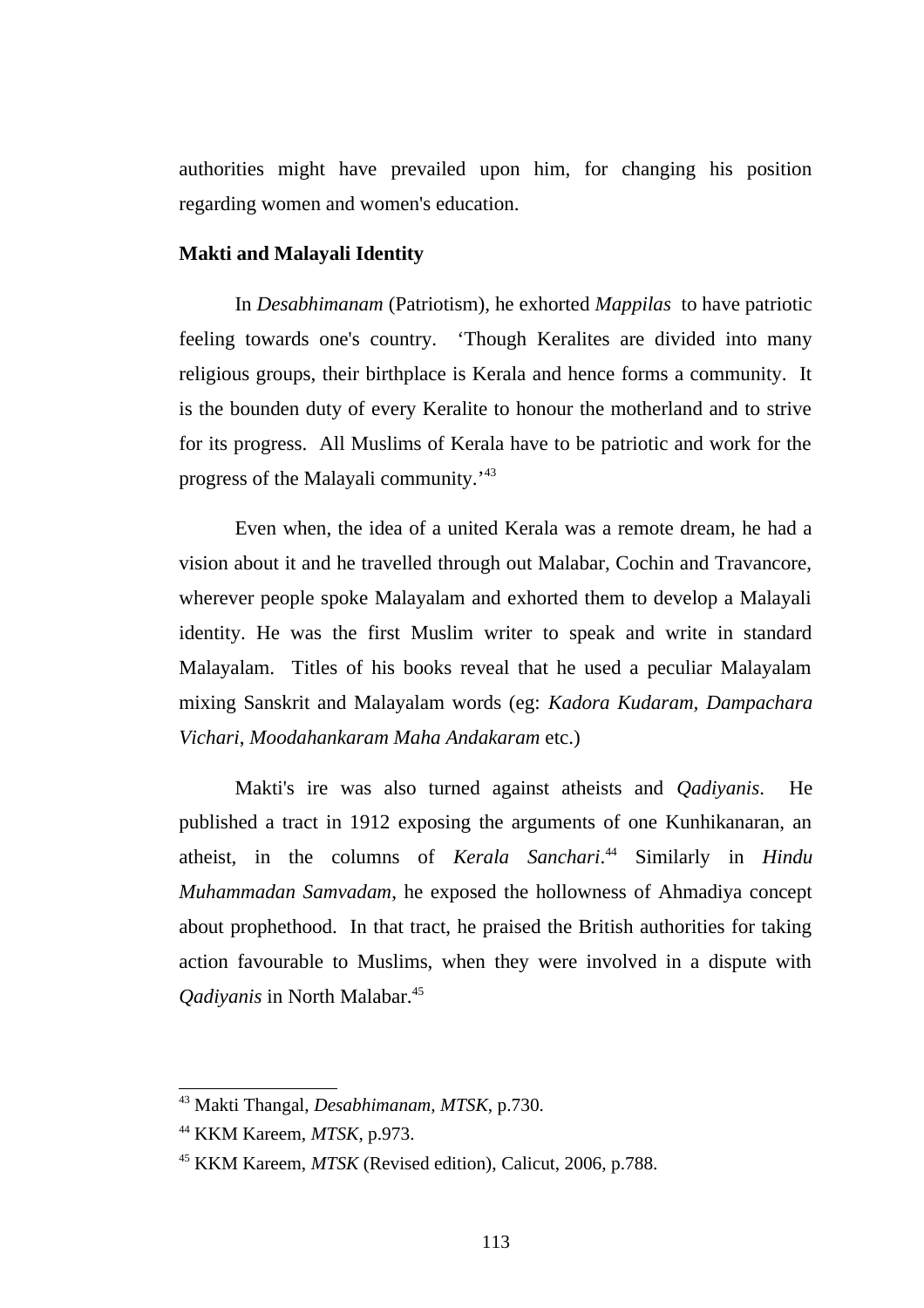Makti himself had assessed his contributions to the Muslims of Kerala thus: 'Protected Islam from the Christian danger; wiped out the evils crept in to the *Iman* (belief) of Muslims and their religious education; protected Muslims by dragging them away from the path of violence; opened the doors of progress for Muslims; provided the materials for religious sermons and wiped out the stagefright of Muslim preachers'.<sup>[46](#page--1-20)</sup>

Thus, at the one hand, Makti tried to improve the material condition of *Mappilas* through education and employments and on the other, he tried to bring them to the path of doctrinal Islam or Textual Islam. For the former, he sought the help of the British government and even exhorted Muslims to be loyal to the British. He asked the Muslims 'to have respect for the crown which is equal to devotion to God, as far as the dictates of the Crown did not contradict with the will of God'. $47$  He acknowledged the help rendered by the Government and appealed the Muslims to utilize the opportunities provided by it to join the Government services. $48$  One can notice a striking resemblance between the reformist ideas of Makti and Sir Syed Ahmed Khan, inspite of the disparities in their views on western culture and Christianity.<sup>[49](#page--1-19)</sup> Due to this loyal attitude of Makti, his service was sought by the Government to pacify the *Mappilas* in South Malabar during the outbreak of 1896. He travelled throughout Malabar organizing speeches urging them the hollowness of the belief that 'getting killed in an attempt to sue his enemy leads to salvation.'[50](#page--1-13) He provided new interpretation to *Jihad* (holy war) as it was widely misused in Malabar during 19<sup>th</sup> century. According to him, *Jihad* was

<sup>46</sup> KKM Kareem, *MTSK*, p.559.

<sup>47</sup> *Ibid.,* p. 722.

<sup>48</sup> *Ibid*., p. 722.

<sup>49</sup> Ashraf K.K, *Reform and Revival among the Muslims of Kerala- A Study of Kerala Muslim Aikya Sangam, 1922-34*, An unpublished M.Phil Dissertation, JNU, New Delhi, 1998, p.47.

<sup>50</sup> Makti Thangal, *Rajabhakthiyum Desabimanavum*, in *MTSK*, p. 722.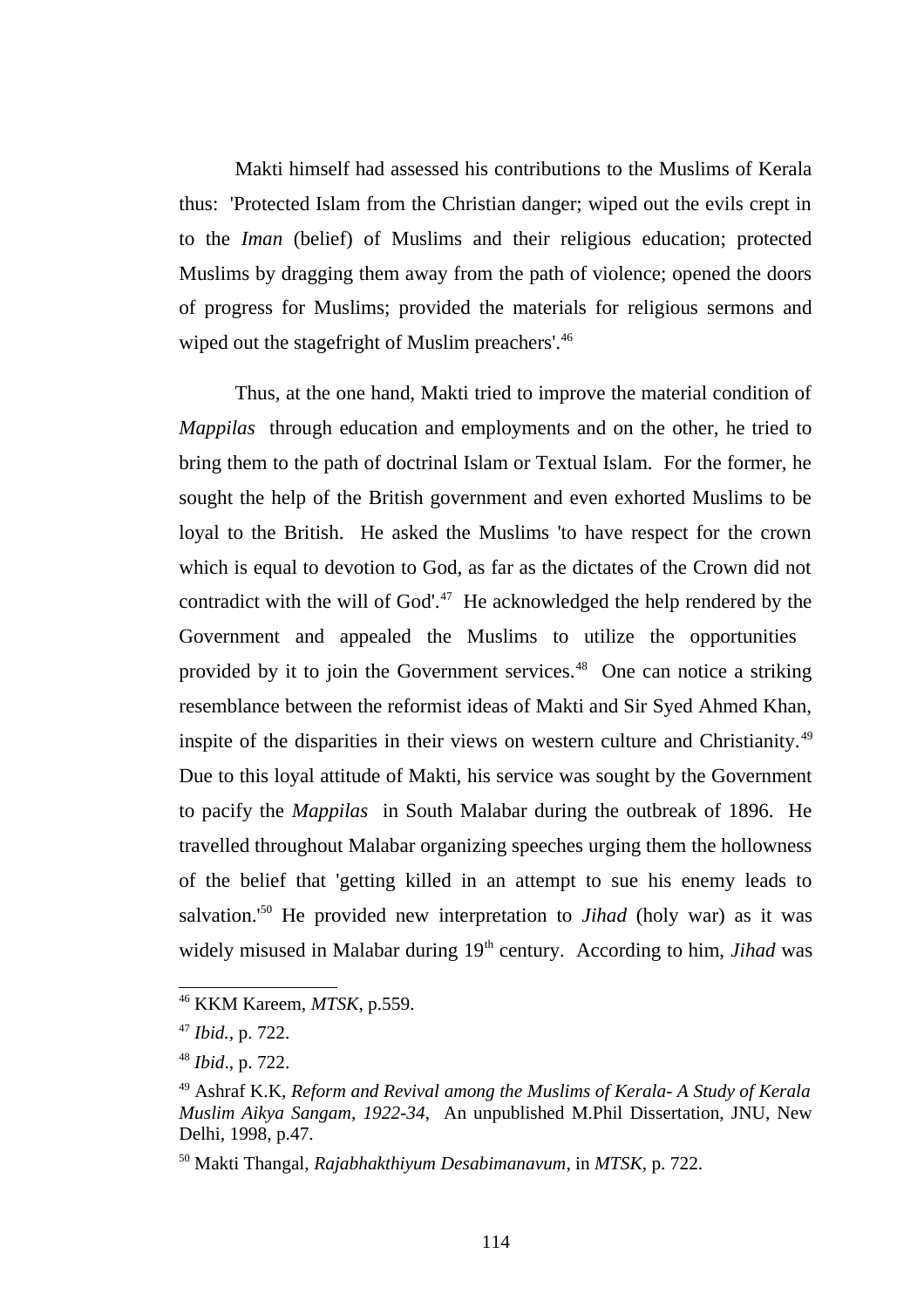a fight not with sword but through educating the non-Muslims about religion and there by winning them to the side of Islam.<sup>[51](#page--1-14)</sup> Thus, Makti adopted the idioms of modernity without disavowing the basic grammar of Islamic learning. He was interested in demonstrating Islam's capacity to absorb modern science, though it drew acerbic comments from orthodox sections of the community. The press formed the transmission belt for conveying his ideas to larger segments of Muslim population.

K.N. Panikkar's observation about  $19<sup>th</sup>$  century cultural defence in India is pertinent in this context. He held the view that this cultural defence was manifested in two ways; to create an alternative to the colonial cultural practices and the revitalization of traditional institutions. While the concern about education and language underlined the former, inquiry in to traditional knowledge and an effort to translate it into contemporary practice formed a part of the latter.<sup>[52](#page--1-12)</sup> Makti's attack against Christian missionaries through umpteen tracts, his efforts in the field of religious education and improvement of Arabi-Malayalam, his position about women, and his attack against *Marumakkathayam* are but different shades of the cultural defence he undertook in Kerala.

#### **Other Early Reformers**

Makti, the poineer of Muslim Reform Movement, had inspired many in Kerala during his life time and after his death in 1912. As Moidu Moulavi put it, 'the later reformers of Muslim community were either disciples or legatees of this great *Mujaddid* (reformer)'.[53](#page--1-13) Other reformers like Chalilakath Kunhahamad Hajee (died in 1919) Shaik Hamadani Thangal (died in 1922)

<sup>51</sup> Makti Thangal, *Hindu –Muhammadan Samvadam* in *MTSK*, (Revised edition) Calicut, 2006, p.790.

<sup>52</sup> K.N. Panikkar, *Culture, Ideology, Hegemony: Intellectual and social consciousness in colonial India*, Tulika, New Delhi, 1995, p.105.

<sup>53</sup> E. Moidu Moulavi, Preface, *MTSK*, p. 4.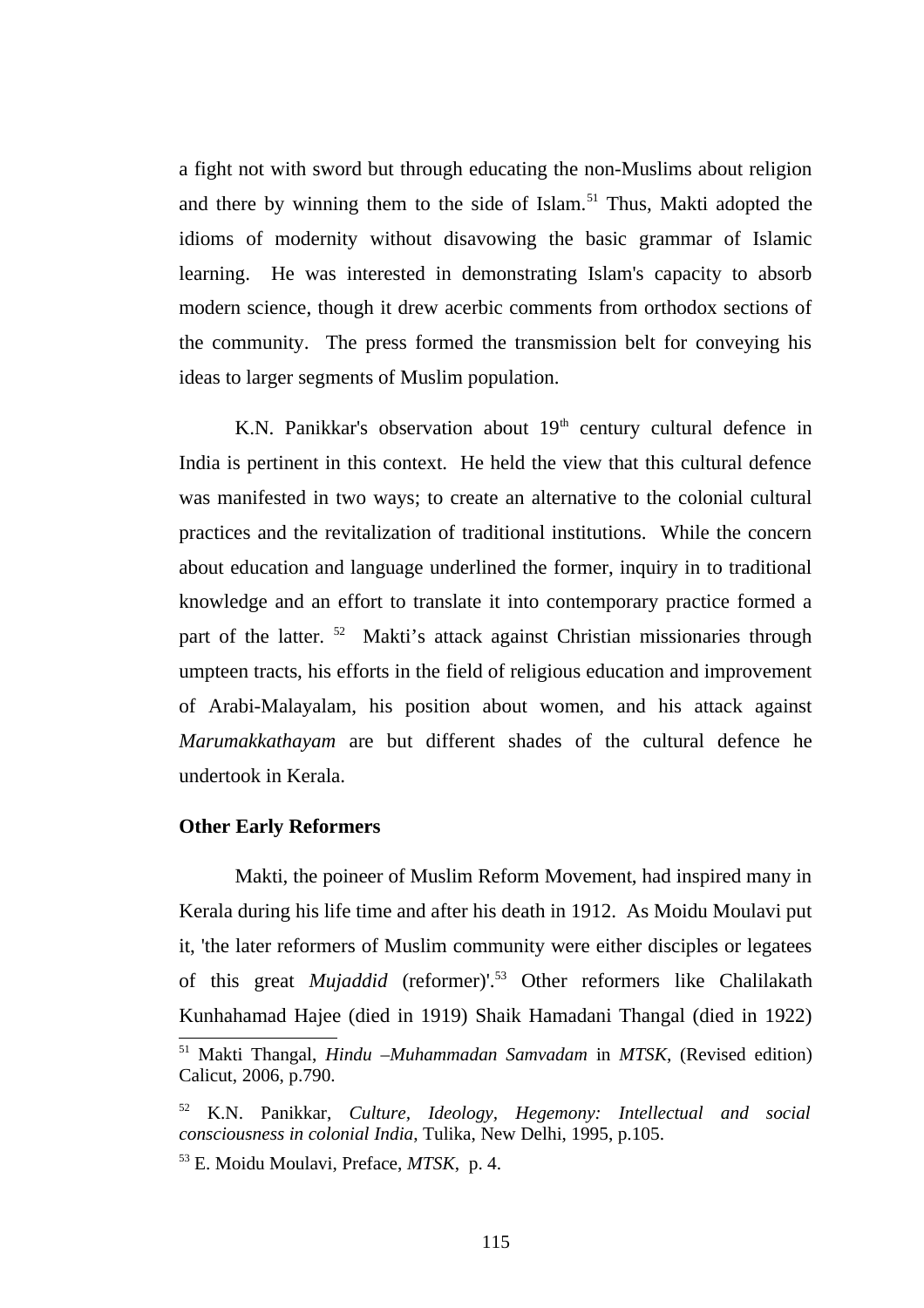Vakkom Abdul Qader Moulavi (died 1932) came to the forefront of reform in their respective states of Malabar, Cochin and Travancore. Since all of them were using the print media as a vehicle for disseminating their new ideas, their works had a direct impact on Muslims of Malabar also.

#### **Chalilakath Kunhahamad Haji (died 1919)**

Chalilakath Kunjahamad Hajee was the second important Muslim reformer of Kerala. In the backdrop of his efforts to improve the system of religious education, he is called 'Sir Sayyid of Kerala'. [54](#page--1-22) Born in Tirur, he was educated at *Dars* (seminaries) in Kozhikode and Ponnani and later at Latheefiya College Vellore. He was the first Malayali Muslim to take degree from Vellore. From Vellore he studied philosophy, astronomy, astrology and languages like Urdu, Persian, and Tamil.

It was his scholarship in astronomy that led him to write *Risalathul Hisab,* a treatise for determining the timings of *namaz*, the daily prayers. His tract regarding the direction of mosque triggered off a controversy in Malabar known as *Qibla* dispute'.[55](#page--1-23) Chalilakath, on the basis of an Arabic text *Risalathul Maradini* argued that the mosque should be directed to west straightly but with slight deviation to north.<sup>[56](#page--1-12)</sup> At Pulikkal, a polemical debate was organized on 20<sup>th</sup> December 1910 between two schools known as *Kibla* Ain (the group of Chalilakath) and *Kibla Jihath* (the opposite camp)<sup>[57](#page--1-13)</sup>. He issued a number of *fatwas* in this regard, which were compiled and published

<sup>54</sup> C.N. Ahmed Moulavi and K.K. Kareem, (eds.), *Mahathaya Mappila Sahitya Paramparyam* (Mal.) (hereafter *MMSP*), Calicut, 1978, p.68.

<sup>55</sup> Mecca is the *Qibla* (direction) of Muslims all over the world. Hence mosque are built heading towards *Ka'ba* (the holy shrine of Mecca) which lies to North West of Kerala.

<sup>56</sup> K. Moidu Moulavi, *Ormakurippukal*, IPH, Calicut, 2001*,* p.56. Also see KKM Kareem, *K.M. Moulavi Sahib,* Tirurangadi, 1985*,* p.38.

<sup>57</sup> *MMSP*, p.484.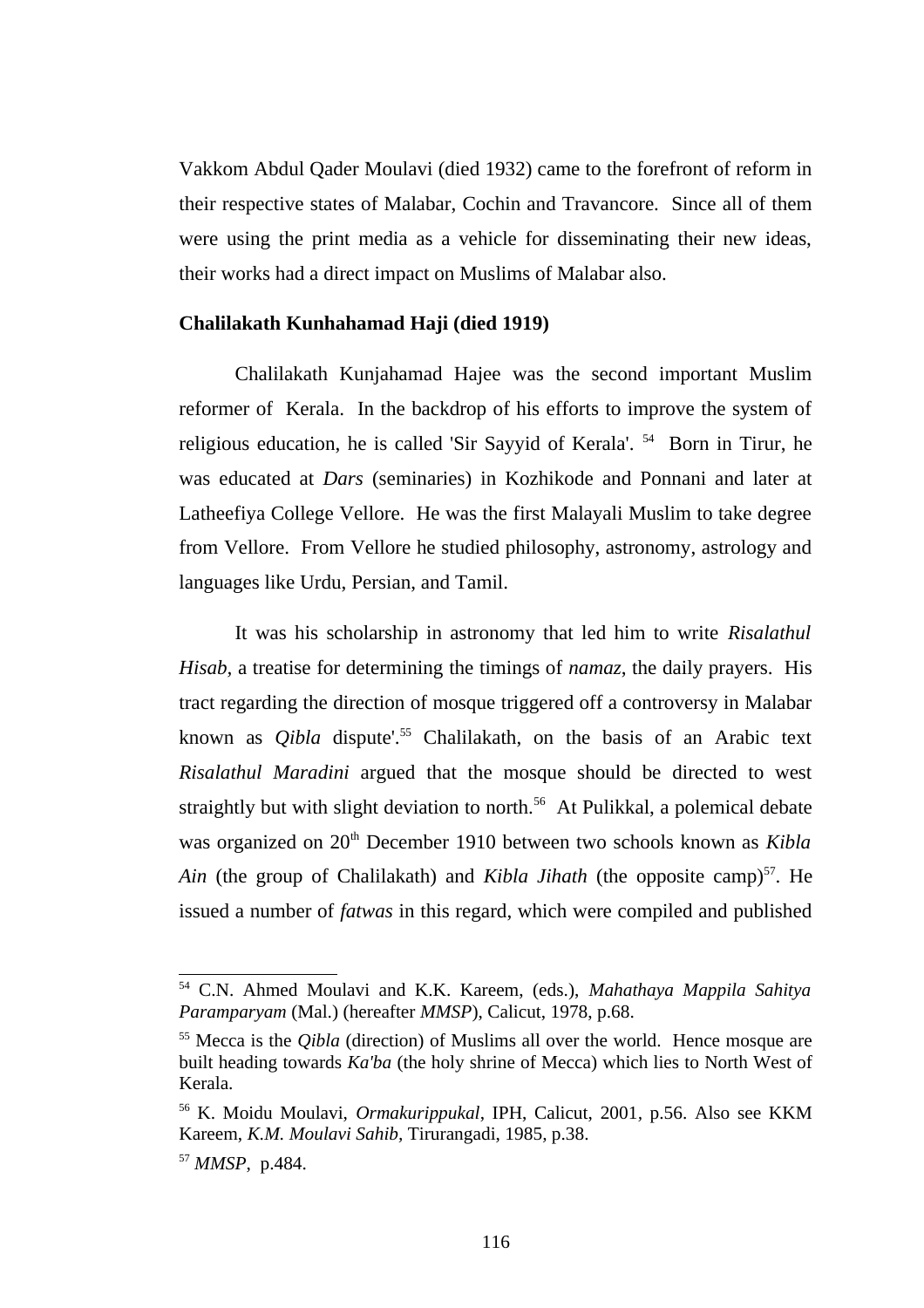as *Tuhfathul Ahbab* (A.M) by Sulaiman Musaliyar.[58](#page--1-24) This dispute rocked the Muslim community in Malabar in the early decades of  $20<sup>th</sup>$  century and initiated the reform movement in Malabar. It helped the *Mappilas* of Malabar to realize that many a practice prevalent among them were not according to the norms of Islam and had to be changed.

In 1909, he was invited to *Darul Uloom*, a prominent institution of religious learning in Vazhakkad, where he joined in 1909, as the chief instructor. He was given full freedom by the management, and he initiated a series of reforms in the basic structure of the system of education.<sup>[59](#page--1-14)</sup> His first reform was the introduction of class system as per the level of knowledge of students. Benches, desks and black boards were introduced. Malayalam was adopted as the medium of instruction. He wrote *Aksharamala* in Arabi-Malayalam for the students of lower classes. $60$  For the upper classes, he wrote books like *Tahleemul Quran, Diniyath, Amaliyath, Al-luguthul Arabiya, Madarijul Qurath, Kitabul Surf and Kitabul Nahv*. **Besides** religious instruction, Arithmetics, General Science and Malayalam were taught at elementary level itself while logic, geography and astronomy were taught in higher classes. He also introduced modern devices like globe and maps for effective teaching. At a time when orthodox Ulema denounced newspapers and journals as *lahvul Hadith* (meaningless utterances), Chalilakath advised his students to read newspapers in different languages.<sup>[62](#page--1-13)</sup> He even advised the students to study *Kerala Paniniyam* of A.R. Raja Raja Varma. He introduced all these changes at a time when the orthodox *Musaliyars* stood against any changes in the traditional system of pedagogy in

<sup>58</sup> *Ibid.*

<sup>59</sup> M. Abdul Samad, *op.cit.*, p.50.

<sup>60</sup> K.K. Kareem, *K.M. Moulavi Sahib*, (Biography- Mal), Al-Khatib Publications, Tirurangadi, 1985, p.62.

<sup>61</sup> *Ibid*., p.63

<sup>62</sup> M. Abdul Samad, *op. cit*., p.50.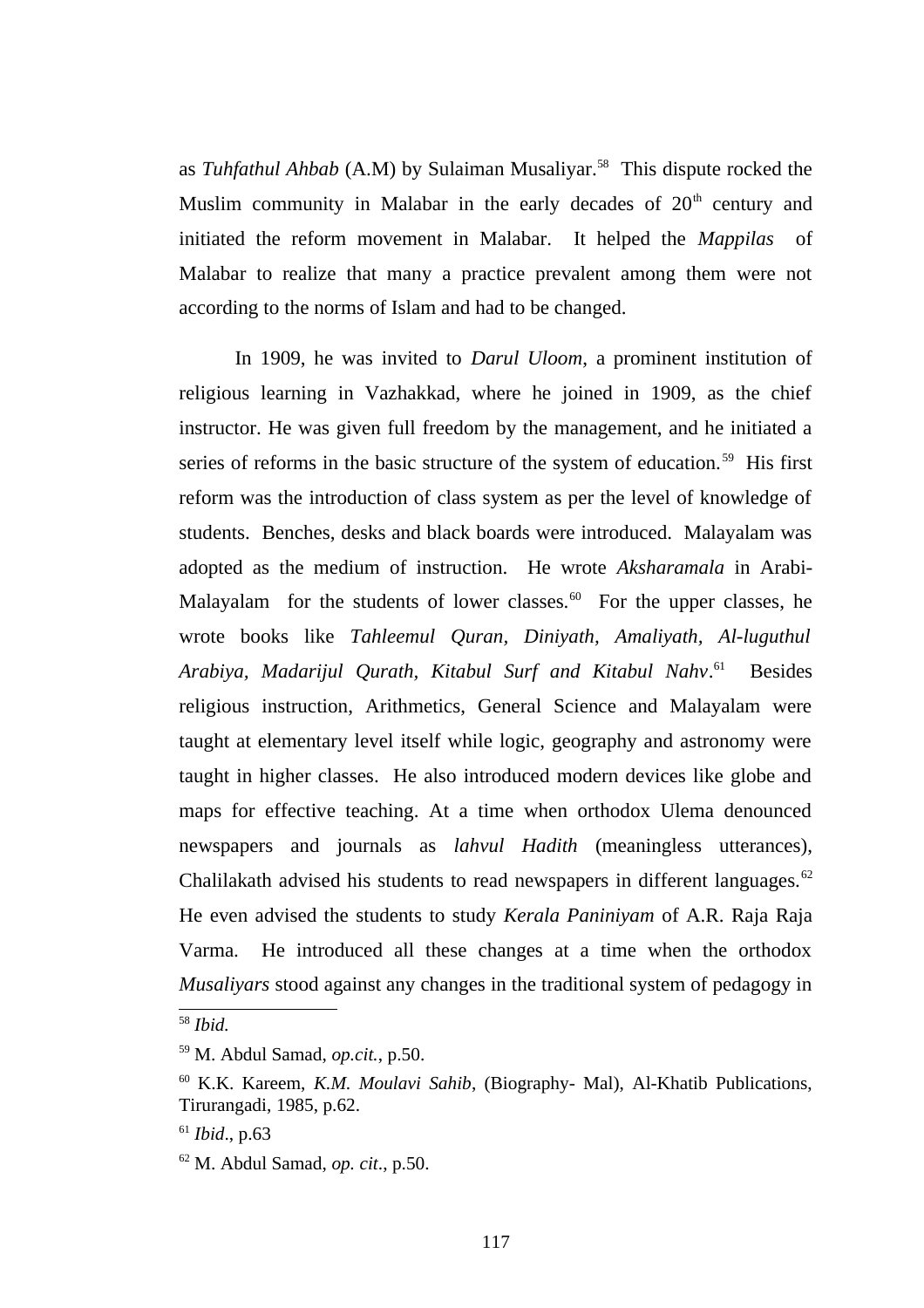*Othupallis*. They even composed a Mappila song, which says, ''M' is the last letter of *Jahannam* (Hell). Since the first alphabet of *'M'adrasa* (M) is the last alphabet of *Jahanna'm'*, the path to *Madrasa* is the path to Hell'.<sup>[63](#page--1-25)</sup>

He also stood for education of women and he set an example by sending his daughter to schools, defying the dictates of orthodox Ulema.<sup>[64](#page--1-23)</sup> They who were dare enough to send their children to schools were branded as *Kafir* by the orthodox *Ulema*. [65](#page--1-26) These *Ulemas* turned against him and prevailed upon the management of *Darul Uloom,* urging that *Waqf* properties should not have been used for Madrasa education. They even held the view that the chalk-dust, fallen on the ground while writing the name of *Allah* on blackboard, would be treaded by human feet and this would be equal to dishonouring God himself. Finally, Chalilakath left *Darul Uloom* but established similar institutions at Mannarkkad, Valapattanam, Badagara, etc.<sup>[66](#page--1-13)</sup>

Through these *dars* at various pockets of Malabar, he fostered a gang of disciples who propagated his programme throughout Malabar. Through these *dars,* he could produce hundreds of erudite scholars capable of carrying on his ideas further. Among them, the notable were K.M. Maulavi, E.K. Moulavi, Chalilakath Abdurahiman, P.K. Moosa Maulavi, Sulaiman Musliyar, Cherusseri Ahmed Musliyar, E. Moidu Moulavi, P.N. Moulavi and

<sup>63</sup> K. Ummer Maulavi, *op.cit.,* p. 9.

<sup>&#</sup>x27;*Oru Kalathum la Thajalul Banina*

*Madrasa Vazhiyil Yatha allamuna*

*Miman li Madrasathin Wamimu Jahannami*

*Onnanu Changathi Bila Thavahumi*' (K. Moidu Moulavi, *op. cit*., p.86).

<sup>64</sup> *MMSP*,*op.cit*., p.485.

<sup>&</sup>lt;sup>65</sup> One Kunhi Mayan of Tellicheri was branded as 'Kafir Kunhi Mayi' for sending his daughters to colleges. (K. Moidu Moulavi *op.cit.*, p.44). Also see Kasim Irikkur, "Kafar Mayine Talasseri Vindum Anyeshikkunnu" in *Madhyamam,* Annual Issue, 2007.

<sup>66</sup> *MMSP*, *op.cit*., p.486.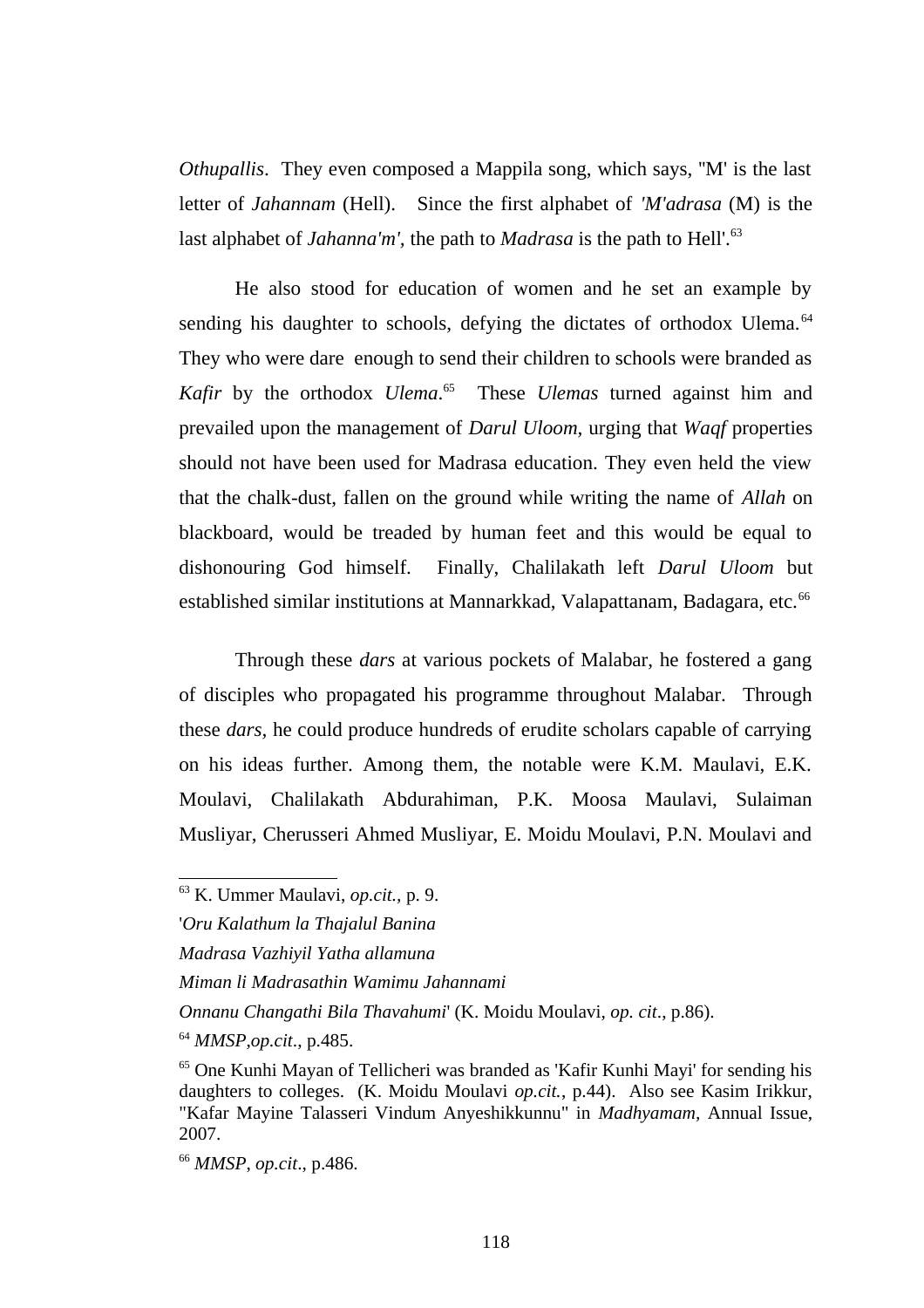P.P. Unni Moideen Kutty. These were the scholars who spearheaded the *Islahi* (Reform) movement in Malabar during 1920s and 1930s. Following the footsteps of Makti, Chalilakath too propagated against *Qadiyanis*. He wrote a critique to *Tuhfathul Malabari* written by Ibn Hasan, an *Ahmadiya*. [67](#page--1-11) Through this work, he distanced *Qadiyanis* from the fold of Islam. This strategy of exclusion was part of forging a new identity for the Muslims.

#### **Hamadani Thangal (d. 1922)**

Though Hamadani Thangal and Vakkom Moulavi were working in Cochin and Travancore respectively, their efforts to reform the community did have its impact in Malabar. Hamadani Thangal was the moving spirit behind the formation of *Nisphakha Sangam*, which was the forerunner of *Kerala Muslim Aikya Sangam*. Similarly, his efforts to translate Islamic Classics into Malayalam and his Arabic-Sanskrit-Malayalam Dictionary did influence the Muslims of Malabar. Like Chalilakath, he worked for educational emancipation of Muslims. For the progress of the community, Hamadani put forward a Five Point programme through *The Muslim* in 1916. It included, (a) establishment of Madrasa in all areas on the model of elementary schools, secondary Madrasas in towns and one higher centre for specialised studies in *Quran* and *Hadith* in each state; (b) Religious and secular education for women, as it was essential for a healthy society (c) establishment of companies and co-operative societies for the economic growth (d) Formation of welfare committee for weaker sections.<sup>[68](#page--1-12)</sup>

In his *Ilfath-ul-Islam*, he advised his fellowmen to desist from quarrelling with each other like pre-Islamic Arabs.<sup>[69](#page--1-13)</sup> He said, 'Muslims should

<sup>67</sup> *Ibid.,* p.485.

<sup>68</sup> Hamadani Thangal, "Chila Nirdesangal", (Mal) *The Muslim*, Vol. V. No.8, Meenam 1091 (1916).

<sup>69</sup> E.K. Moulavi, "Islahi Prasthanam" in *Al-Ithihad*, Vol. III, No.3, April, 1954.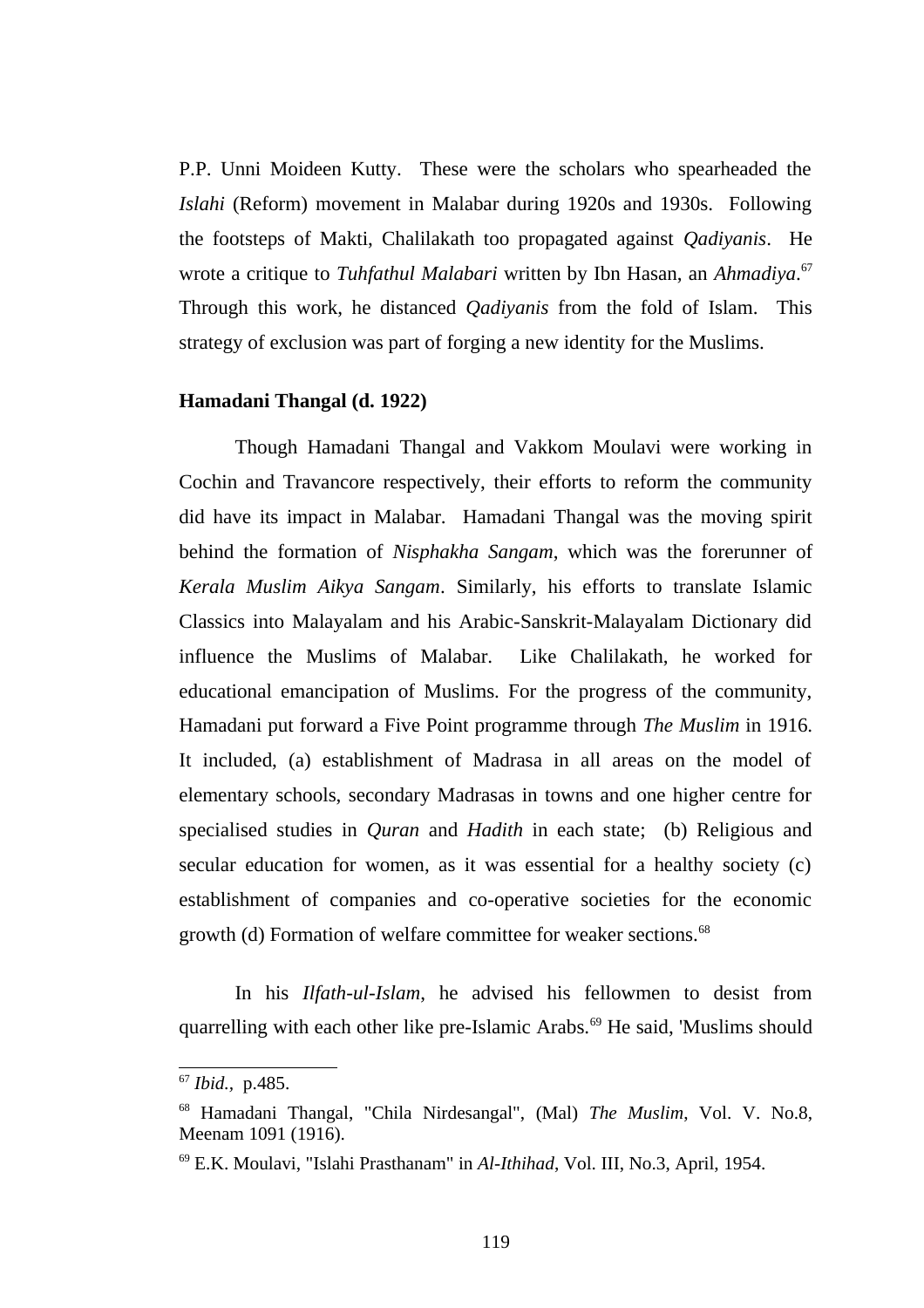consider *Quran* and *Sunnah* (words and deeds of prophet) as the basis of their life. *Muhammadiya Tarika* (the order of Prophet Muhammad) is beyond all *Tarikas* (Sufi orders). Any rituals, which are against *Sunnah*, have to be given up.<sup>[70](#page--1-21)</sup> This book made profound impact among Muslims of Malabar. E.K. Moulavi considered it as the guide for his later reform activities.<sup>[71](#page--1-11)</sup> He founded many Muslim organizations like *Muslim conference* (Travancore) *Lajnathul Muhamadiya* (Aleppey) *Lajnathul Hamadaniya* (Azhikode) *Lajanathul Islam Sangam* (Eriyad). In short, he provided the framework for later Muslim reformers of Malabar. He was given eight acres of land at Alway for the establishment of a Muslim college on the model of Aligarh by Sir C.P. Rajagopalachari, the then Diwan of Travancore. Though he worked hard to establish this institution at Alwaye, his long cherished desire was not materialized, due to dearth of support from the community.

#### **Vakkom Abdul Kader Moulavi**

Vakkom Abdul Kader Moulavi (1873-1932), of Travancore, was another reformer of this period, who tried to revitalize the Muslim community through the print media. He firmly believed that 'revitalization of Islam meant bringing back to it the pristine purity and wiping out the accretions from outside.[72](#page--1-12) Through his journals *Al-Islam* (AM), *Deepika*, and *Muslim*, his message reached the length and breadth of Malabar. As put in by Roland E. Miller 'There is no doubt that Vakkom Moulavi's five issues of *'Al-Islam'* sowed the seeds of Islamic reform in Kerala. They created a storm which swept through from one end of Kerala to the other'.<sup>[73](#page--1-13)</sup> Through this

<sup>70</sup> K.K.M. Kareem, "Reform Efforts before Aikya Sangam" (Mal) in *Shabab*, Seminar issue, Calicut, 1997, pp.108-111.

<sup>71</sup> E.K. Moulavi, *Al-Murshid* (Mal), Tirurangadi, September 1966, p.6.

<sup>72</sup> Mohamed Abda (ed.), *Vakkom Moulaviyude Therenjedutha Krithikal,* (Mal), Vakkom Foundation, Vakkom, 1976, p.158.

<sup>73</sup> Roland E. Miller, *Mappila Muslims of Kerala,* Madras, 1976, p.271.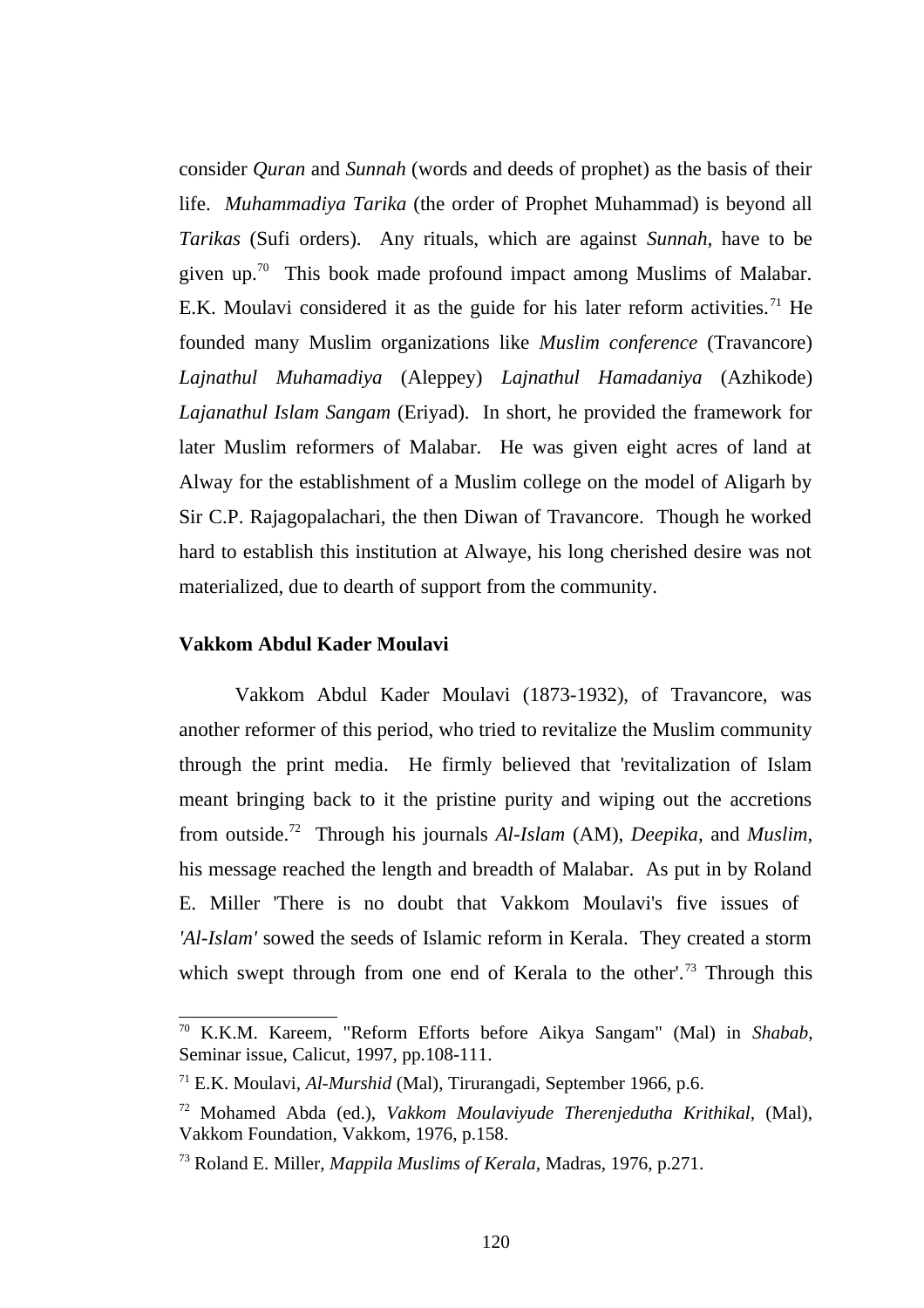journal, he scathingly criticized all kinds of superstitious beliefs and *bidath* (innovative practices) of the Muslims of Kerala and naturally the ire of the traditional Ulema turned against him and they branded him as *Wahabi* (the follower of Ibn Abdul Wahab) which was a deregatory term in those days.

#### **Early Reformers against faked** *Tarikas*

Besides these known figures, there were many scholars who tried to wipe out the syncretic religious practices of Muslims in Malabar. A major concern of these scholars of late  $19<sup>th</sup>$  and early  $20<sup>th</sup>$  century was the rotten *Tarika* cult of *Mappilas* . Umpteen *fatwas* were issued in this regard as well as other non Islamic rituals by the leading *Muftis* of Malabar during 19<sup>th</sup> century itself.<sup>[74](#page--1-16)</sup>

During the 19<sup>th</sup> century, a series of *fatwas* were issued against the *Tarika* of Konditty Thangals, pointing out the un-Islamic side of the practice followed at the *Takia* of Kondotty. *Majmuathal Fatwa,* compiled in 1858 is a collection of *fatwas* of different *muftis* of orthodox Sunni fold against Ishtiaq Sha of Kondotty, who used to ask his *murids* to perform *sujud* (prostration) before him, at the time of *baiyath* (official pledge).[75](#page--1-17) Kunjamutti Haji of Kozhikode (d. 1843), in his *fatwa,* advised that 'those who are eager to enter heaven, ought to keep away from such people (*Kondotty Tarika*) and those who have already fallen in to their trap, have to return to religion'.<sup>[76](#page--1-15)</sup> Qasi Abdulla of Tellichery (d. 1838), *qazi* of north Malabar in reply to a question raised by Abdul Fatah, the *qazi* of Kondotty, issued a *fatwa* which says 'as per *Quran* and *Hadith,* prostration before humanbeing is *Kufur'*. [77](#page--1-13) Similarly, Shaik Ahmed Makdoom of Ponnani (d. 1853) in reply to the query of

<sup>74</sup> KKM. Kareem, Note no: 72, p.110.

<sup>75</sup> ,*MMSP*,*op.cit*., p. 280.

<sup>76</sup> *Ibid*, p.282.

<sup>77</sup> *Ibid.,* p.283.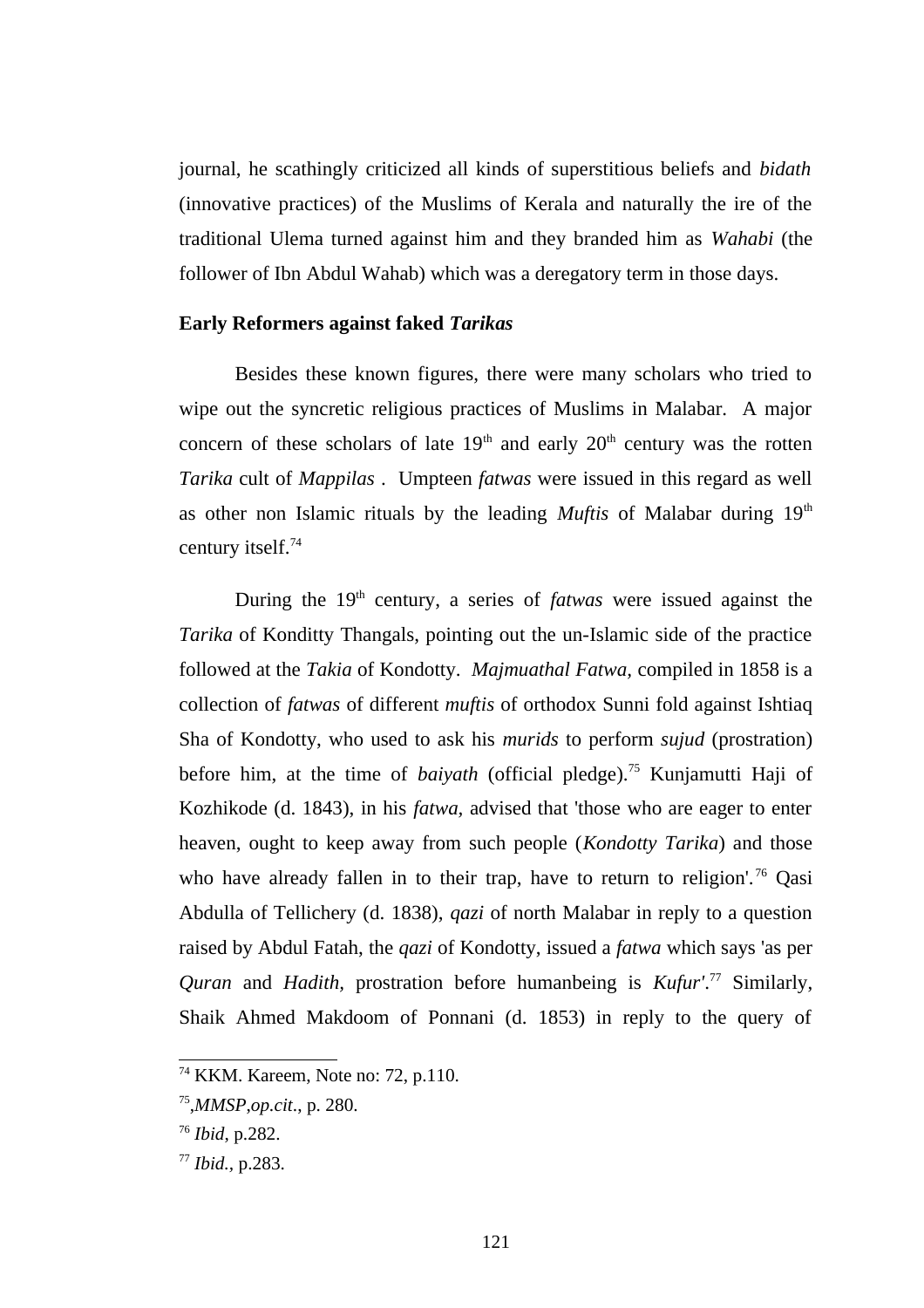Muhiyudin Musaliyar, a disciple of Kondotty *Tarika*, issued a *fatwa* which says 'your shaik (Ishtiaq sha) is outside the fold of Islam. Our protest against your practices like shirking of *namaz*, use of alcohol and ganja are not issues of peripheral importance or polemics related to minor issues'.[78](#page--1-27) Again Puthiyakath Ahmad Musaliyar (d. 1878) qazi of Tirurangadi, issued a *fatwa* stating that 'prophet, *Ashabs* and *Ulemas* in the light of *Shariath*, *Haqaiqath* and *Mahrifath*, had made it clear that 'one who prostrate to human being, even if he is a prophet, or *Wali* would be a *Kafir*. [79](#page--1-16)

Baithal Ahmed Musaliyar (d. 1897) the *qasi* of Payyanad, also issued *fatwa* against Kondotty *Tarika*. Chalilakath Ali Hasan Moulavi (d.1938) of Tirurangadi also opposed Kondotty and *Naqshabandi Tarikas* on the basis of Islamic scriptures<sup>[80](#page--1-17)</sup>. Moulana Chalilakath Kusai Haji, popularly known as 'Kutthayi Haji' (1818-1863) of Tirurangadi, a contemporary and friend of Umer Qazi, issued *fatwas* against Kondotty *Tarika*. [81](#page--1-15)

All these *fatwas* testify to the fact that through out Malabar, a new awareness had developed with regard to what was Islamic and un-Islamic in the practices of Mappila Muslims. This created new consciousness among the Muslims to check every age old custom in the light of scriptures.

#### **Against Un-Islamic Rituals**

The early reformers also turned against other innovative practices of *Mappilas* of Malabar. In 1888, Moulavi Mammi Ibn Moosa (Manjeri) issued a *fatwa* called *Ilharul Haq* criticizing the rituals associated with death called *Chavadiyanthiram*. The same was approved by Mankada Unnin Moulavi.<sup>[82](#page--1-13)</sup>

<sup>78</sup> *Ibid.*

<sup>79</sup> *Ibid.*, p.284.

<sup>80</sup> *Ibid.*, p.328.

<sup>81</sup> *Ibid*., p.280.

<sup>82</sup> *Ibid.,* p.110.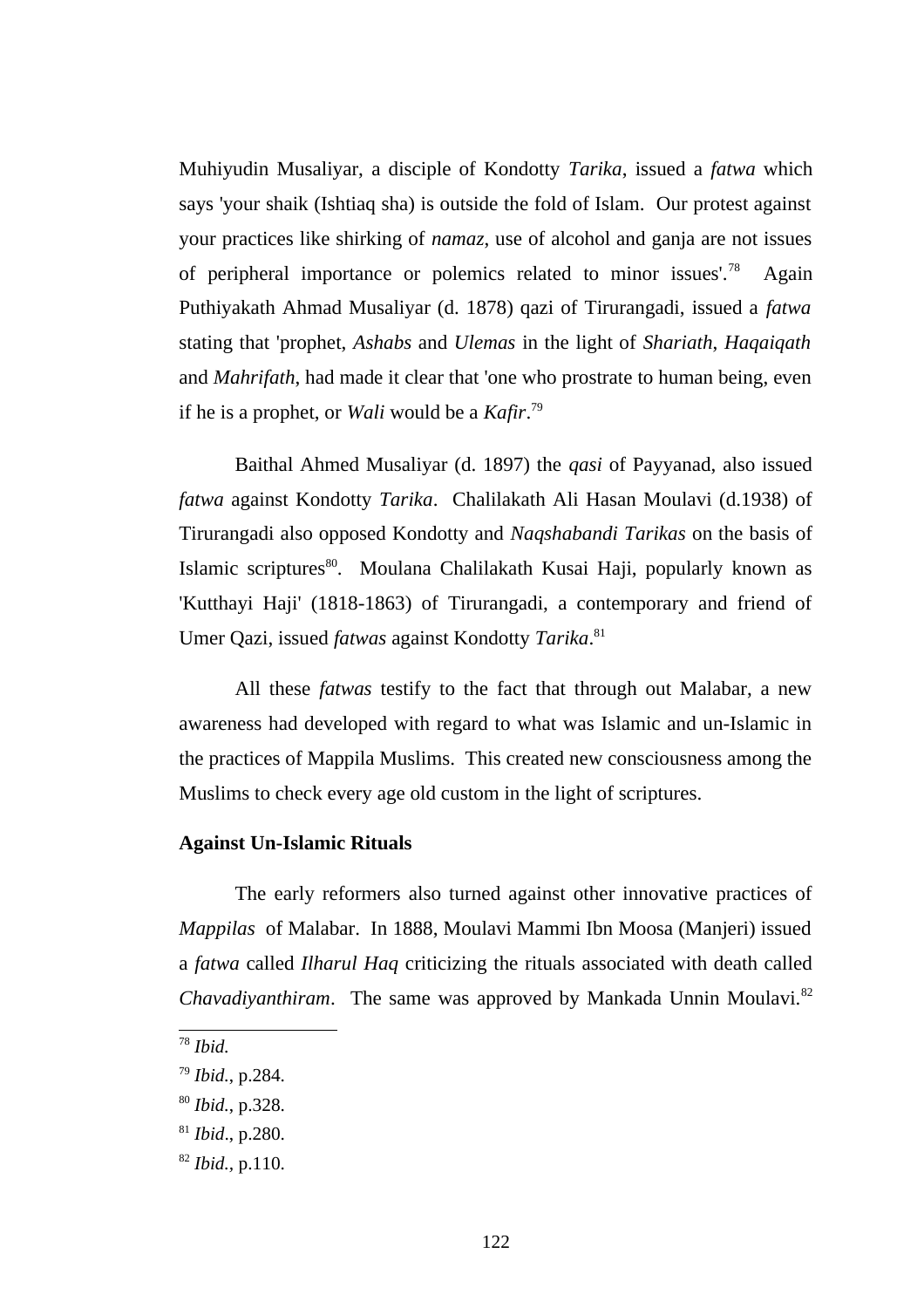Umar Qazi of Veliyancode (1765-1857) was a social critic and ridiculed the elitist thought of big Muslim families of Malabar. He wrote a poem which cuts the very root of ethnic and communal consciousness of *Mappilas* and heralded the renaissance among *Mappilas* . [83](#page--1-28) He did not spare the Ulemas and their group fights. He wrote 'The first syllable of *'Alim*' (scholar) has changed in to '*la*' which means *lalim* (villain) and hence religious scholars (*Alims*) have turned in to villains'.[84](#page--1-20) He opposed *Nercha, Chandanakudam* and all kinds of *bidath* (innovations)<sup>[85](#page--1-14)</sup> Along with his disciple Parappanangadi Abubacker Musaliyar, a reformer, he issued *fatwas* against Kondotty *Tarika* also. $86$ 

Karipanakkal Kunhipokku Musaliyar, in his *Irshadul Amma,* took a similar position. He wrote, 'In Kerala some are claiming that the rites associated with death like *Kannuk* (3rd day death ritual), *Othikkal* (recitation at tomb) *Nalpath* (40<sup>th</sup> day of death) are part of *Sunnath*. Hiding the fact that these practices are forbidden by authorities in Islamic theology, they (*Ulema*) concoct new *Ibaraths* (evidence).[87](#page--1-12) Another work of this genre is *Vaithulyam* (A.M), a work by Syed Fakrudhin alias Koyatti Thangal, which vehemently criticizes the faked *Tarikas* of Malabar. This was written during the last decade of 19<sup>th</sup> century. In it, he says 'Likewise certain ballads like *Mohiyidin Mala* are venerated as sacred texts by those who claim to follow *Ahl ul Sunnath* (the followers of prophet's path). But such practices are not permissible'.[88](#page--1-7) Similarly Kottalungal Kunji Marakkar Musaliyar, in his

<sup>&</sup>lt;sup>83</sup> See Chapter on 'The Phase of Popular Islam in Malabar'.

<sup>84</sup> Husain Randathani, *Mappila Malabar* (Mal.), Islamic Publishing Bureau, Calicut, 2005, p.130.

<sup>85</sup> C.K. Kareem (ed.), *Kerala Muslim Directory*, Vol.3, Cochin, 1991, p.253.

<sup>86</sup> *Ibid*., p.253.

<sup>87</sup> *Ibid.,* p.110. Also see KKM Kareem, Note No: 62, p. 185.

<sup>88</sup> Syed Koyatti Thangal, *Vaithulyam* (p.278) as quoted in KKM Kareem, Note No. 72, p.111.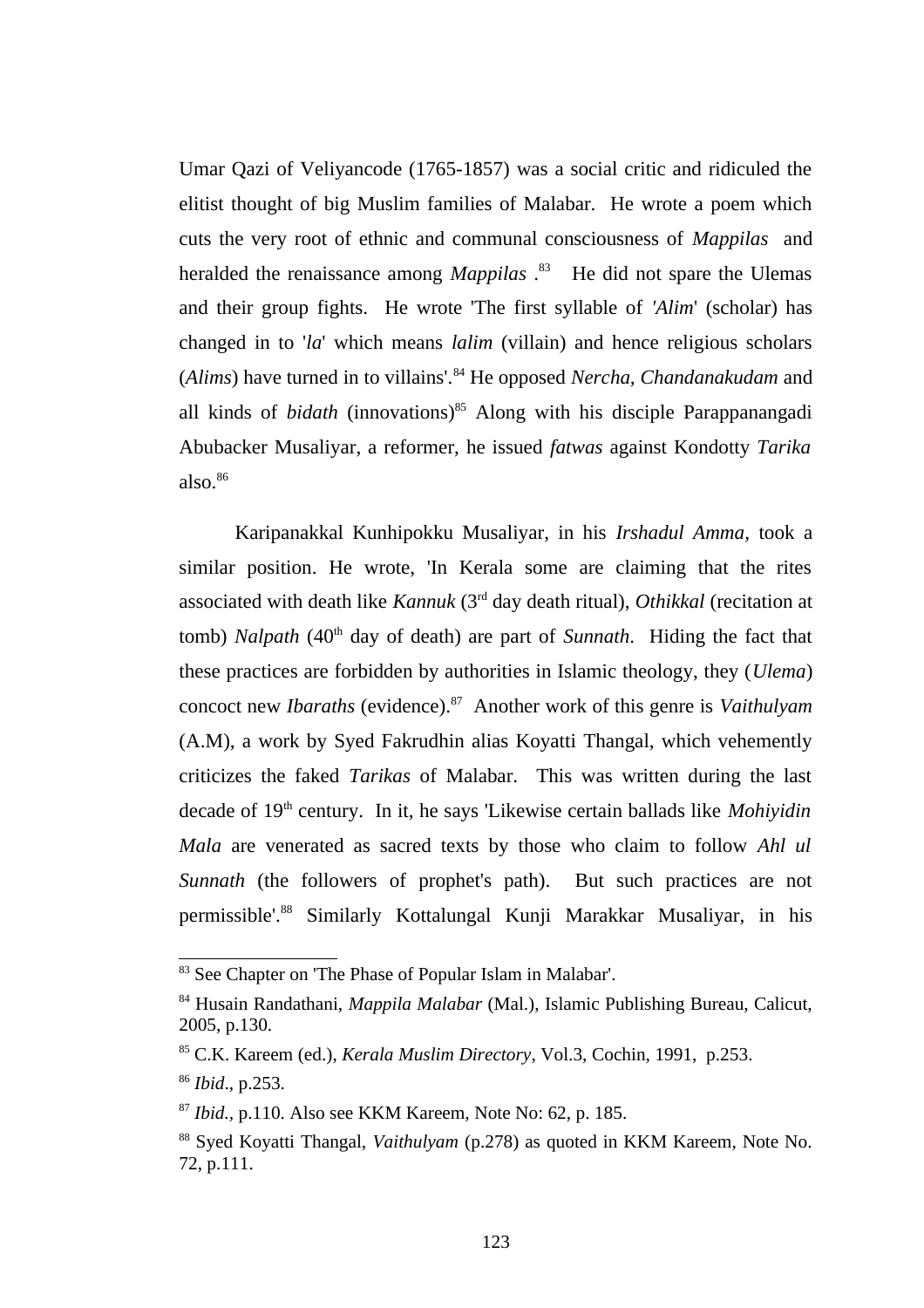*Thanbi hullalleen,* printed at Tirur in 1915, argued that any new additions, even with good intentions, which contradict *Quran* or *Hadith* or *Imam's* injunctions, would be considered *Bidaath* (innovation).<sup>[89](#page--1-14)</sup>

Syed Abdulla Thangal, nephew of Mampuram Alavi Thangal was another early reformer of Malabar. He started the first Arabi-Malayalam Magazine *Hidayathul Iqwan* from Tirurangadi. He worked for the spread of modern education among the Muslims.<sup>[90](#page--1-11)</sup> E. Marakkar Musaliyar (father of E. Moidu Moulavi) composed a poem called *Durachara Mardanam* in 1927, which exposed the blind beliefs, related to miracles of saints at Thanur and Muthupetta. He wrote:

> 'Those who were to Muthupetta Cameback, realizing the hollowness of 'miracle' Similar is case with '*Kuttayi water'*  Fraud was the thing that prevailed there too How many have fallen in that trap $191$  $191$

Here, he exposes the irrationality of the belief in the healing power of Muthupetta *Maqam* and the 'sacred water' at Tanur *Maqam*[92](#page--1-13). Kattil Veetil Ahmad Koya popularly known as 'Awwa Musaliyar' was another scholar who fought against the un-Islamic practices of *Mappilas.* In 1923, at the time of *Appani nercha* in Calicut, he led a procession with burning torches against the *nercha* and picketed the *Maqbara*. [93](#page--1-24) He also composed songs and distributed pamphlets to enlighten people against ritualistic religion. His

<sup>89</sup> KKM Kareem, Note no. 72, p. 111.

<sup>&</sup>lt;sup>90</sup> K.K. Kareem, Note No: 72, p.110.

<sup>91</sup> E. Marakkar Musaliyar, *Durachara Mardhanam* (Mal), Kodungallur, 1927. Also see, *MMSP*,*op.cit.,* p.513.

<sup>92</sup> *MMSP,op.cit.,* p.513.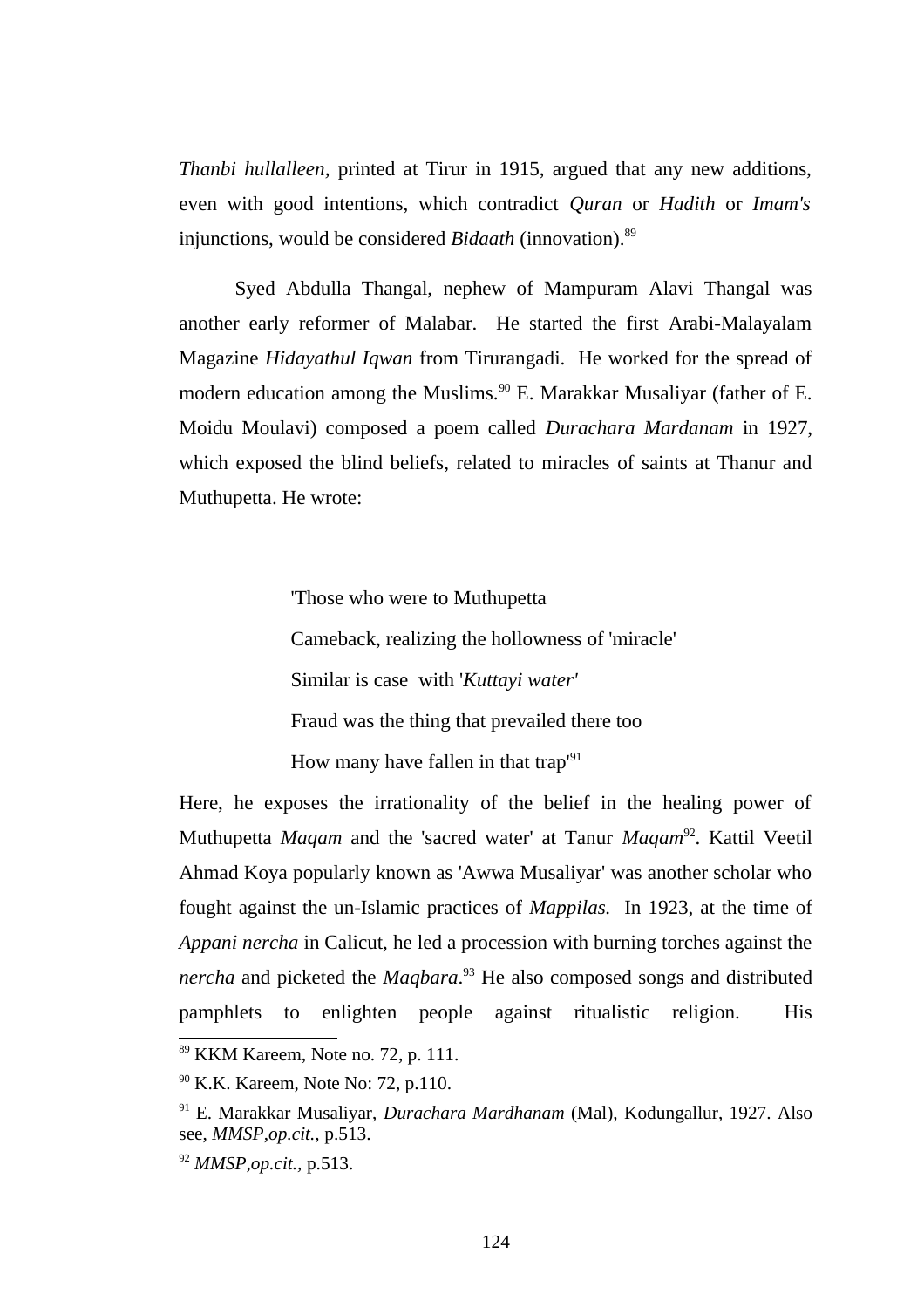'*Paurohitythinte Maranamani*' (Death knell to Priesthood) was one such work with definite purpose. Valanchira Kunhahammed (1842-1912) of Manjeri was another Muslim reformer of South Malabar. He was a disciple of Makti Thangal and he wrote books comparing the beliefs of both Islam and Christianity and engaged in debates with Christian missionaries. He was a staunch critic of the blind beliefs of *Mappila.* [94](#page--1-16) He was the brain behind the first Muslim organization in South Malabar called *Hidayathul Muslimeen Sabha* of Manjeri, established in 1897. He went to Madras to meet the governor and got permission to build two mosques at Manjeri.[95](#page--1-17) His *Akbarul Hind* deals with the heroic fight of Hyder and Tipu against the British.

Saidalikutty Master of Tirur, (1856-1919) a school inspector and a multifaceted scholar of Malabar, was another reformer who tried to understand the real problems of Muslims. In order to awaken the Muslims from their slumber, he started two journals in Arabi-Malayalam. The first *Salahul Iqwan* was started in 1899 and continued till 1906 and the second, *Rafiqul Islam* lasted till 1910. The impact of these two journals was immensely high at a time when religious education was not properly managed and secular education was anathema to Muslims $96$ . He wrote textbooks for students, which were followed in schools for many years. His book, *Matavijnana Rashmi* ('Rays of religious knowledge') published in 1908, deals with the belief and principles of Islam. His journals published articles related to Turkey Sulthan and stories like Arabian Nights. $97$  He was the man behind the publication of the translation of *Jamua Qutuba* in to Malayalam and he prevailed upon forty *Khatibs* of Malabar to follow the same in their respective

<sup>93</sup>P.P Mammed Koya Parappil (hereafter Parappil Koya), *Kozhikotte Musalimgalude Charithram*, Focus Publication, Calicut, 1994, p.338.

<sup>94</sup> C.K. Kareem (ed.), Note no. 87*,* p.363.

<sup>95</sup> *Ibid.,* p.364.

<sup>96</sup> *Ibid.,* p. 368.

<sup>97</sup> *MMSP,op.cit.,* p.408.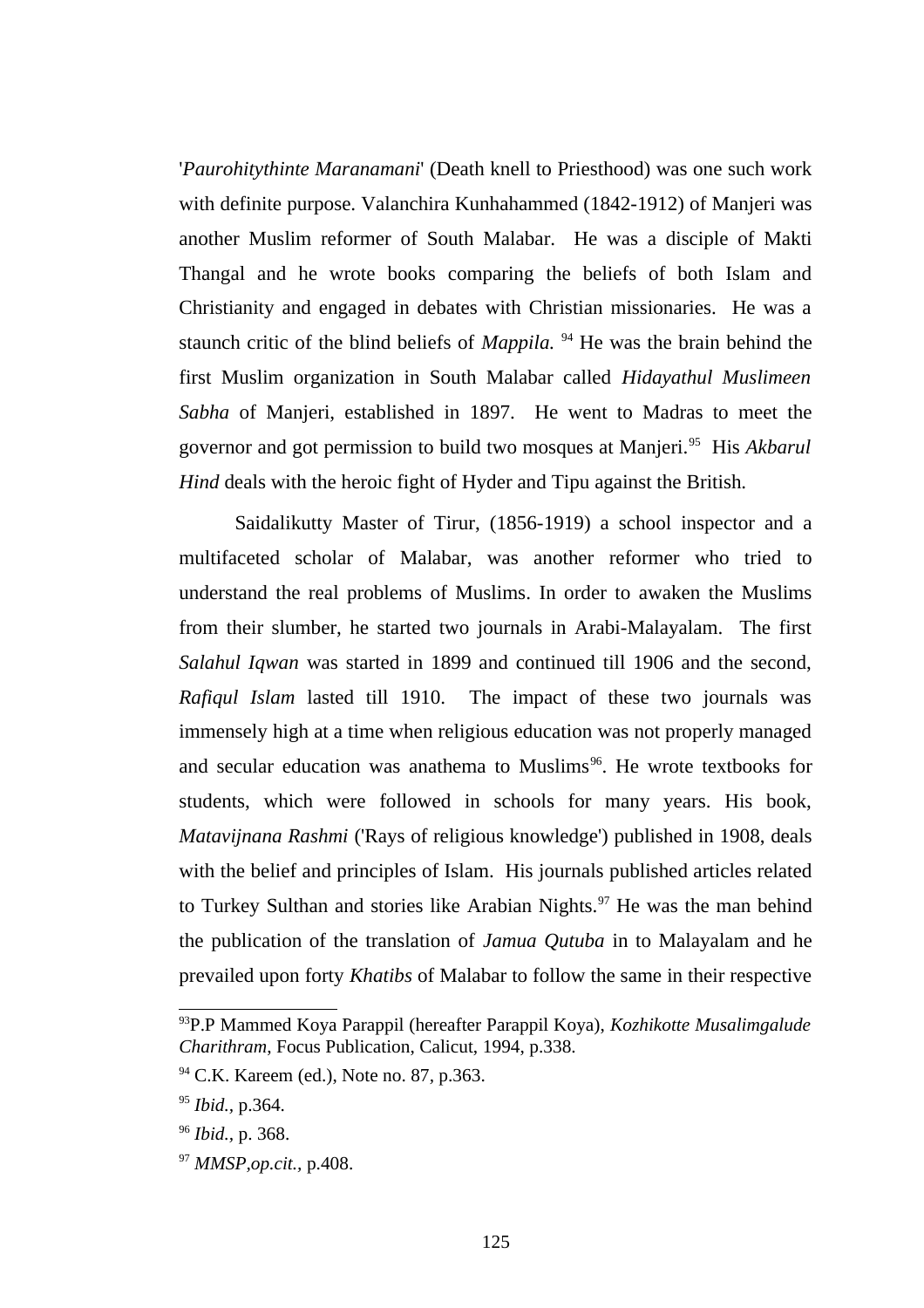mosques. He was also instrumental in the foundation of *Maunathul Islam Sabha*, the missionary organisation founded in 1900. His books like *Musligalum Naveena Vidhyabhyasavum* (*Muslims and New Education)*, *Musligalum Sasthravum (Muslims and Science)*, '*Mathavijana Rasmi'* etc did yoemen service in reforming Muslims.

Pulikottil Hydru (1879-1975), a native of Wandoor was a well-known Mappila poet of Malabar. Though he was loyal to the British and opposed to the Congress, he stood firmly with reformists in religious perspectives. With a reformist zeal, he wrote a number of poems, which had magical impact on average Muslims. The poems, which belong to this genre, are *Dhuracharamala, Kaliyugam, Kathukuthumala, Streemardhimala, Maranmarude Thakararu etc.[98](#page--1-18)* Thazhekot Ahmadkutty (d. 1940) wrote a poem *'Kathukuthumala'* depicting the horrors and un-Islamic content of the ear piercing.[99](#page--1-15) Similarly, M. Kunhava Musaliyar composed a song *'Bidath Mala',* criticizing the innovative practices crept in to Malabar Islam. Chalilakath Ali Hasan Moulavi of Tirurangadi (d.1938) was a staunch critic of *Chavadiyanthiram* and *Kodikuthu nercha*. [100](#page--1-29)

All these were efforts in the path of reform carried out by individual leaders. These were isolated attempts by individuals without any organizational basis. Very often, they failed to get the support of the Muslim masses. Makti Thangal was always complaining about the lack of support for his efforts from among the Muslims. One common thread that could be seen in all of them, was that they were against the superstitious beliefs among *Mappilas* and therefore strived hard to bring them to the fold of scriptural

<sup>98</sup> See M.N. Karassery (ed.) *Pulikkottil Krithikal* (Mal), Mappila Kala Sahitya Vedi, Wandoor, 1979. A detailed analysis of his poems is given, in chapter on 'Print and the Imagined Community of Mappila'.

<sup>99</sup> *MMSP*,*op.cit* p.507.

<sup>100</sup> *Ibid.,* p.325.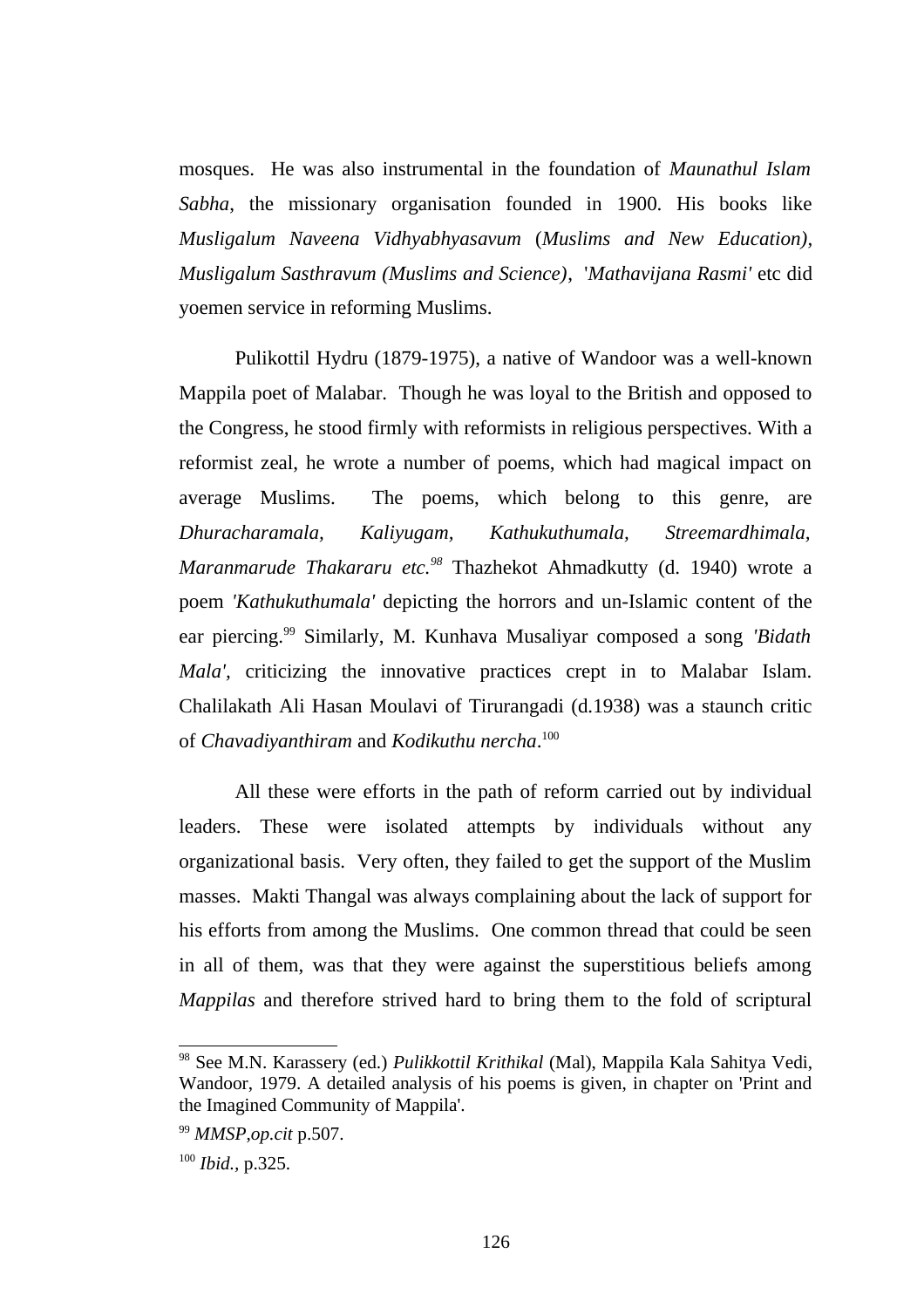Islam. The early reformers felt that the basic cause of the spread of pagan beliefs among Muslims was lack of knowledge in the basic principles of Islam and hence, they adopted the method of teaching and preaching true Islamic tenents, as propounded in *Quran* and *Hadith*.

Due to different factors, these leaders could not bring about an extensive movement itself. One major block was the educational backwardness of the community. The state of Muslim education throughout  $19<sup>th</sup>$  century and early decades of  $20<sup>th</sup>$  century was pathetic, as testified by William Logan C.A. Innes etc. Similarly the absence of interaction with their fellow brethren inside and outside Kerala was another factor. They were cut off from Muslims of North India by the barriers of geography as well as language. While North India was severely influenced by puritanic ideology of Abdul Wahab in  $19<sup>th</sup>$  century, Mappila Muslims remained aloof from it, and through their *Thangals* from Yemen, they remained under the conservatism of Arab Sunni Orthodoxy. The early reformist preachers, by their constant emphasis on exclusive character of Islam, urged Muslims to discard all un-Islamic accretions from local beliefs and practices.

### **Kerala Muslim** *Aikya Sangam* **and the beginning of Oraganized Reform Movment**

As we have seen already, the early individual efforts in the direction of reform of the Muslim community, brought about a distinct cultural consciousness among them, at least in a rudimentary form. But by about 1920's, this consciousness was crystallised in to a movement, with the formation of *Kerala Muslim Aikya Sangam*.

The traumatic experience of Malabar Rebellion prevailed upon the educated sections of Muslims to think about the ways in which they could overcome the pathetic situation and save the community from the stalemate.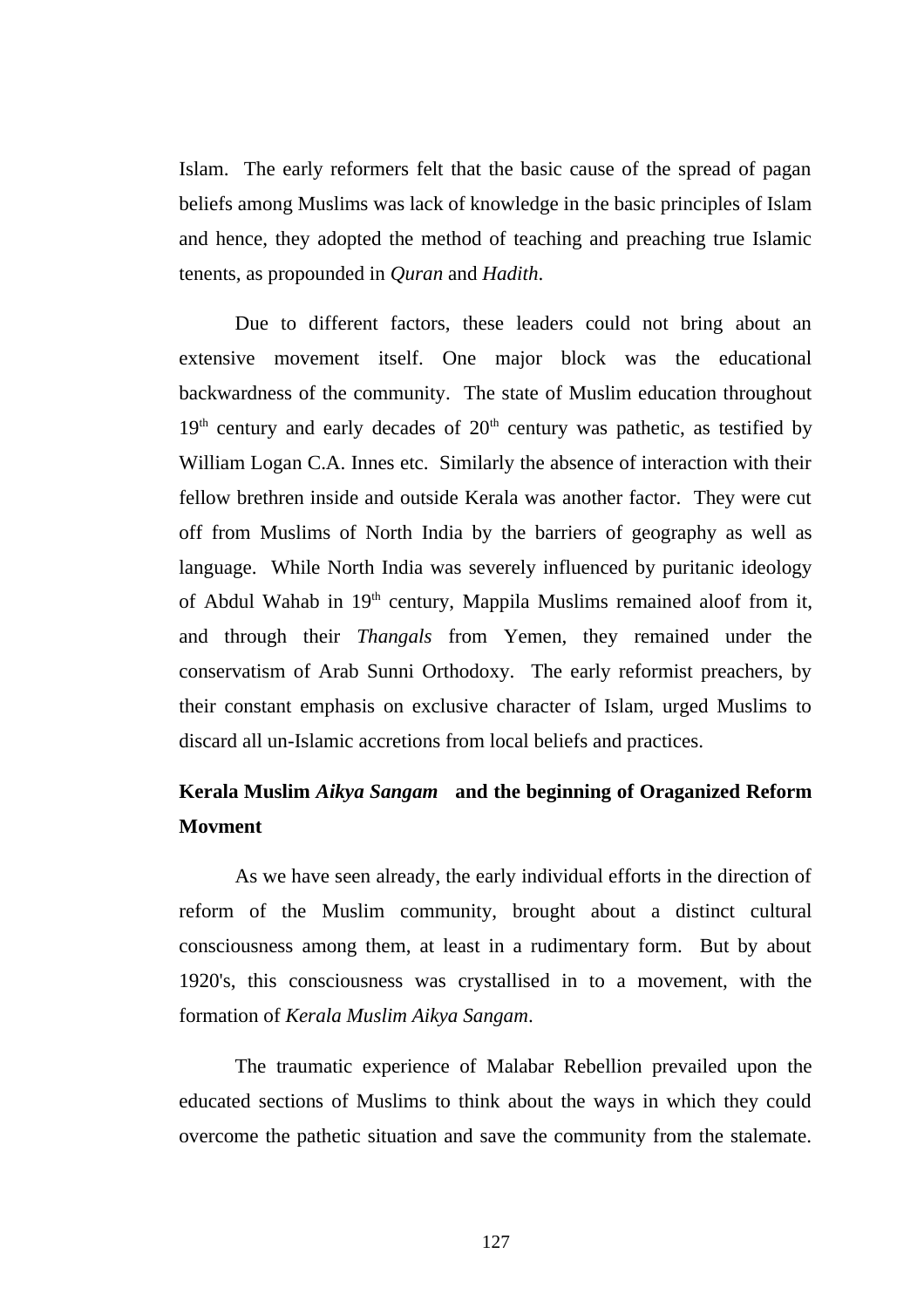They also realized that only through organized efforts, not through individual initiatives, they could chalk out a programme for improvement of the community. The real push came when the internal disputes between the leading families of Kodungallur reached its climax and began to threaten the unity of the community. In this background, a group of spirited leaders invited the Muslim scholars of Kerala to attend a conference at Eriyad (Kodungallur) in 1922, to discuss the main issues related to the Muslim community of Kerala and to form an organization to give vent to their grievances. Kodungallur was one of the few Muslim pockets in Kerala, where there was a wealthy and educated Muslim intelligentia. During the Malabar Rebellion, most of the scholars of Malabar like K.M. Moulavi had been given assylum at Kodungallur. Thus, in 1922, the learned Ulema and the reformist leaders like K.M. Moulavi, Hamadani Thangal, Manapatt. P. Kunbahamed Haji, Seethi Mohamed etc. formed an association called '*Nishpaksha Sangam',* to settle the disputes among Muslim families of Kodungallur.[101](#page--1-30)Hamadani Thangal, the chairman of the meeting in his presidential speech (published later in Arabi-Malayalam as *'Kutubatul Hamadaniya*') urged the Muslims about the need for an organization. He said, 'It is obligatory on every Muslim, by the command of *Allah,* to support and help each other, to form an organization to advise the good and prevent the evil ..... If such an effort is not made, the Islamic rituals will become meaningless and the vice will overpower the virtue'.<sup>[102](#page--1-31)</sup> In this speech, one can see a clear sign of the community identity slowly but steadily gaining ground in Kerala.

Though the *Sangam* failed to stop the family-feud in Kodungallur, which ofcourse was its initial objective, its activities began to spread in the

<sup>&</sup>lt;sup>101</sup> K.K.M. Kareem, Note No: 62, p.42.

<sup>102</sup> Hamadani Shaik, "Kutubatul Hamadaniya" Presidential Address in the Formation Meeting of *Nispaksha Sangam*. Kodungallur, 1922.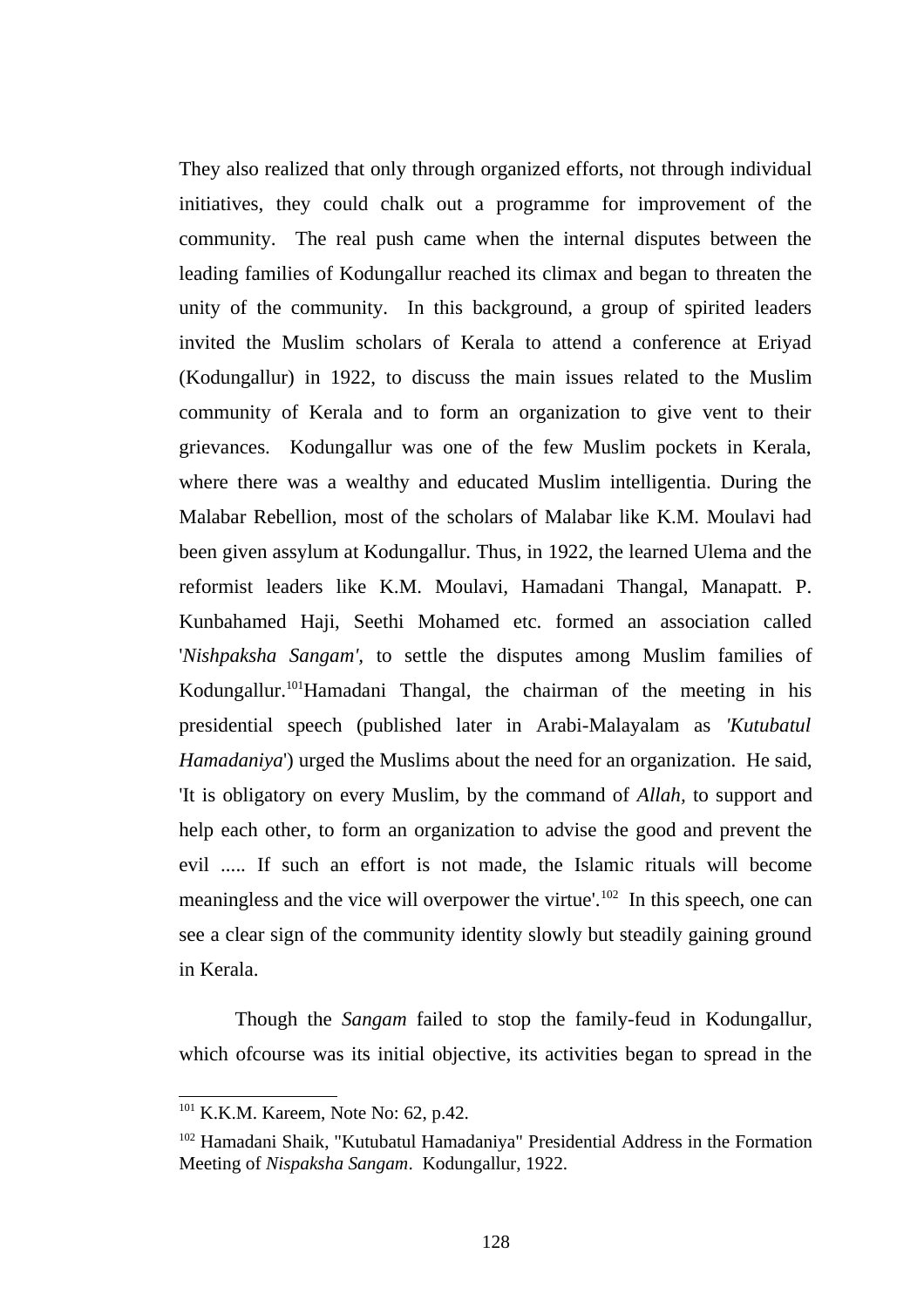neighbouring areas. Following the advice of the chairman, the *Sangam* convened its first meeting at Eriyad in 1922 itself and decided to expand its activities and renamed it as *Muslim Aikya Sangam*. [103](#page--1-32) Thus, the first Muslim organization representing the Muslims of Malabar, Cochin and Travancore was set up in 1922. The pan-Kerala stamp of the organization is evident from the fact that the first annual conference of the *Sangam* at Eriyad in 1923, was attended by leaders from the length and breadth of Kerala like Mohemad Serul Sahib (Kasargod) Mohamed Kunji and Mammu Sahib (Tellichery) T.P. Moidu (Mahe) Vallanchira Kunji Moyi (Manjeri), Vakkom Kader (Travancore) etc. $104$  Besides, the political leaders associated with Khilafath Movement in Malabar, like E. Moidu Moulavi, Mohemad Abdurahiman Sahib, K.M. Moulavi and E.K. Moulavi were also active in it. Basically it was an association of the educated Muslim middle class and the enlightened religious leadership of the community and lacked popular support.

It was Makti Thangal who had made Kodungallur a favourable soil for the efflorescence of reformist ideas. He had fostered a young Muslim group in Kodungallur, receptive to reformist ideology.<sup>[105](#page--1-31)</sup> The general mood of the audience in the meeting was to transform it in to a permanent organization with a pan Kerala stamp.

The following were the main objectives of the *Sangam*.

- 1. To unite Muslims of Kerala for the general good of the community, setting aside their internal feuds.
- 2. To enlighten Muslims through oral and print media.

<sup>103</sup> E.K. Moulavi "Kerala Muslim Aikya Sangavum Navothanavum" in P.A Said Mohamed (ed.), *Kerala Muslim Directory*, Cochin 1960, p.470.

<sup>&</sup>lt;sup>104</sup> K.K.M Kareem, Note no. 62, p.144.

<sup>105</sup> N.K. Ahmed Moulavi, "Aikya Sangavum Kerala Muslimkalum" *Shabab* Seminar Issue, Calicut, 1997, p.114.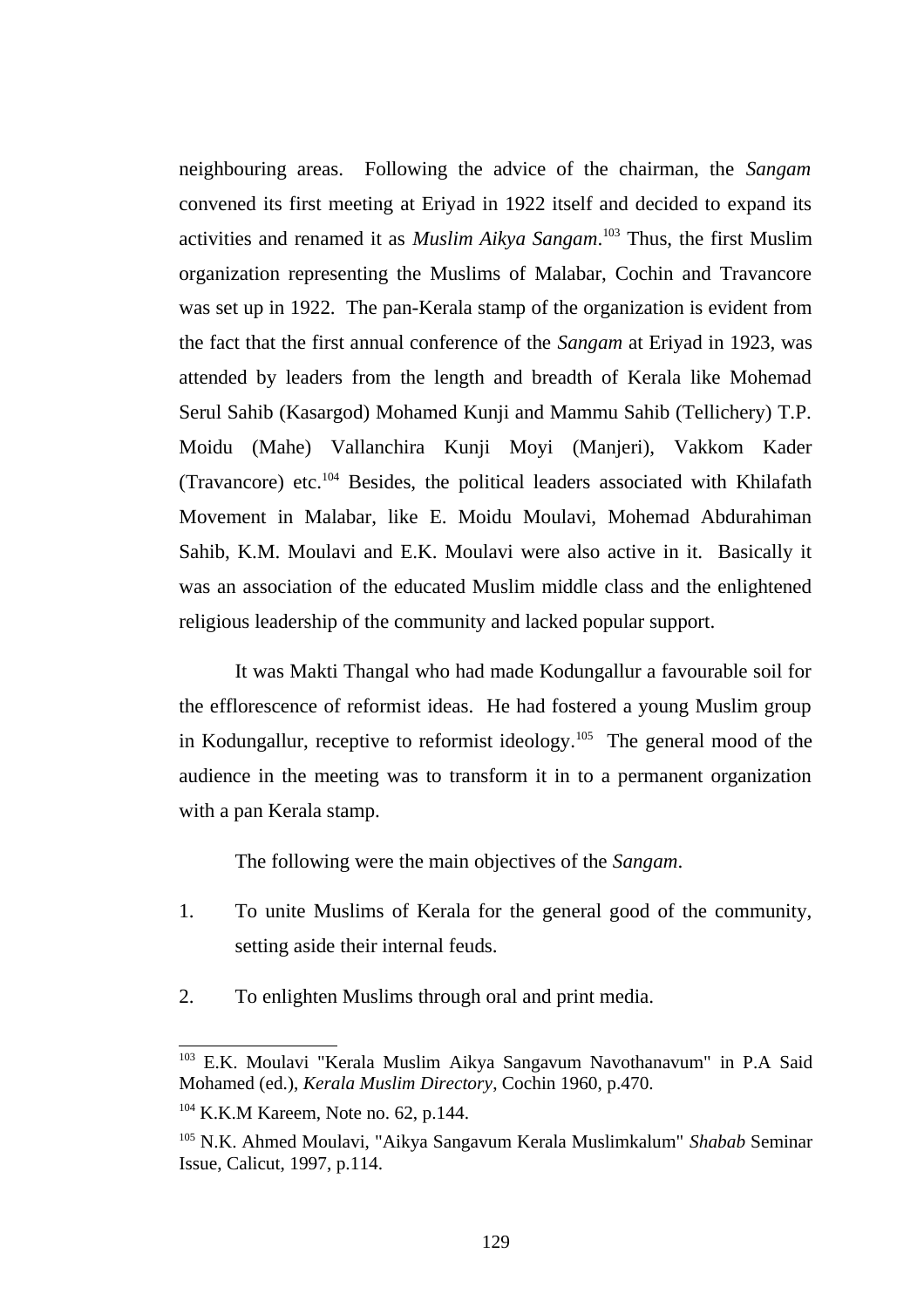- 3. To set up a *panchayath* to settle disputes within the community.
- 4. To eradicate all un-Islamic practices and to strive for the religious, moral and economic betterment of the Muslims.<sup>[106](#page--1-33)</sup>

Thus, the main focus of the *Sangam* was unity of the community and upholding of the concept of *Tawhid* (unity of God). It held the view that the real cause of the dilemma of the Muslims was that they deviated from the teachings of the scriptures and hence, it advised exhorted them to go back to *vedas* or *Quran* and *Sunnath*. Quite naturally, its primary target was the destruction of 'popular Islam' in Malabar. The Sangam vehemently opposed the un-Islamic practices like *Chandanakudam, Kodikuthu nercha, Ratib, Mala and Moulud*. [107](#page--1-34) They could stop the *Chandanakudam* at the *Saipinte Palli* in Ponnani and tried to stop the *Kodikuthu nercha* at Manathala Hydroskutti Moopan's *Maqam*. It was as per its mediation that Beeran Sahib, who used to finance the Kodikuthu, declined to assist it financially.<sup>[108](#page--1-29)</sup>

A prominent achievement of the *Sangam* was the formation of an *Ulema* association called *Kerala Jamiathul Ulema* (hereinafter *KJU*). The first conference itself had decided to from an organization of that sort and E.K. Moulavi was entrusted the task of framing its constitution. In the second conference of *Aikya Sangam* held at Alway in May 1924, the *Kerala Jamiathul Ulema* was officially formed, which later spearheaded the *Islahi* movement in Kerala. The leaders of *Aikya Sangam* had toured all over Kerala, inviting *Ulemas* to the meeting, scheduled at Alway in May 1924 with the intention of forming an association of religious scholars.

<sup>106</sup> *Muslim Aikya Sangam Niyamangal* (Constitution of Muslim Aikya Sangam) published by Aikya Sangam, 1923, p.3.

<sup>107</sup> N.K. Ahmed Moulavi, *op. cit.,* 1997, p.117.

<sup>108</sup> *Ibid.,* p.117.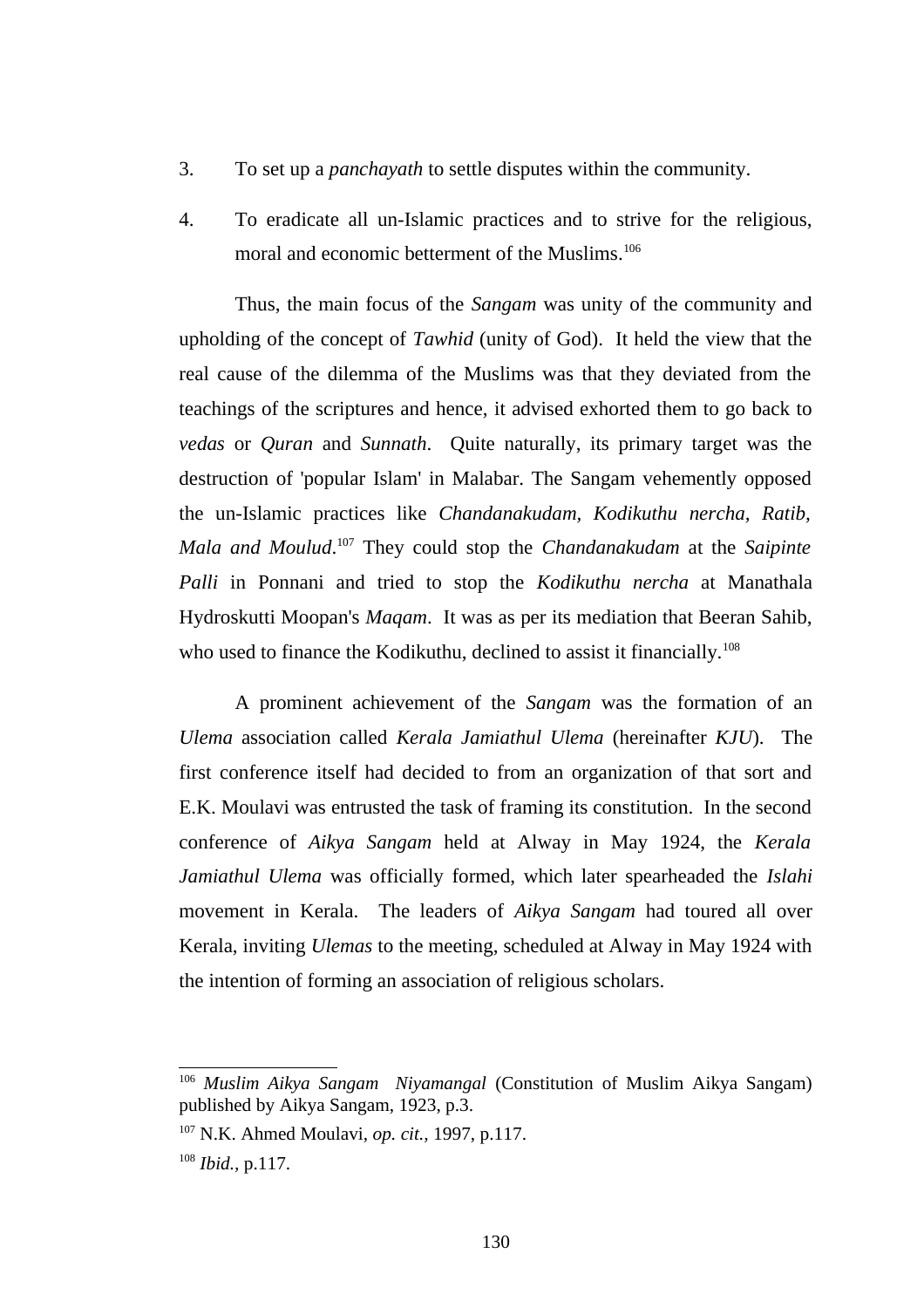*Kerala Jamiathul Ulema* was formed in 1924 with M.Adbul Kadir Moulavi, as president and C.K. Moideenkutty as secretary. Prominant religious scholars of Kerala like E.K. Moulavi (Kadavathur) P.N. Mohemad Moulavi (Pulikkal) Moosakutti Haji (Kannur) P.M. Abdul Qader (Kottayam) B.V. Koyakutti Thangal (Chavakkad) Palassery Kammu Moulavi (Kuttur) P.P. Unnin Kutty Moulavi (Pulikkal) etc were the working committee members.[109](#page--1-34)As suggested by the chairman of the conference, Abdul Jabbar Hazrath, a five point programme was accepted by the conference as the agenda of *KJU*.

- 1. To bring unity among Muslim *Ulemas,* who were at daggers drawn.
- 2. To form a Muslim *panchayath* to settle dispute among them.
- 3. To set up a *Darul Ifta* to issue *fatwas* (religious decrees).
- 4. To strive to ascertain the real faith among Muslims, purging out the anti-Islamic accretions.
- 5. To organize Islamic missionary activities. $110$

Hazrat Abdul Jabbar, in his inaugural address, urged the Muslims to put an end to the ongoing polemics among various Sufi orders like *Shaduli* and *Chisthi* and between schools of jurisprudence like *Shafi*, *Hanafi* etc. and to work for the integration of Muslims in Kerala.

A remarkable achievement of *Aikya Sangam* was the publication of two journals, *Muslim Aikyam* in Malayalam and *Al-Irshad* in Arabi-Malayalam, with P.K. Muhamedunni and E.K. Moulavi as editors respectively. In *Mathrubhumi,* Manappatt P. Kunhi Mohamed wrote, 'The sole cause of the decline of Kerala muslims is ignorance about religion and

<sup>109</sup> *Kerala Muslim Aikya Sangam,* Second Annual Report, 1924, pp. 40-41.

<sup>110</sup> *Ibid*., p.31.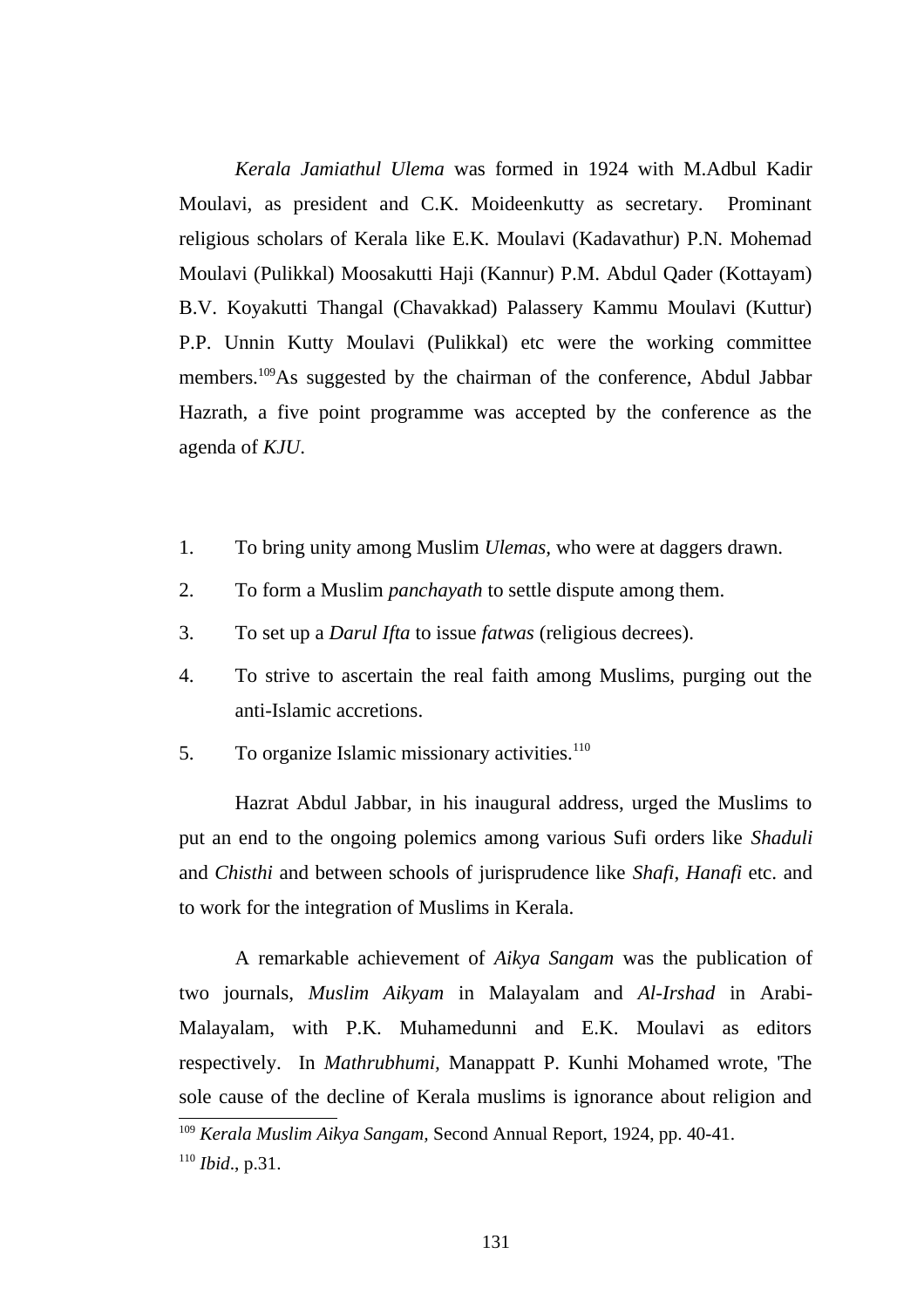blind beliefs. No permanent cure is possible without knowledge of religion. Hence, a journal to advise Muslims about religious teaching in Arabi-Malayalam, which alone could be followed by majority, is essential in the present context'.[111](#page--1-35) Another journal called *Al-Islah* (A.M) was also published by *Sangam*. Though these journals could not last long, due to the opposition of the orthodox wing and the general indifference of Muslims to reading culture, their impact was tremendous.

The subsequent conferences of the Sangam were held at various centres of Kerala like Calicut (1925), Thalasseri (1926), Kannur (1927), Tirur (1928), Ernakulam (1929), Trivandrum (1930), Malappuram (1931), Kasargod (1932), Eriyad (1933) and Kannur (1934).<sup>[112](#page--1-34)</sup> The  $12<sup>th</sup>$  and the last conference was held at Kannur in 1934, along with the conference of *Kerala Muslim Majlis*, the first organisation of Muslim League sympathisers, formed in 1931. In this conference, the *Aikya Sangam* was dissolved and merged with *Kerala Muslim Majlis,* as both were striving for the same goal. The *Waqf* properties of the Sangam were transferred to *Rousathul Uloom* Association of Feroke, which founded Farook College, the first Muslim college in Kerala.<sup>[113](#page--1-29)</sup>

#### **Crusade against** *Bidath* **(Innovations)**

If one goes through the innumerable resolutions passed at various conferences held between 1923-1934, it could be seen that the main focus of *Aikya Sangam* was regaining the pristine purity of Islam in Kerala. They stood firmly against all accretions to Islam that contradict the basic tenets of Islam like *Kodikuttu nercha, Chandanakudam, Kathukuthu, Marumakkathayam*, etc. which were part and parcel of popular Islam in Malabar. In a pamphet, *Al-hidaya* distributed at the 3<sup>rd</sup> conference in 1925,

<sup>&</sup>lt;sup>111</sup> Mathrubhumi, 8<sup>th</sup> March, 1924.

<sup>112</sup> K.K.M Kareem, Note no. 62, pp.142-154.

<sup>113</sup> *Ibid.*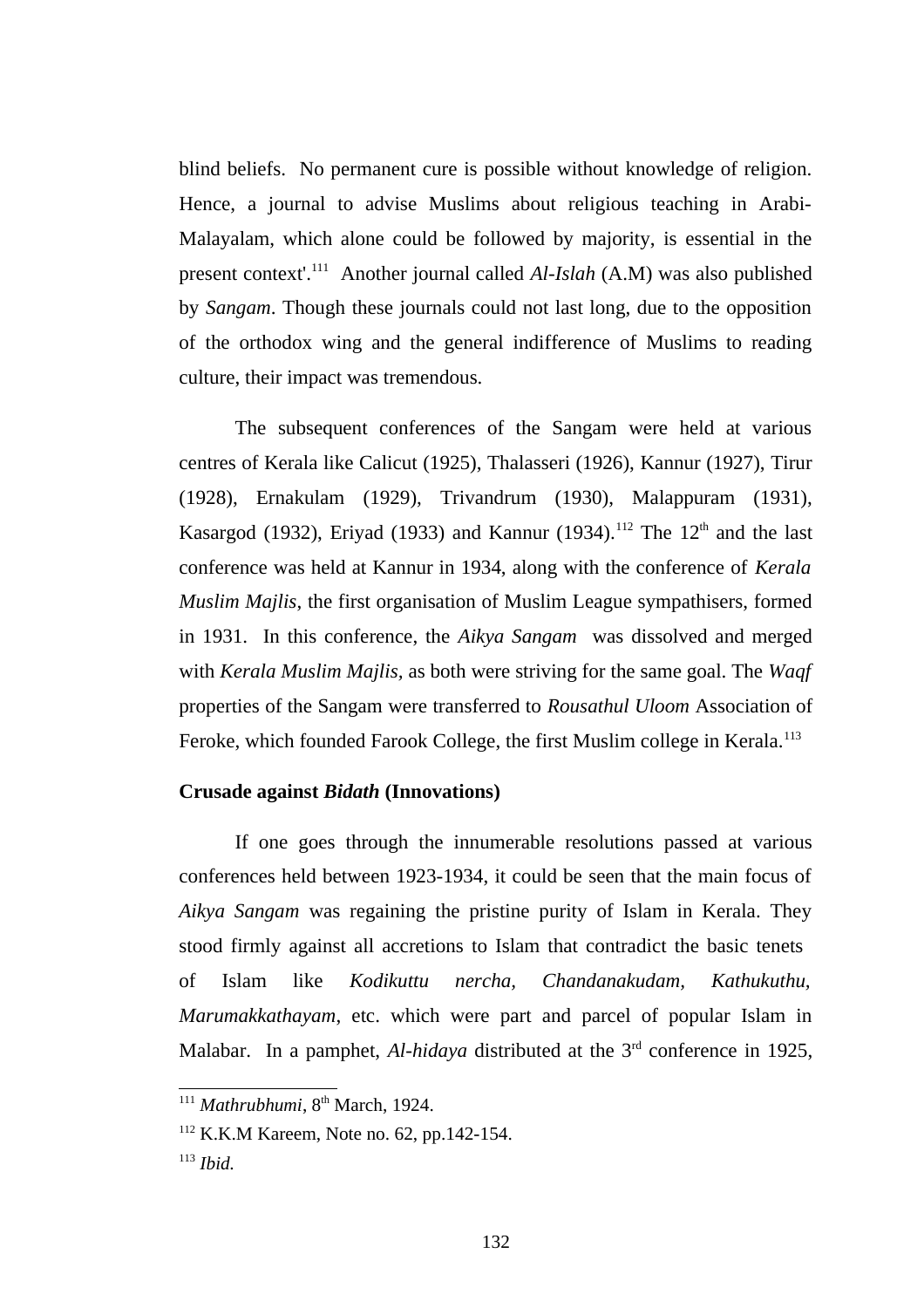the *Sangam* unequivocally opposed the tomb worship, covering of *Jaram*, *Chandanakudam, Kodikuthunercha*, etc.[114](#page--1-0). This was based on the *Ibaraths* of Ibn Haitami's '*Sawajir*'. It was this tirade against *bidath* (innovations) practiced and supported by the orthodox Ulemas that compelled them to turn against *'Aikya Sangam'*. K.M. Moulavi's Arabi-Malayalam work '*Al-Hidaya Ila Mahqil Bida Wadwalala*' criticized the mortuary practice and tomb worship, in the form of Chandanakudam, Kodikuthu, etc.[115](#page--1-1) In short *Sangam* leaders were against all kinds of polytheism and they strictly adhered to the Islamic concept of *Tauhid*. As put in by E.K. Moulavi, 'it is an undisputable fact that all the enlightenment and encouragement that is visible in Kerala in these days, is the product of the activities of *Aikya Sangam* within a period of 12 years. $116$ 

K.M. Moulavi, the foremost leader of *Aikya Sangam*, along with his trusted leftenant E.K. Moulavi, played a prominent role in the dissemination of reformist ideology in Malabar, through his reform-oriented journals mentioned earlier. He stormed the citadels of orthodoxy, incessantly fought against all forms of *shirk* (polytheism) and *Bidath* (innovations) that were rampant in Muslim society. Through his public speeches, articles and *fatwas* (decrees on religious issues) published through such journals, he carried on his crusade against the evils of Muslim community.

What prompted the leadership of both *Aikya Sangam* and *KJU* to stand against *bidath* was their concern about *Touhid* (unity of God), which they believed was the very foundation of Islam. They held that saint worship; tomb worship and invoking the help and intercession of the dead (*Thavassul Isthiqaza*), were contrary to monotheistic foundation of Islam. They opposed

<sup>114</sup> N.K. Ahamad Maulavi, *op. cit*., p.122.

<sup>115</sup> K.K. Kareem, Note no. 62, p.181.

<sup>116</sup>E.K. Moulavi, "Kerala Muslim Aikyasanghavum Navothanavum", in P.A. Sayed Mohammed (ed.), *op. cit.*, p.470.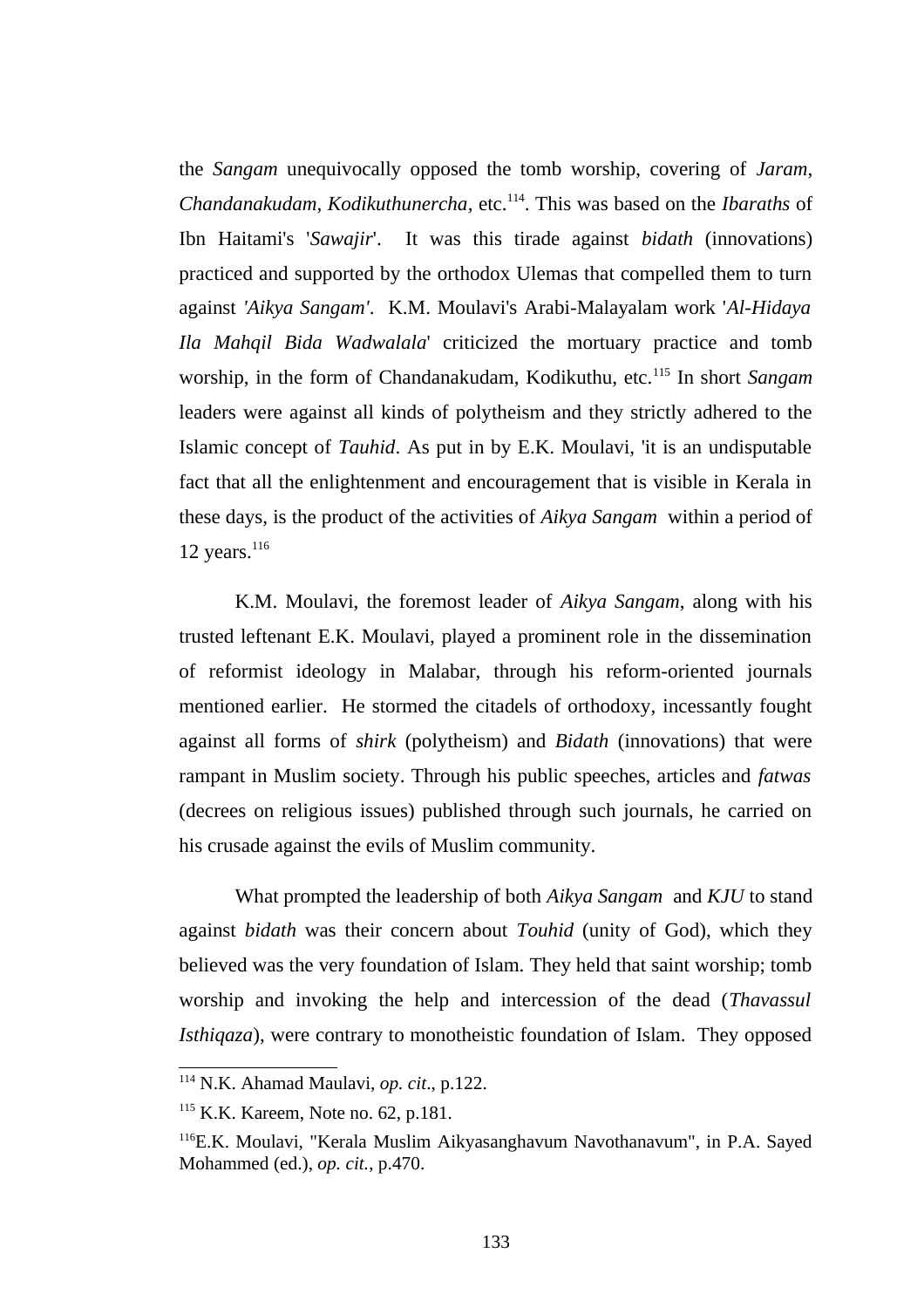all forms of *Bidath* like *nerchas*, *Chandanakudam, Moulud, Ratib*, dowry system, matriliny and such practices, which had no sanction in *Quran* and *Hadith*. They rejected *Taqlid* (blind acceptance of views of early *Imams*) and accepted the validity of *Ijtihad* (independent research based on scriptures). In other words, the reform movement initiated by *Aikya Sangam* and *KJU,* exhorted Muslims to return to *Quran* and *Hadith* and abandon anything that run contrary to the original teachings of Islam. $117$ 

The reformists alleged that the traditional *Musaliyars* were responsible for all the decay and distress of the community. In an article, in 1930, A. Mohemad Kunnu, a reformist scholar, exposed the *Musaliyars* and their unscientific methods of religious instruction thus: 'What do the *Musaliyar* do with *Quran* which ought to be the light of the Muslim? They use it to recite on the tomb (not when he is alive) and to ward off the evil spirits... In this way they amass wealth. There is no convergence between what God intended with *Quran* and what *Musaliyars* do with the same... They strive hard to topple all attempts to eradicate the evils like *Moulud, nercha* and tomb worship and thereby, they negate the very basic principle of Islam, *Touhid.*... They have neihter the eyes to see the pretty face of Islam, nor the nose to enjoy the fragrance of Islamic ideals.'[118](#page--1-4) K.C. Komukutty Moulavi, in his presidential speech at the meeting of *Kozhikode Muslim Sangam*, Calicut in 1926, shared the same view thus : 'Though many causes can be discerned for the decline of *Mappilas* , the prominent one ofcourse is *Musaliyars*. They used Islam as a puppet in their hands and the community is suffering on

<sup>117</sup> E.K. Ahmed Kutty, "Islam and Social Reform Movements in Kerala", *Journal of Kerala Studies*, Vol. V, December 1978, part III & IV, pp.439-451.

<sup>118</sup> A. Mohamed Kannu, "Parishkara Vairikal" (Fundamentalists among the Muslim Community), article in E.M. Habeeb Mohamed (ed.), *Sahradayopaharam*, (Mal) T.V. Press, Quilon, 1930, pp.9-17.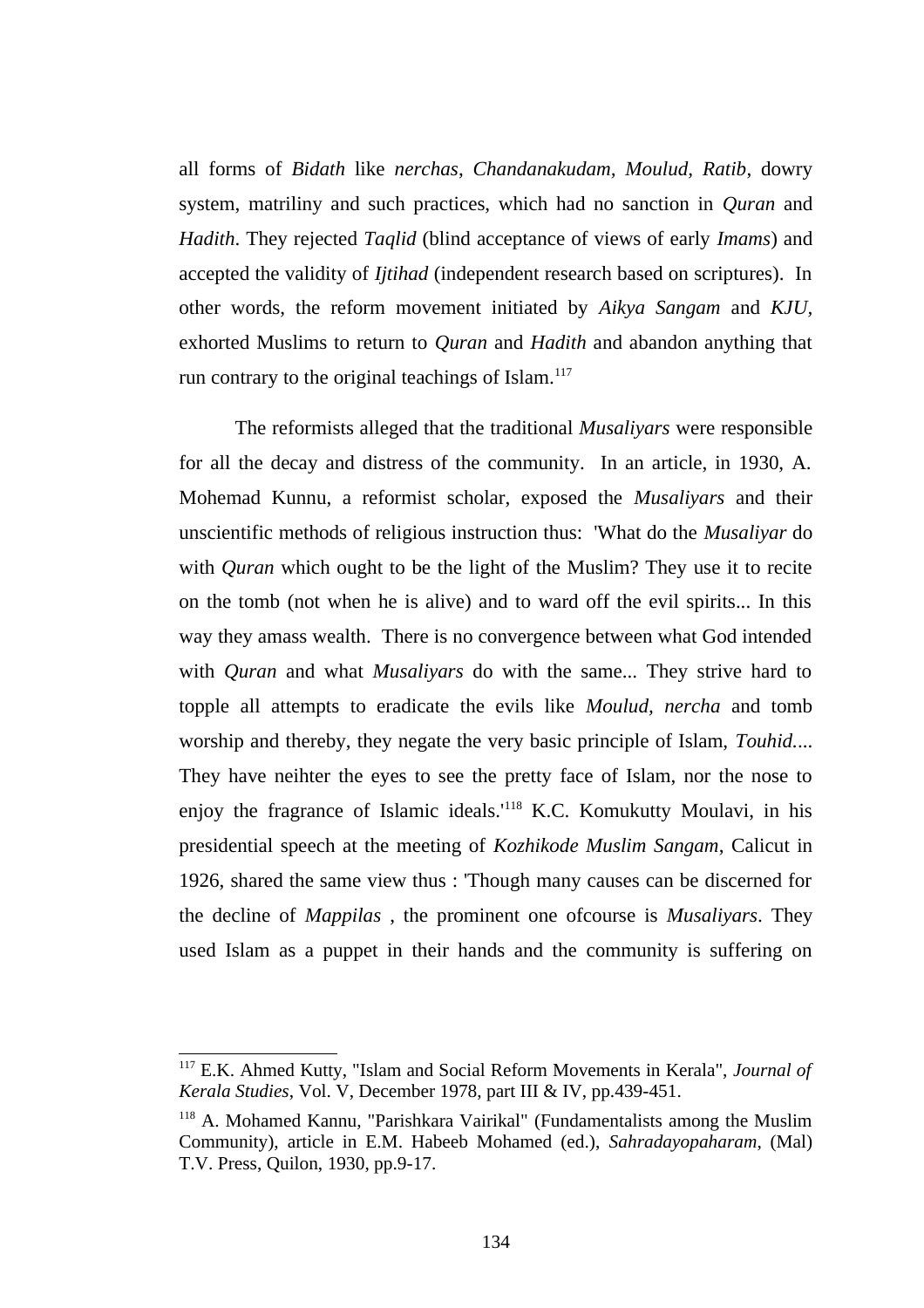account of that. They discourage all means of modernization like schools newspapers etc. and *Aikya Sangam* is anathema to them'.[119](#page--1-5)

Moulavi Abdul Hameed, the Chairman of  $8<sup>th</sup>$  Annual Conference of *Aikya Sangam* (1930), also drew the attention of the audience to the evil influence of *Musaliyars,* in perpetuating ignorance and idolotory among Muslims.[120](#page--1-6) Moidu Moulavi, in his article, 'The *Thangals* and *Musaliyars* of Malabar' in *Al-Islam*, a journal published by Vakkom Abdul Kader Moulavi, despised the *Thangals* and *Musaliyars* for exploiting the ignorant *Mappilas*. [121](#page--1-7)

E.K. Moulavi, a prominent leader of reformist school in Malabar, in an article "Kerala Muslims and anti-Islamic rituals", deals with four anti-Islamic practices followed by Muslims, (a) *Marumakhathayam* (b) Spend thriftness (c) Dowry (d) Tomb worship.[122](#page--1-8) About *Marumakhathayam*, he opined that it undermined a chapter in *Quran* and ruined the unity and fraternity of Islam.<sup>[123](#page--1-9)</sup> He also opposed the expensive ceremonies connected with wedding, ear piercing and circumcision.[124](#page--1-4) His attack against tomb worship was emphatic when he says, 'some argue that this tomb worship is *Siyarathul Qubra* (visit of tomb, which is meritorious indeed) and they, who oppose it are opposing the visit to tomb itself. Had it been a meritorious deed, the *Salafis* (companions and contemporaries of prophet) would have done it. This evil has crept in to Islam from other religions. Certain false *Shaik's* miracles and the meaningful silence of *alims* (knowledgable persons) led to its spread in

<sup>&</sup>lt;sup>119</sup> Mathrubhumi, 7<sup>th</sup> January, 1926.

<sup>&</sup>lt;sup>120</sup> Mathrubhumi, 25<sup>th</sup> May, 1930.

<sup>&</sup>lt;sup>121</sup> K.K.M. Kareem, Note No:62, p.179.

<sup>122</sup> E.K. Moulavi, "*Kerala Muslims and Anti-Islamic Rituals*"*,* E.M. Habeeb Mohamed (ed.), *Sahradayopaharam* (Mal) T.V. Press, Quilon, 1930, pp.155-164.

<sup>123</sup> *Ibid.,* p.159.

 $124$  In connection with his daughter's wedding Kallai Kunhahamed Koya spend 5000 Rs.5000 for fire works and for two consecutive days, the inhabitants of Kallai turned duff (*Malayala Manorama,* 21st October, 1922).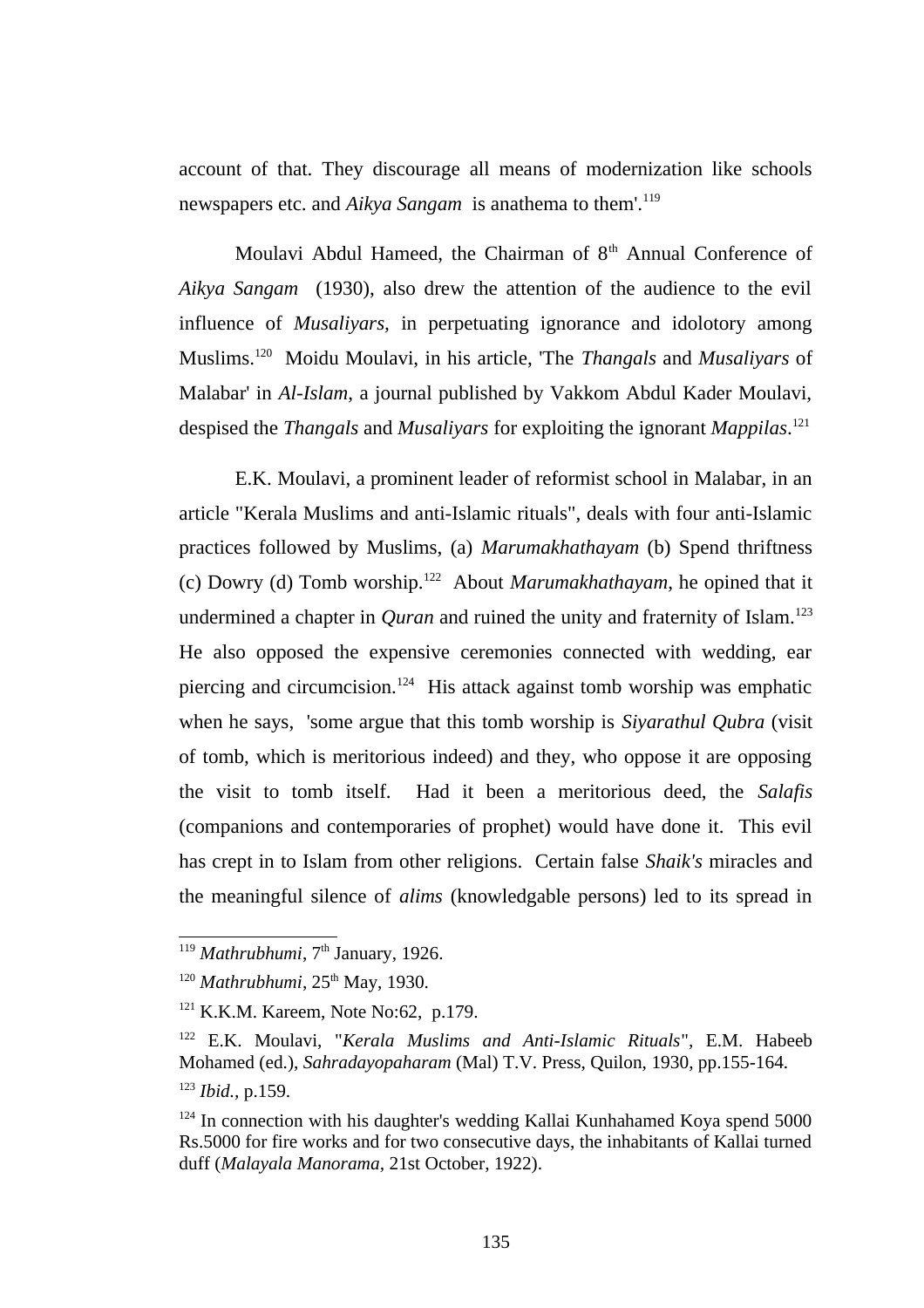the community[125](#page--1-10). He further argued that as per Islamic *shariath,* no building is permitted on tombs and praying to an intercessor was *shirk.*[126](#page--1-11)

The reformist stressed that saints were great men, worthy of respect but that prayers should never be offered to them with the intention that they would pass them on to *Allah* (Tawassal Isthigaza). Only *Allah* could be the recipient of prayers.[127](#page--1-0) The worshippers of saint become guilty of *shirk* (idolatry). Hence, the reformists relentlessly fought against *bidaath* like *Muharam, Kodikuthu, Maqbara* building, *Chawadiyanthiram* (death rituals)  $etc.<sup>128</sup>$  $etc.<sup>128</sup>$  $etc.<sup>128</sup>$ 

The sole aim of the reformist was to spread the message of *Quran* and *Hadith* and to familarize Muslims of the methods of *Salafis* (companion of prophet). Organization of religious sermons, publication of articles and books distribution of pamphlets, restructuring of *Madrassa* syllabi as per *Quran* and Hadith etc. were envisaged as the effective means to achieve the above aim.[129](#page--1-2) There was no other difficult task than to convince the Muslim masses that what they had been practicing for centuries in the name of Islam was not Islam at all. The reformists criticized the *Musaliyars* for following the out dated system of pedagogy in *othupallis* and for engaging in hairsplitting debates on unimportant issues. They were asked to comprehend the real spirits of *Quran* and to try to achieve a proper understanding of *Sunnath*. The reformist held the view that for the revitalized understanding of religion, speculative reconstruction (*Ijtihad*), blind imitation (*Taqleed*), was necessary.

<sup>125</sup> E.K. Moulavi, *op.cit*., p.161.

<sup>126</sup> *Ibid.,* p.163.

<sup>&</sup>lt;sup>127</sup> 11<sup>th</sup> Annual Report, 1935, *Kerala Jamathul Ulema*, Pulikkal, 1935, p.4.

<sup>128</sup> *Ibid.,* p.5.

<sup>&</sup>lt;sup>129</sup>M. Mohemad Abdul Kader, "The place of Muslims in history of Kerala," *Sahrdayopaharam* (ed). Mohemad Habib, *op. cit.,* p.8.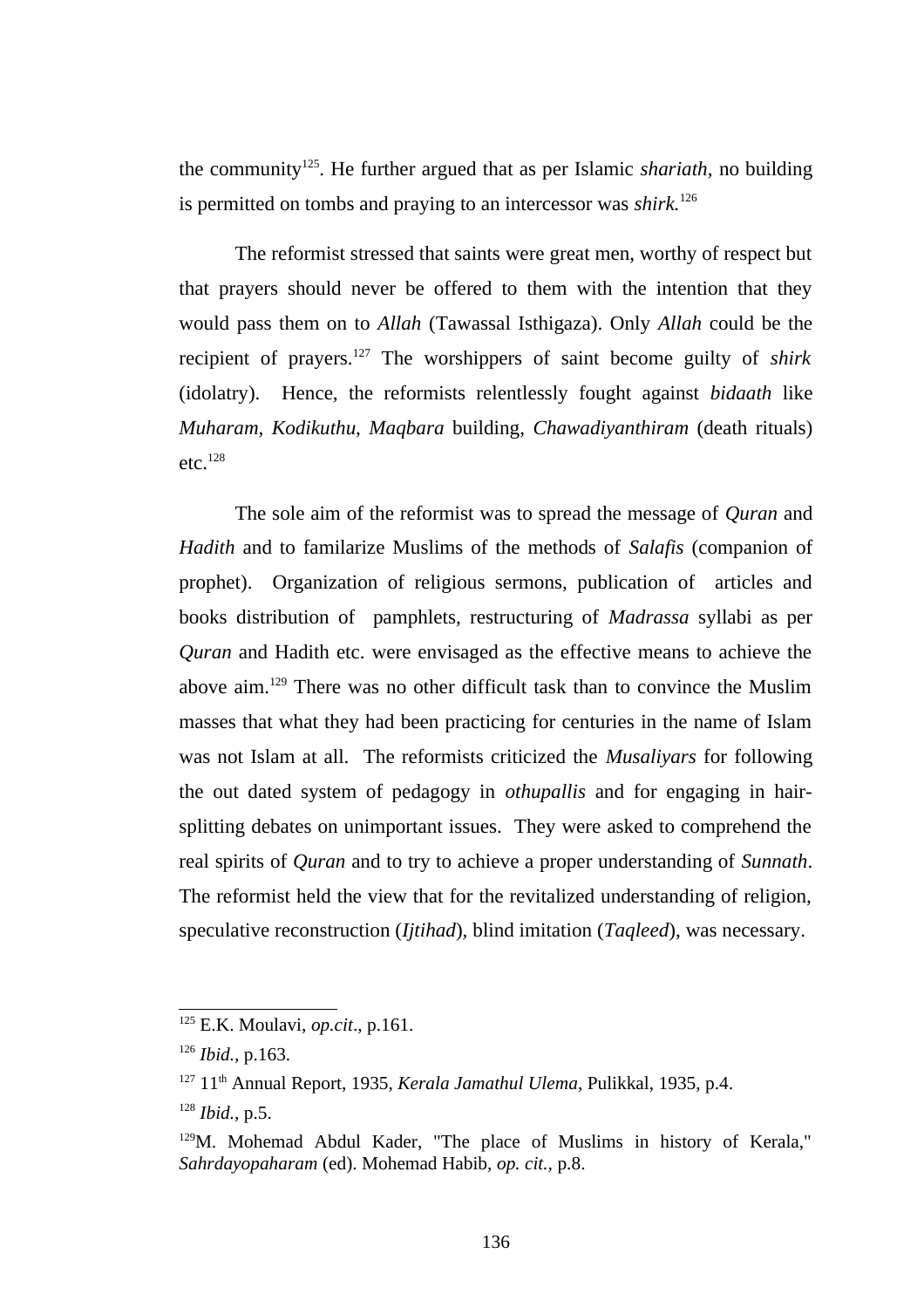The emphasis on *Touhid* (unity of God) led them to abhor all practices, which smacked of polytheism. Socio-religious festivals of Muslims must be in accordance with Islamic tenets and hence, they denounced all un-Islamic rites like tomb worship, devotion to pirs etc. In other words, they advised to abandon all practices and traditions, which had encouraged syncretism between Hindus and Muslims. Social exclusiveness was the base for building up community exclusiveness. During the pre-reformist phase, the Muslim masses had been more influenced by common traditions shared with Hindus in the past. The reform movement enforced a break with this past in the lives of Muslim masses.

When the *Aikya Sangam* was amalgamated with Kerala Muslim Majlis, the focus was turned to socio-political interests of Muslim community. The most important aim of *Aikya Sangam* for a decade had been the theological reform of Muslims and this was sidelined by *Kerala Muslim Majlis.* Realizing this danger, K.M. Moulavi took the initiative to reactivate the *Kerala Jamiathul Ulema* (hereafter *KJU*). K.M. Moulavi, along with his close associates re-organized the *ulema* association and got it registered under Societies Act XXI on 23 February 1933.<sup>[130](#page--1-12)</sup> From 1935 onwards, *KJU* initiated vigorous campaigns through *Wa'az* (religious sermons) to educate the masses about the dangers of superstitious beliefs and practices in the name of Islam.

#### *Wa'az* **(Sermon) as a means of Religious Education**

The most important means to impart religious education to the masses during this period was public lecturers called *Wa'az*. These were usually held in mosque premises in the midnight hours. A host of scholars like Issudin Moulavi, P.K. Moosa Moulavi, M.C.C. Abdurahiman, K.M. Moulavi, Paravanna Muhiyudin Moulavi etc. were engaged in such *Wa'az* programmes

<sup>130</sup> 11th Annual Report 1935, *KJU*, Pulikkal*,* p.2.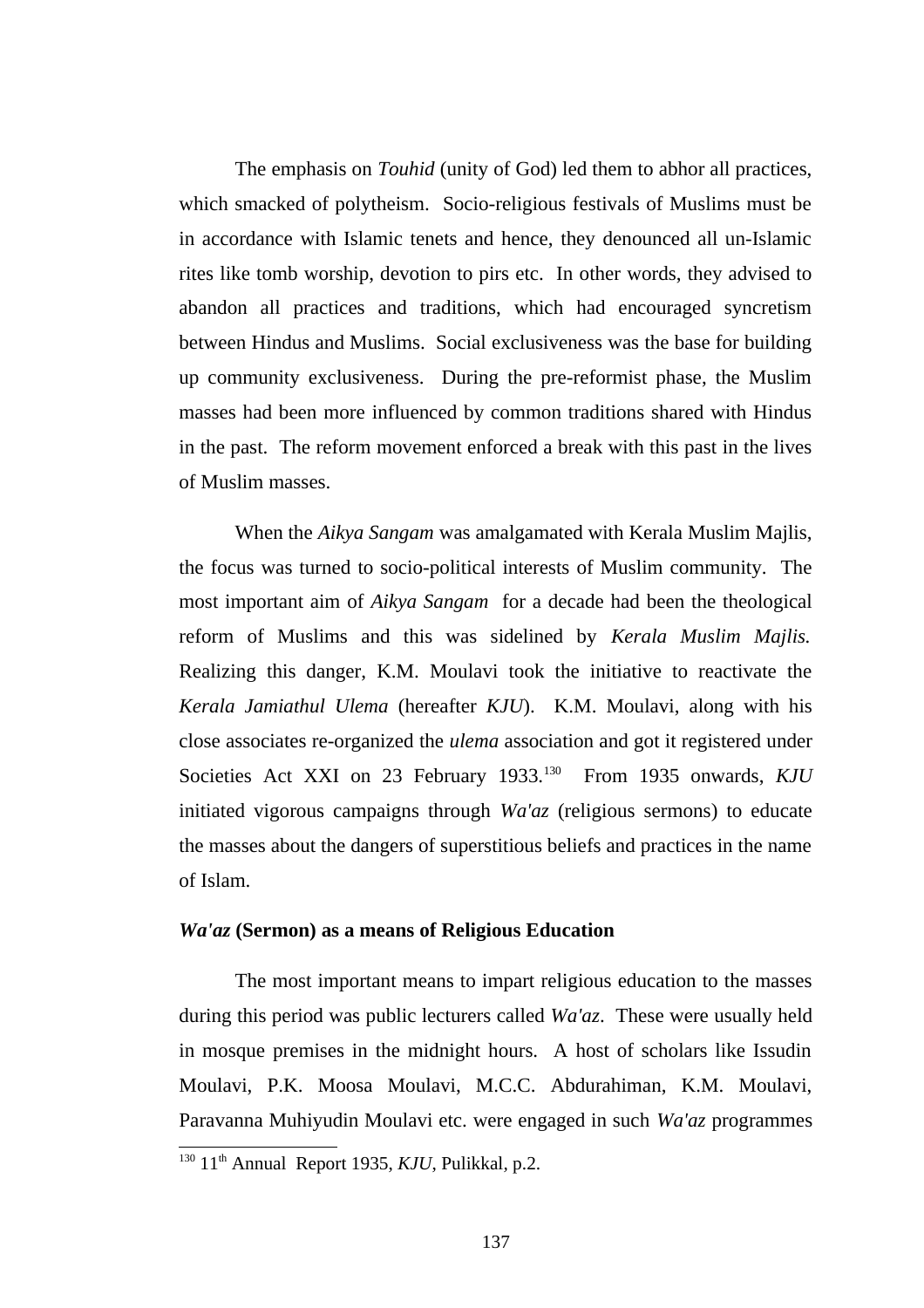all over Malabar and within a period of two decades (1930's and 40's) the reformist ideology spread in the length and bredth of Malabar.[131](#page--1-12)*Wa'az* made the rural Muslims intensely aware of issues concerning life in Islam, which was far beyond the narrow limits of his daily existence in remote villages. The *Wa'az* was peaceful assemblies designed to address the masses on the importance of leading a pious life. These were effective means of communication with the masses in the rural Malabar. With the introduction of public address system, more *Wa'az* programmes were organized to galvanize public support for their ideology. In every village, such *Wa'az* were organized. Normally *Wa'az* programme lasted for about seven days and during *Ramzan*, it lasted for about two weeks. These were occasions also for raising funds for building mosques and *Madrassas*. These *Wa'az* provided opportunity to bring rural Muslims together and made them concious of their own identity. It strengthened the bonds of unity among Muslims of various localities at a time when transport and communication facilities were meagre. At the same time, these were occasions when *Moulavi's* exhorted the Muslims to stay away from syncretic practices of *Kufr* or *Kafir*. These pejorative terms, in a way, were objectionable to Hindus and indirectly it helped to polarize the two communities. Thus, the *Wa'az* became a regular feature of Mappila social life during the middle of  $20<sup>th</sup>$  century and created a new awareness of Islamic identity among them, as the reformers advised them to revive the true spirit of Islam by changing their life style.

# **Polemical Debates**

Another impact of the reformist movement in Malabar was the *Vadapradivadam* (polemical debates) between reformists (*Mujahids*) and traditionalists (*Sunnis*). This was an entirely new pattern of religious activity in rural Malabar, though the debates between Makti and Christian

<sup>131</sup> M. Abdul Samad, *op. cit.,* p.102.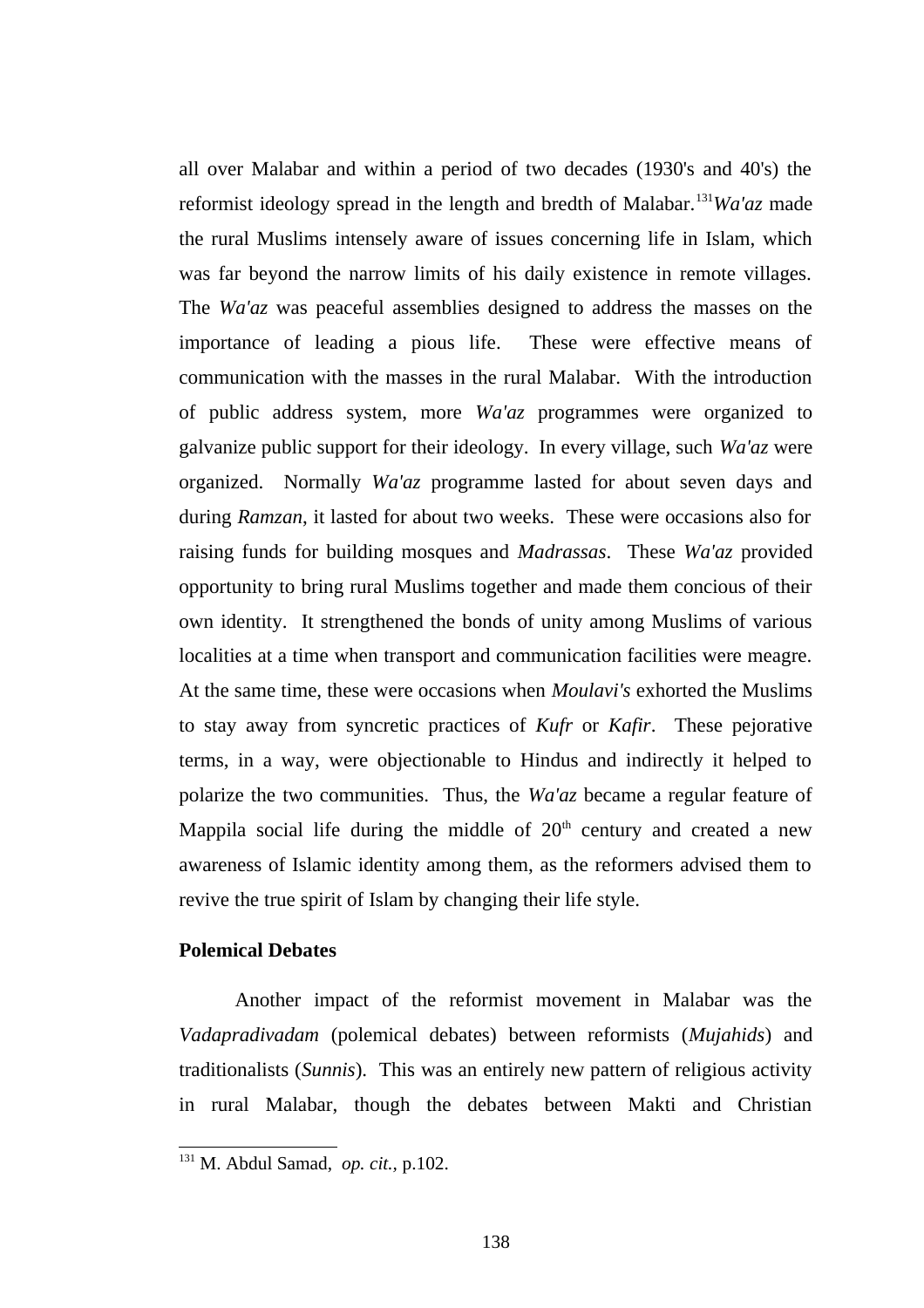missionaries were held in North Malabar in  $19<sup>th</sup>$  century. We come across umpteen such debates between *Mujahids* and *Sunnis* in different parts of Malabar, like Sulthan Bathery, Kodiyathur, Panoor, Kottappuram etc. By 1930's, the priests of Malabar had joined either of these two factions.<sup>[132](#page--1-0)</sup> These polemical debates, called '*Vadaprathivadam*' in Malayalam, were really open public meetings held to debate controversial theological questions. Such debate became a common occurance in Malabar during 1930's and 1940's. These *Samvadams* debated a variety of questions concerning the interpretation of various doctrinal issues, over which the rival groups differed. The prominent issue that excited such debates in Malabar was related to intercessionary prayers or *Tawassul Isthigaza*. It will be of interest to examine one such famous debate held at Nadapuram in Kozhikode Taluk in 1933, which was the first of its kind in Malabar. The venue of the debate was *Pulikoolwayal* in Nadapuram. Even prior to the debate both *Sunnis* and *Mujahids* had indulged in a notice war against each other.<sup>[133](#page--1-1)</sup> Kanniyath Ahmed Musaliyar led the side of *Sunnis* and Kattilasseri Mohemad Moulavi, well versed in logic, led the *Mujahid* group.<sup>[134](#page--1-2)</sup> The orthodox section visited the Menakoth *Maqam* for their success in the debate. The whole meeting was controlled by District Police Superindent Kalimulla, as such debates usually ended up in clashes. Both sides were seated in opposite sides and the first question, raised by the *Sunni Musaliyar* was whether the *Auliyas* (saints) possess miracle-making powers (*Karamath*) after their death. The *Mujahid* Moulavi replied that such powers would cease after death. Immediately, there came the second question, where is the *dalil (*evidence)? The crowd, the sympathizers of *Sunni* fold, without waiting for an answer, began to roar that the *Mujahids* were defeated in the debate. The result was pandemonium and

<sup>132</sup> K. Moidu Moulavi, *op.cit*, p.71.

<sup>133</sup> *Ibid.,* p.71.

<sup>134</sup> The priests of *Sunni* fold were known as *Musaliyars* and of *Mujahids* as *Moulavis*.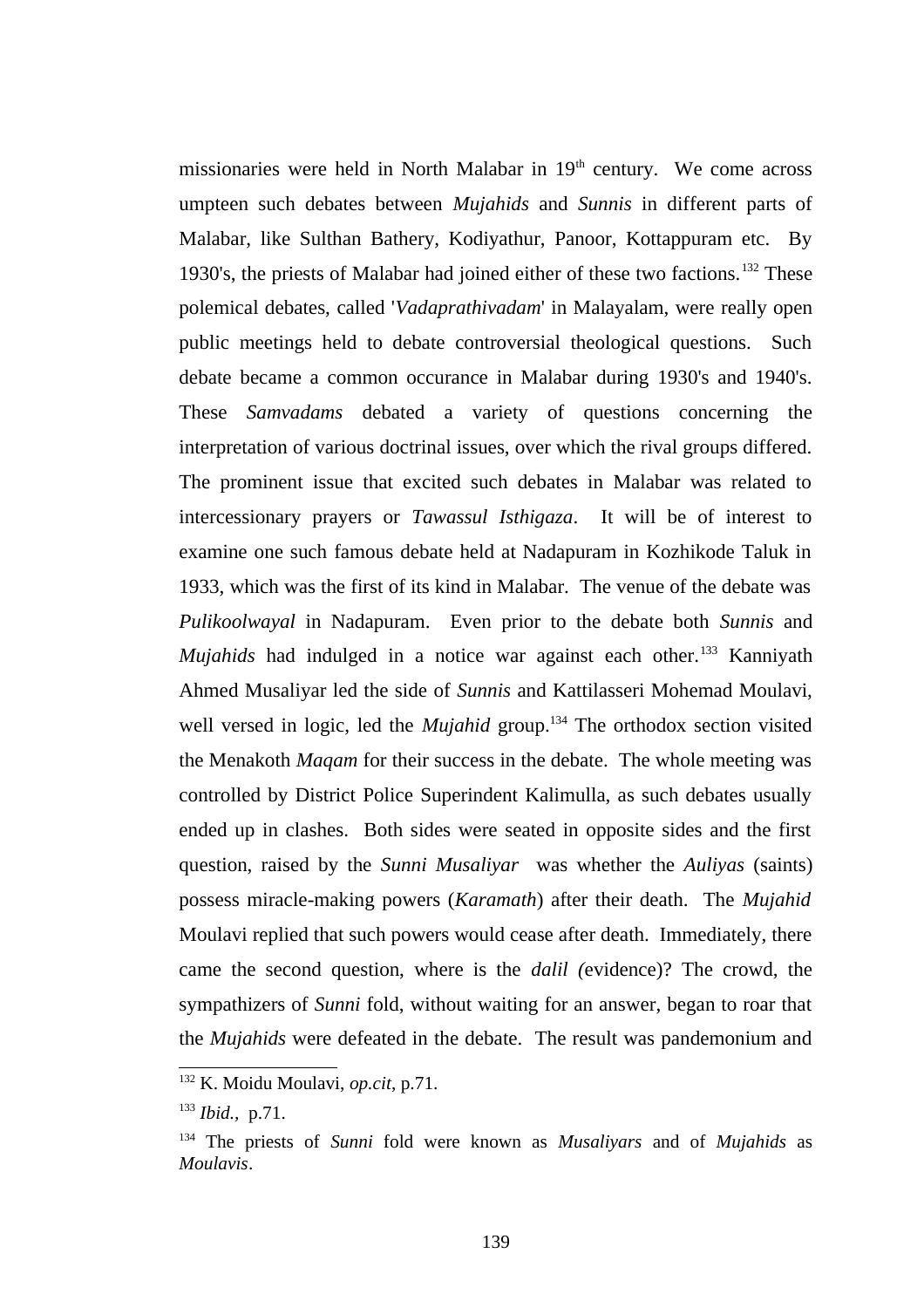the meeting was dissolved. The issue of the debate, 'whether one can invoke the blessings of dead saints was never settled.<sup>[135](#page--1-0)</sup> Though the Sunnis claimed that the Mujahids were defeated in the debate, the educated Muslims of Malabar realized that the debate was deliberately obstructed by the *Sunnis* and that the formulations of the *Mujahid* scholars were not baseless.

Another *samvadam* was held at Punur in Calicut district in the late 1930's. Both parties assembled in opposite buildings and the crowd in the middle on the road. As in Nadapuram, the bone of contention at Punur was related to *Tawassul Isthigasa* or intercessionary prayer with the intention of seeking the blessings and succour of dead saints. The *Mujahids* argued that such practices were *shirk* and *Quran* and prophet had denounced it in hard words. When the Mujahids asked, whether there was any proof in *Quran* permitting *Isthigaza* (mediation between God and man), the *Sunnis* took almost four hours to answer the same and in the midnight hour they came with a reply- 'Since no evidence to prove that it is prohibited, it could be inferred that it is permitted'.<sup>[136](#page--1-1)</sup> With no concrete solution to the problem, finally the debate was dissolved. To attend this programme, Muslims from all parts of Malabar had flocked at Punur

In 1942, another *samvadam* was held at Kodiyathur between Paravanna Moideenkutty Musaliyar (*Sunni*) and M.C.C Abdurahiman (*Mujahid*). The topic of debate was 'number of *rakath*' (additional worship units) in *Tarawih Namaz* (night *namaz* during *ramzan*).[137](#page--1-2) Another debate was held at Sulthan Batheri between K. Umar Moulavi and E.K. Aboobacker *Musaliyar* about the legitimacy of collective prayer after *Namaz*. Like any other *Samvadam*, it also turned violent. *Samvadam* was also held at

<sup>135</sup> K. Moidu Moulavi, *op. cit.,* p.71.

<sup>136</sup> K. Umar Moulavi, *op.cit.,* p.78.

<sup>137</sup> *Ibid.,* p.78. *Raka'th* means additional worship units; The *Sunnis* were following 20 *raka'th* while *Mujahids* claimed that only 8 will suffice.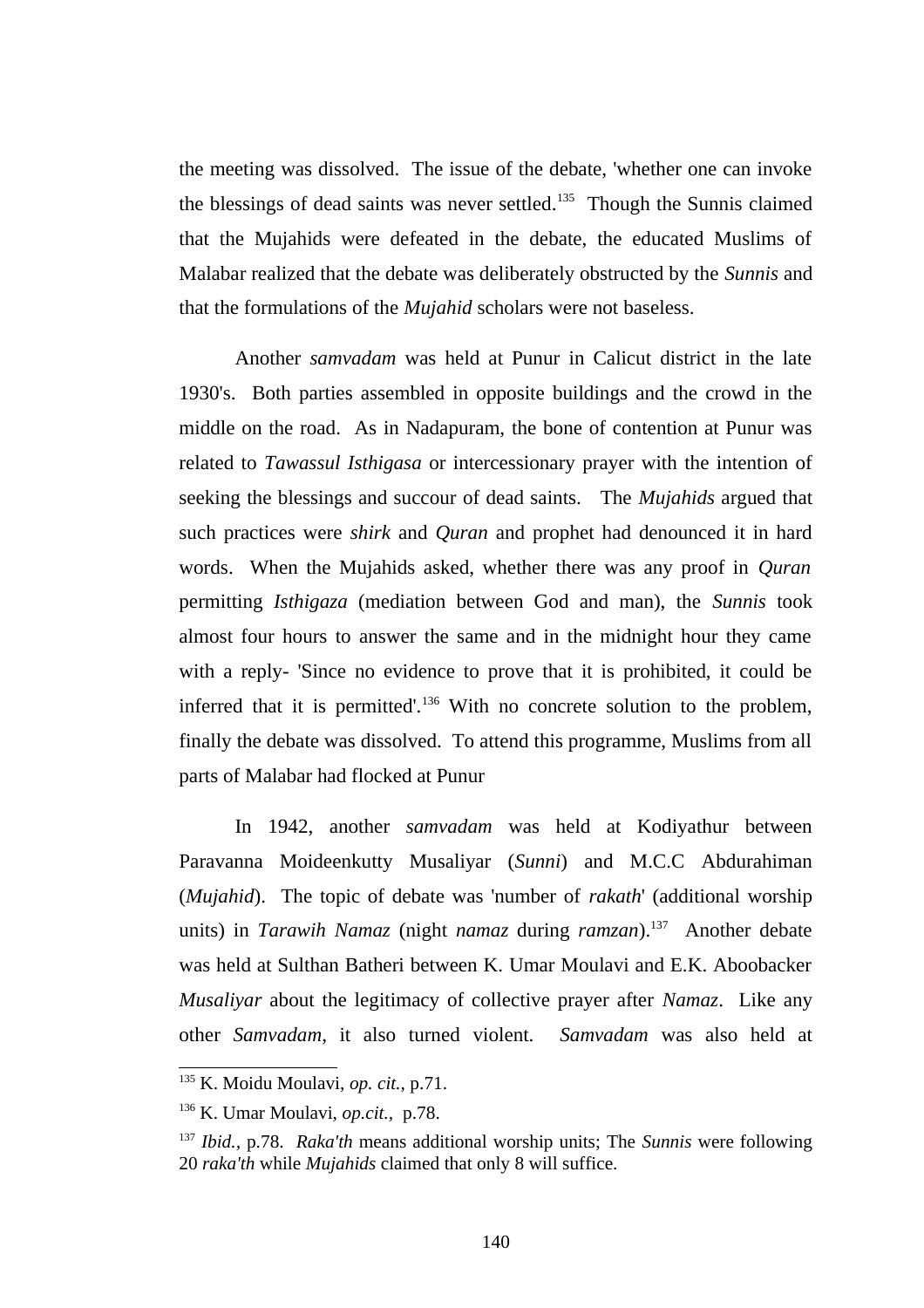Valambur in Malappuram district in 1945 between K. Muhammed Moulavi (Mujahid) and Alavikutty Musliyar (Sunni). The issue of debate was whether it is *bidath* (innovation) to use the sword at the time of ascending the *mimbar* (pulpit) during Friday congregation. $138$ 

Such debates were also held between *Mujahids* and *Ahmadiyas*. In 1933, a polemical debate was organized at Calicut in which H.A. Abdulla Sahib of Ahmadiyas and K.M. Moulavi, M.C.C Abdurahiman etc of the *KJU* took part. As usual, both sides stood with their arguments firmly, the debate was concluded without reaching at any consensus.<sup>[139](#page--1-14)</sup>These type of debates were also held between *Mujahids* and *Jamathe Islami,* which came late in the picture. In the early 50's such debates between *Jamathe Islamis* and *Mujahids* were held at different centres like Chennamangulur, Kodiyathur  $etc.<sup>140</sup>$  $etc.<sup>140</sup>$  $etc.<sup>140</sup>$ 

Huge participation of Muslims in these debates reflected the growing interest of illiterate public in religious affairs and provided opportunities for communication with other Muslims. Normally, these debate proceedings continued for hours till dawn, but without any decision or conclusion. After each such debate, both parties would claim that their respective leaders could assert their views successfully and scored victories over their rival groups. Most of these polemical debates ended inconclusively without any decision or consensus. But the interest they aroused in religious discussion among the masses was enormous. Also, the preachers used such occasion to appeal to the masses to fashion their lives in accordance with the principle of Islam. Another interesting point is that, though these meetings were concerned with Islam, often the local police officials' presence was essential, as such meeting threatened to disrupt public peace. Feelings ran high on such occasions and

<sup>138</sup> *Ibid.,* p.123.

<sup>139</sup> Parappil Koya, *op. cit.,* p.298.

<sup>140</sup> K. Moidu Moulavi, *op. cit.,* p. 148.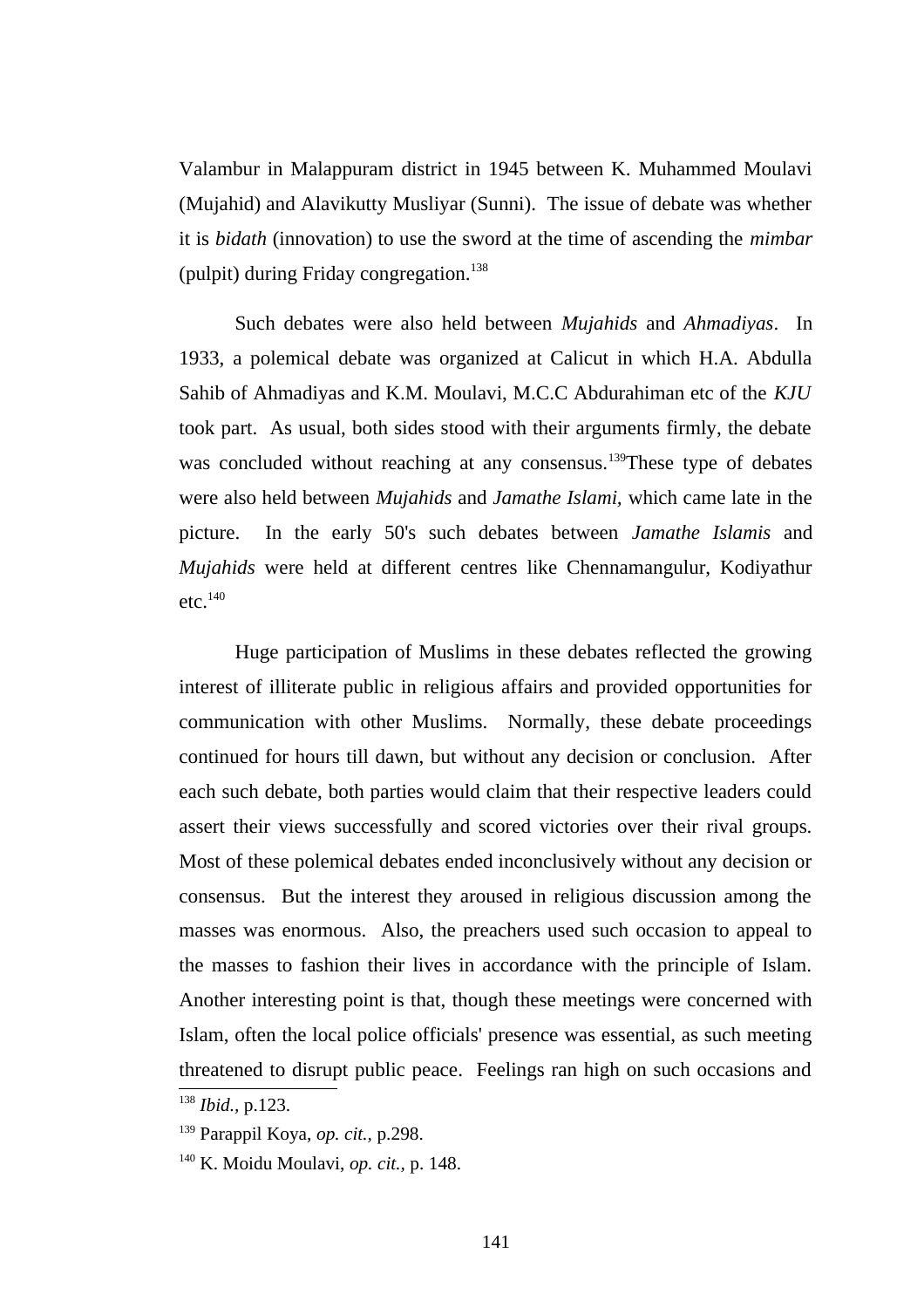the rival parties were so determined to win the debate that when reason failed a resort to violence was always on the cards. As Usha Sanyal observed in another context, 'the debates being social events often attended by a large public audiences were characterised by elements of competitive showmanship and theatre'.<sup>[141](#page--1-15)</sup>

We have got a particular genre of literature in Arabi-Malayalam which deal with the details of such famous debates. These accounts constitute an important material for analysing the nature of controversy between the two factions of Islam in Malabar. *Raddul Wahabiya*, [142](#page--1-8) is a *Mappila* song composed by a Sunni priest about Punur debate.<sup>[143](#page--1-9)</sup> Innumerable notices justifying the stand of rival groups were also published.<sup>[144](#page--1-4)</sup> This literature provide a clue to the nature of issues, which were discussed in the debates. Other issues discussed in debates were *talkin* (catechism recited at the grave) *tahlil* (mortuary recitation) *Ijthihad* (independent reasoning) *Niyyath* (the statement of intent before worship), *Qunuth* (the insertion of special prayers in the morning namaz), *Tarawih* (the number of additional worship units in special *namaz* during *Ramzan*), the position of hand during *namaz*, how much of head must be wetted in the ablution prior to *namaz* and medium of *khutuba* (Friday Sermon). Most of these issues could never be resolved because they were questions of *Ijtihad* (independent reasoning) and of the opinions of the theological scholars. But it served a purpose. As Barbara D. Metcalf observed, 'as each competitor left the debate convinced that his side had won; that his view was morally 'right' and the rival opinion correspondingly

<sup>141</sup> Usha Sanyal, *Devotional Islam and Politics in British India: Ahmad Raza Khan and his movement, 1870-1920,* OUP, Delhi, 1996, p.95.

<sup>142</sup> *Wahabi* was a derogatory term invented by British Imperialists and Turks but profusely used and popularized by the orthodox *Sunnis* in Malabar.

<sup>143</sup> K. Umar Moulavi, *op. cit.,* p.79.

<sup>&</sup>lt;sup>144</sup> For eg: *'Ozhinjumarivatharu*?' a pamphlet by *SKJ Ulema* dated. 28<sup>th</sup> April, 1945, Valanchery. In reply to it *KJU* published '*Samasthakkarude Ahwanathinte Ullukalli'*. dated. 24<sup>th</sup>, May, 1945 which was written by MCC Abdurahiman.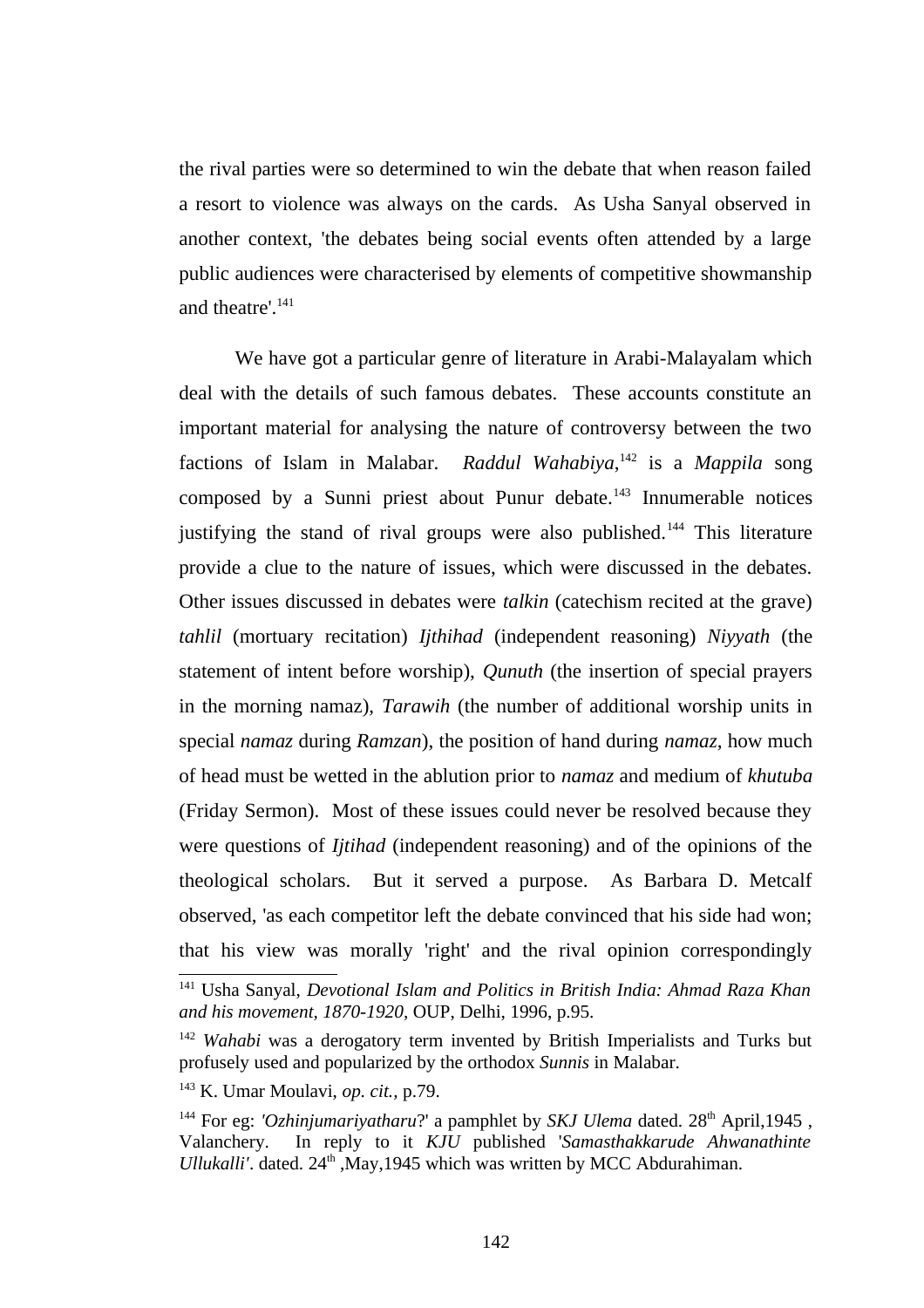'wrong', all participants derived psychological satisfaction from the exchange'.<sup>[145](#page--1-16)</sup>

Thus the emergence of reformist movement in Malabar led to the formation of a public sphere of religious discourse. Through these debates and discussion, the participants of both sects constructed discursive linkages to the texts and ideas held to be part of universal tradition of Islam. Thus, Talal Azad's conception of Islam as 'a discursive tradition that includes and relates itself to the founding texts of *Quran* and *Hadith'* seems to be relevant in this context. $146$  It was the theological discourse that construes diverse speech events as Islamic by linking them to broader Muslim traditions'.<sup>[147](#page--1-2)</sup> In short, the primary concern of all the contenders was to bring the message of Islam to the masses and to counter what they considered misrepresentation of the tenets of Islam.

## **Reform in the domain of Education**

A major thrust of the reform movement was the re-organization of religious education in Malabar. The reformist from the time of Chalilakath Kunhahamad Haji onwards, realized that until and unless the future generation was not given proper religious training in proper way, the movement that they had initiated would peter out. Reformist denounced *Othupalli* system as a useless way of learning ancient scriptures by rote and considered it as the basic cause of Muslim backwardness. All that the students learnt was from oral dictation of *Mulla*.

<sup>145</sup> Barbara D., Metcalf, *Islamic Revival in British India: Deoband, 1860-1900*, Princeton, University Press, 1982, pp.215-16.

<sup>&</sup>lt;sup>146</sup> Talal Azad, "The Idea of an Anthropology of Islam", George Town University Centre for Contemporary Arab Studies. *Occasional papers series*, Washington, 1986, p.14.

<sup>147</sup> Talal Azad, "A Theological Conception of Religion: Reflections on Geerts", *Man* (N.5) 18, 1983, p.243.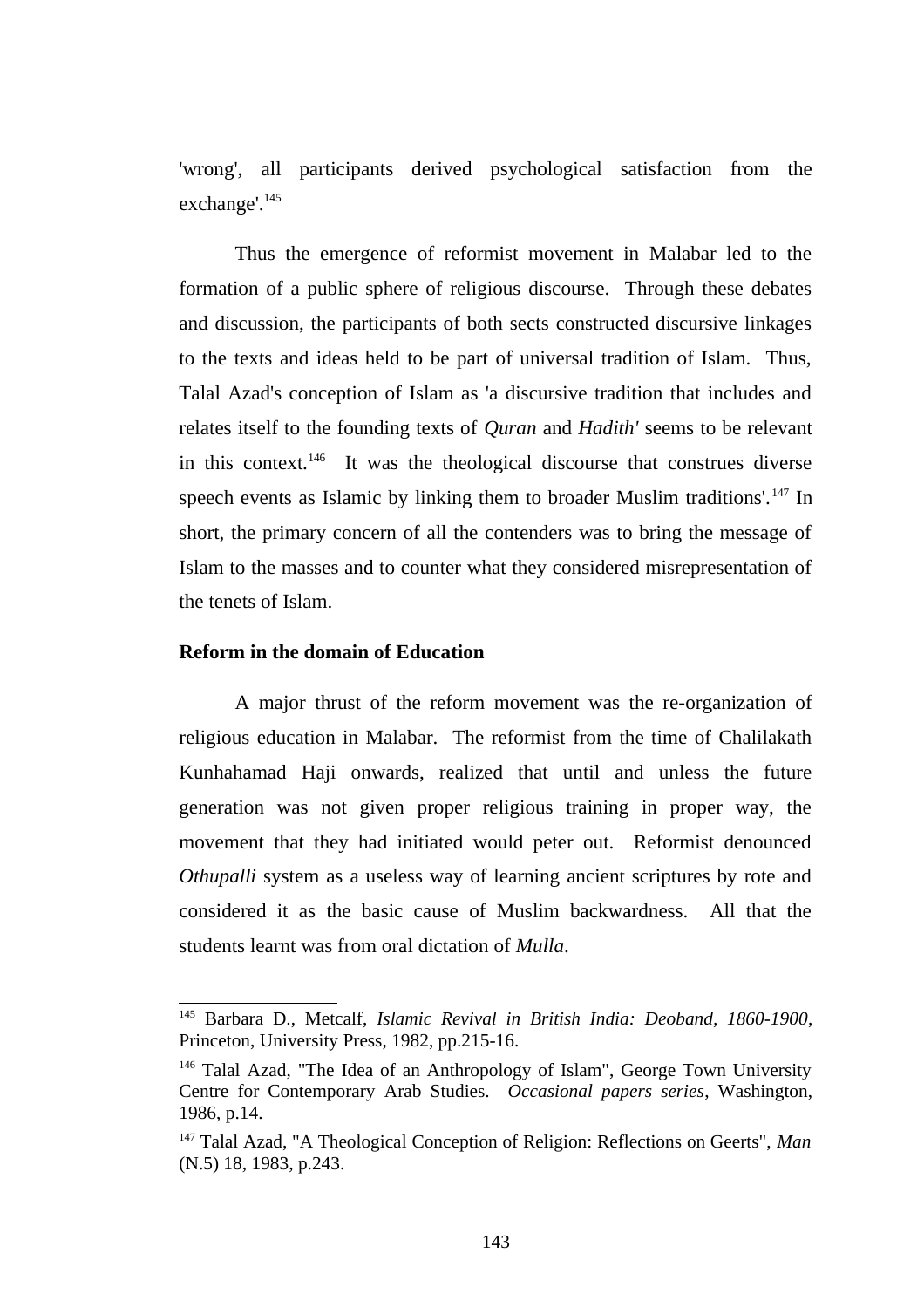It was in this backdrop, the reformist tried to modernize the system of religious instruction. With this intention, *Aikyasangam* and *KJU* established a number of *Madrasas* throughout Malabar, following the model and syllabus propounded by Chalilakath. The *Sangam* had a plan to build a centre of higher learning to produce religious "pundits" capable of preaching their ideology at Alway but could not be materialised. The *Noorul Islam Madrasa* was established at Tirurangadi under *Issathul Islam Association* in 1937.<sup>[148](#page--1-17)</sup> It was K.M. Moulavi and M.K. Haji who worked hard behind this institution and it was the fourth among the Madrasas established in Malabar as per the scheme of Chalilakath. Later this *Madrasa* became the head quarters of reform movement in Malabar. In 1943, under the same management, an orphanage was opened with the assistance of Jamith Dawath Tablighe-Islami (JDT). Another reputed institution started by the reformist was *Madeenathul Uloom* Arabic College at Pulikkal in 1947.<sup>[149](#page--1-1)</sup> It was managed by *Kawakibunnayyira Association* of Pulikkal and M.C.C. Abdurahiman was the founder-principal of the college.[150](#page--1-12) Those who complete *Afzalul Ulema* course (degree course) from Madinathul Uloom were given the title '*Madani*'. A major chunk of the leaders of Mujahid Movement after 1950 were the alummi of this college. After independence, several such colleges were started in different centres of Malabar under the auspices of Kerala Nadvartul Mujahideen.

In the year 1934, Darul Uloom Association had taken over the control of *Darul Uloom Madrasa* of Vazhakkad and the system introduced by Chalilakath during the first decade of  $20<sup>th</sup>$  century was revived. In 1944, *Darul Uloom Madrasa* was converted in to *Darul Uloom Arabic College* with

<sup>148</sup> Umari, "Parethente Sthapanangal" (Mal.) *K.M. Moulavi Smaraka Grantham*, Tirurangadi, nd, p.125.

<sup>149</sup> Ali Abdul Razak, "MCC Hassan Moulavi", *MCC Smaraka Grantham,* Parappangadi, 1964, p.58.

<sup>&</sup>lt;sup>150</sup> The College was affiliated to Madras University in 1948.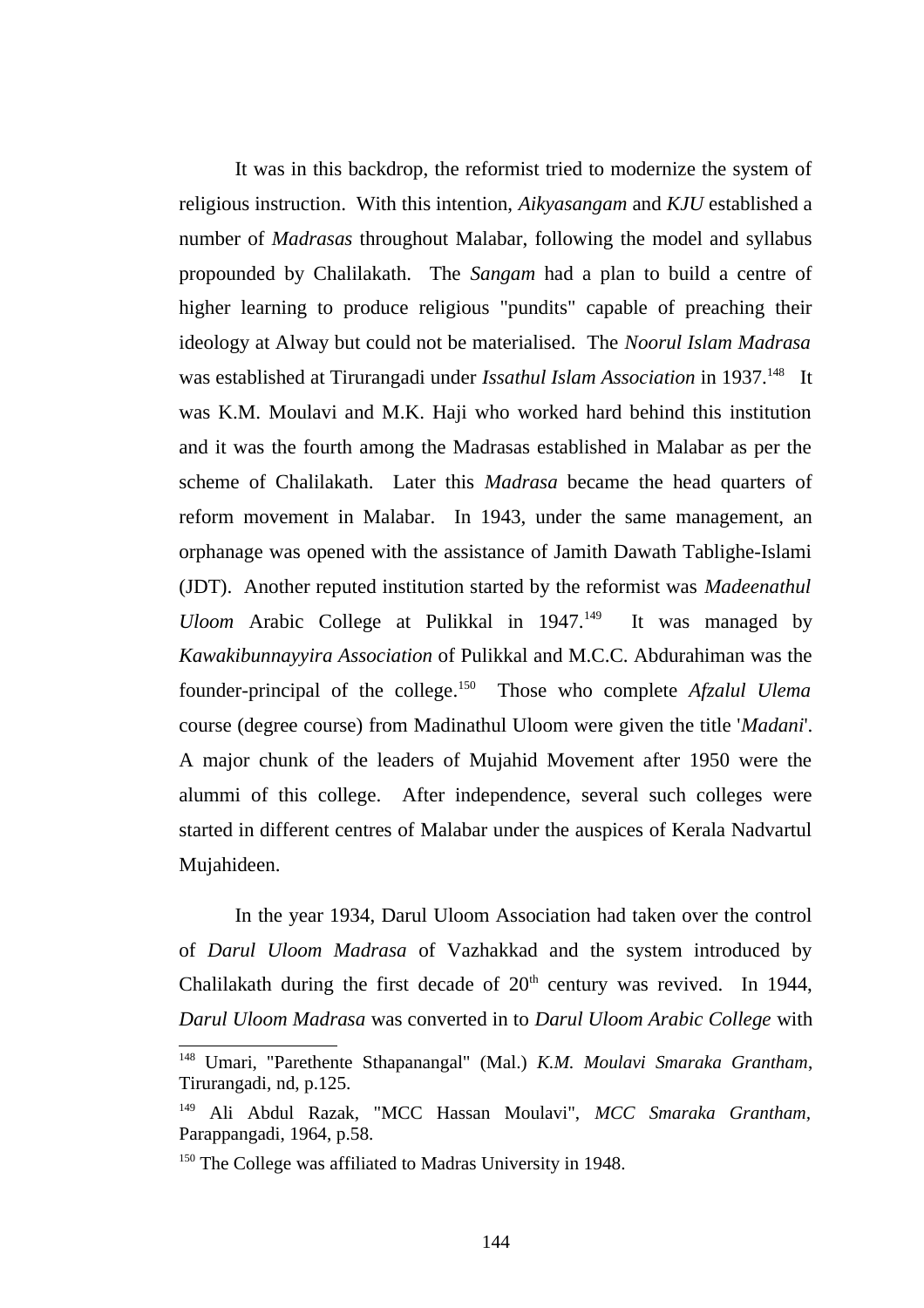MCC Abdurahiman as principal.<sup>[151](#page--1-17)</sup> Later in 1946, M.C.C. resigned, due to difference of opinion with the management and the college itself was closed down. In 1949, the college was opened with K.P. Mohiyudin Moulavi, the leader of SKJU, who revived the age old *Mudaris* system<sup>[152](#page--1-1)</sup>.

All these efforts were in tune with the resolution passed at the Kerala educational conference held at Tellichery on May 1926 under the auspices of *Aikya sangam*. The resolution envisaged a crash programme for reforming the *Dars* (religious instruction) and for instituting a new syllabus for religious education, on the model of Vellore *Baqiyathusalhin*. [153](#page--1-2)

The *Madrasas* turned to be centres of secondary socialisation of Muslim children and at this phase of secondary socialization, religious exclusiveness came in to play. Hence, *Madrasas* contributed their share in the development of exclusiveness among *Mappilas* .

# **Secular Education**

The reformists also took up issues of socio-economic aspects of Muslims. Apart from religious education, they stood for the progress of Muslims in secular education. They raised many issues related to Muslim education in Malabar. As per the decision of 11<sup>th</sup> conference of *KJU* held at Pulikkal, in 1934, a deputation submitted a memorandum to the Deputy Director of education with the following submissions.

1) To attract Muslim to schools, arrangements may be made for religious education in schools.

2) To appoint Muslim religious instructors in Mappila schools.

<sup>151</sup> Dr. A.B. Moideenkutty Moulavi, "Chalilakathum Vazhakkad Durul Uloomum", *Prabhodhanam* special issue, April 1998, pp.64-67.

<sup>152</sup> *Ibid*, p.67.

<sup>153</sup> K.P.Abdurahiman, "Keralathile Islahi Samghadana"*, Prabhodanam*, special issue, 1988, pp.120-124.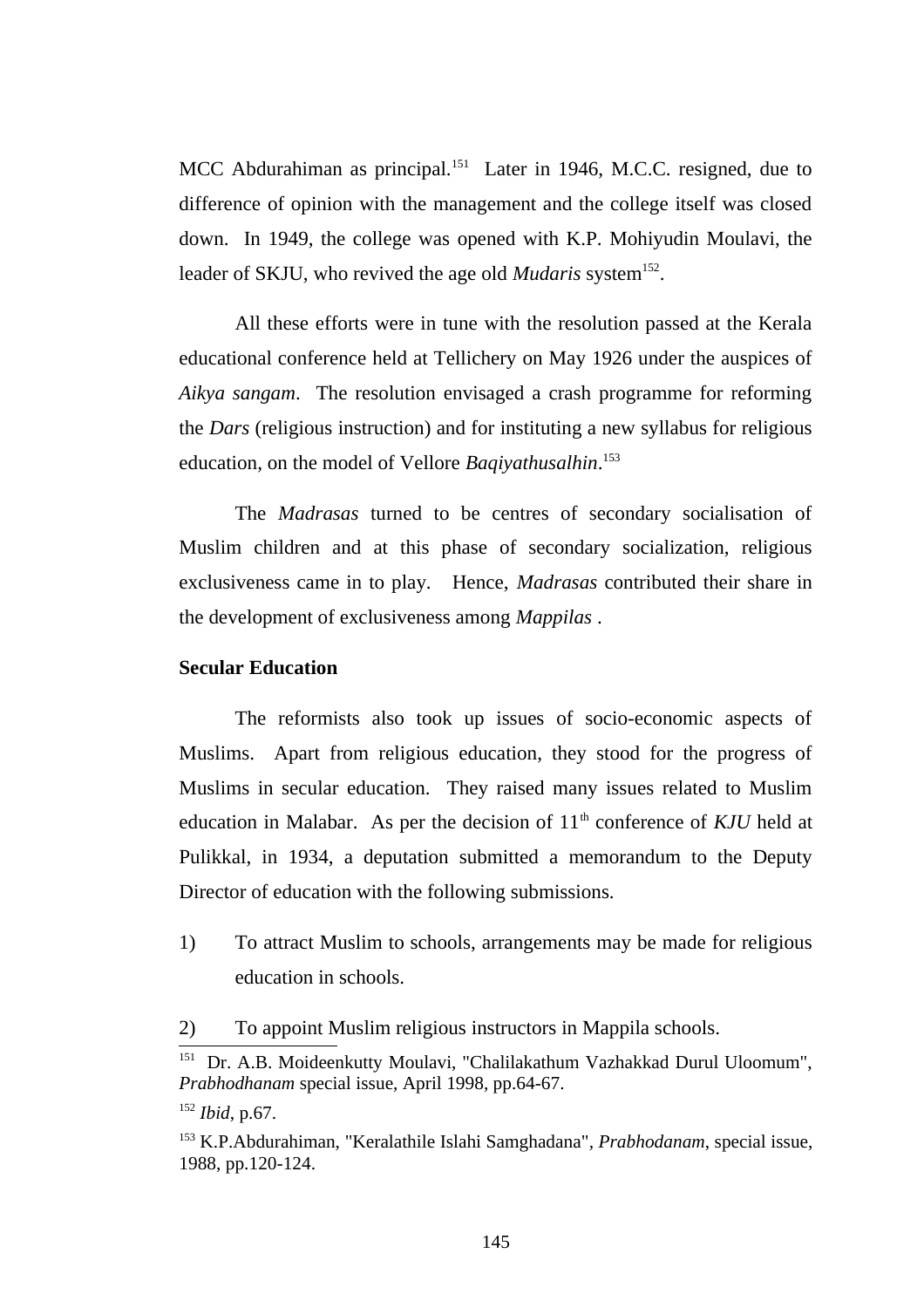- 3) To appoint Arabic Teacher in Schools.
- 4) To provide fee concession to Muslim students.
- 5) To appoint Muslim members in Board of Education.
- 6) To start more High schools and Training schools for Muslims.[154](#page--1-18)

On August 23rd, 1931 *Kerala Muslim conference*, passed a resolution emphasising the need for the formation of a Muslim educational Board to negotiate with Government educational committee.<sup>[155](#page--1-19)</sup> The  $4<sup>th</sup>$  conference of Aikya Sangam held on 18<sup>th</sup> May 1926, passed two resolutions concerning the Muslim education. While one resolution asked the government to appoint Muslim religious instructors in schools, the other emphasised the need for the education of Muslim women.[156](#page--1-13) In the 3rd conference of the *Sangam* held at Calicut on  $1<sup>st</sup>$  June 1925, Mohamad Shamnad, chairman of the conference pleaded for sending wards to the English schools. He made it clear that without modern education the community cannot progress in trade and commerce.[157](#page--1-14) The second conference, held at Aluwa in 1924, passed a resolution requesting the government to set up communal schools for *Mappilas,* as the common schools would be hindrance to Muslim girls to study.<sup>[158](#page--1-12)</sup> All these speeches and resolutions prove that the reformists were particular about the educational uplift of the community.

Though the *Sangam* ceased functioning in 1934, its assets were transferred to Farook College in 1950 as *Waqf,* on the condition that it should be utilized for teaching Arabic, Urdu and Islamic History and meeting the expenses of Muslim students. Thus, *Aikya Sangam* could become the 154 *Al-Murshid*, (A.M), Vol. I, No:2 March 1935.

<sup>157</sup> Mathrbubhumi, 2<sup>nd</sup> June 1925.

<sup>&</sup>lt;sup>155</sup> Mathrubhumi 23<sup>rd</sup> August, 1931.

<sup>&</sup>lt;sup>156</sup> Mathrbubhumi, 18<sup>th</sup> May 1926.

<sup>&</sup>lt;sup>158</sup> Mathrubhumi, 29<sup>th</sup> May 1924.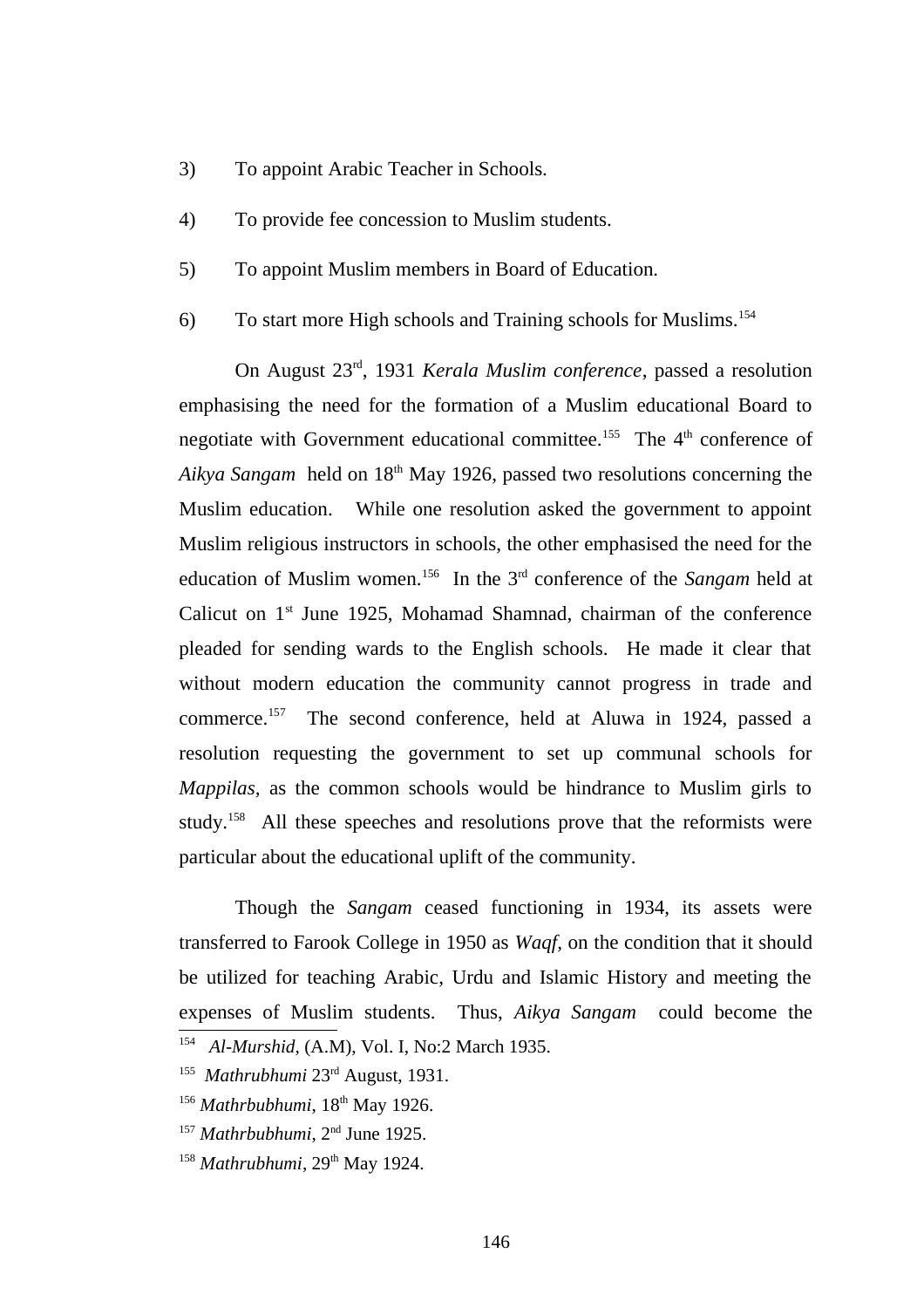backbone of the first Muslim college, which was infact, one of the objectives envisaged by its founding fathers.<sup>[159](#page--1-11)</sup>

### **Reformist and the Issue of Usury**

Economic issues related to the community were also taken up by the reformists. It was the pathetic economic condition, followed by the Malabar Rebellion, which compelled the reformists to think about the economic betterment of the community. Other communities of Kerala had established their own banks during the early decades of the  $20<sup>th</sup>$  century itself. For instance, C. Krishnan founded the Calicut Bank in 1909, with the intention of financing a wide range of activities from loans to professionals and merchants and loans for setting up teashops for *Thiyyas*. [160](#page--1-0) Similar communitarian banks had been established by Christians in Travancore. *Mappilas* were depending on these banks for loans and they had to pay huge amount as interests. It was in this background that the reformist leaders like K.M. Seethi Sahib and K.M. Moulavi thought of setting up a Muslim bank at Mathilakam. K.M. Moulavi published a pamphlet titled *'Risalathul fil Banki'* in 1929.<sup>[161](#page--1-14)</sup> In this tract, K.M. Moulavi says, 'Usury has been threatening the community. The amount paid by Muslims as usury ultimately reaches the hands of Christians and non-Muslims, who use it for demoralizing Muslims'.<sup>[162](#page--1-12)</sup> He says further, 'on the basis of *Quran*, *Hadith*, and the scriptures of theological *Imams*, we feel that a Muslim bank can be set up. Those who take loans from it can voluntarily contribute an extra amount, besides the principal amount. The amount thus contributed by the loanee could not be considered usury It will be *Hilathu*

<sup>159</sup> M. Abdul Samad, *op.cit*., p.98.

<sup>&</sup>lt;sup>160</sup> Dilip M. Menon, "Becoming Hindu & Muslim: Identity and Conflict in Malabar, 1900-1936", working paper No:225. C.D.S., TVM, p.7.

<sup>161</sup> K.M. Moulavi, *Risalathul Fil Banki*, (A.M) Eryad, 1929. pp.33-34. <sup>162</sup> *Ibid*.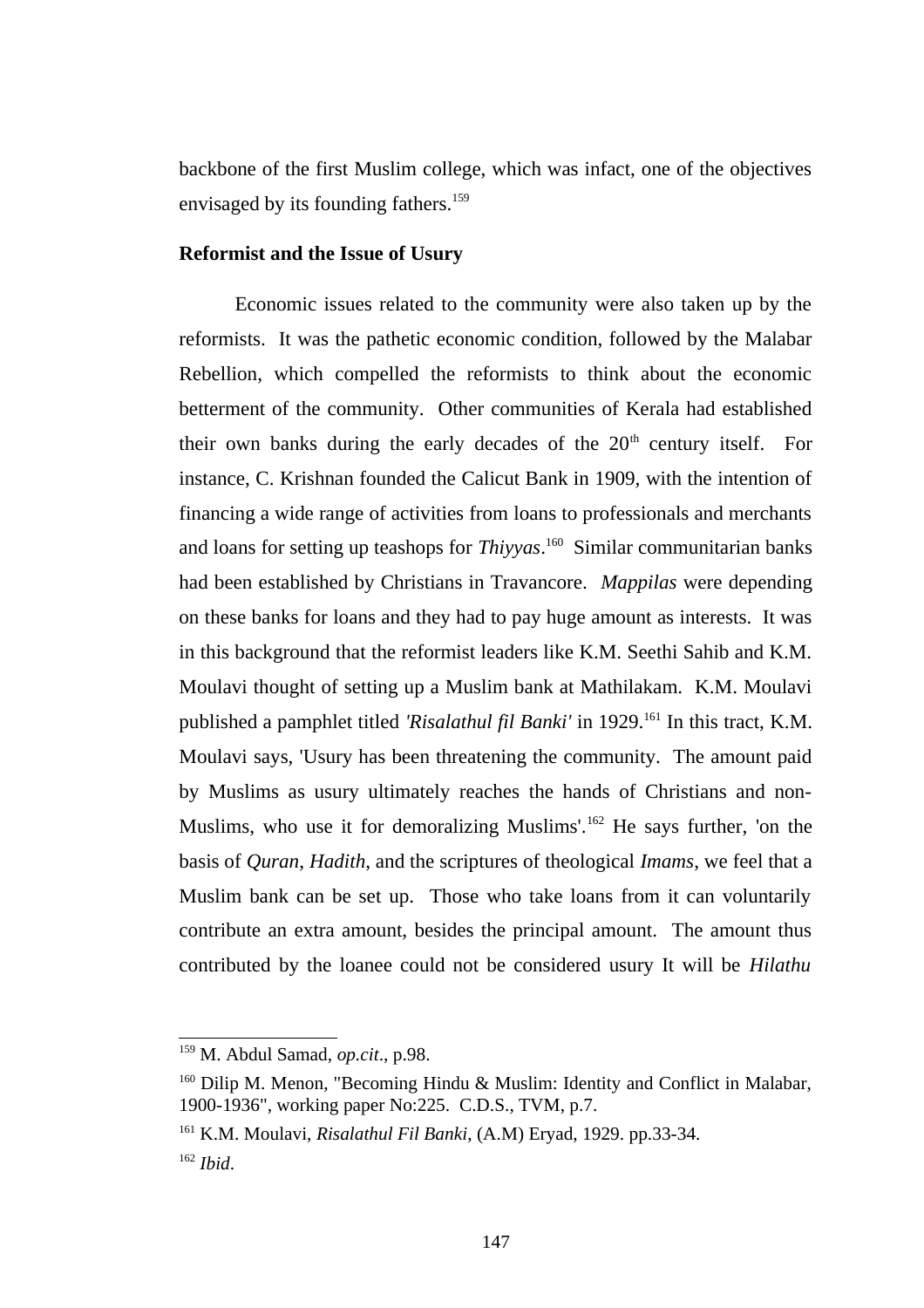*riba'*. [163](#page--1-20)Actually, Moulavi wrote this tract on the basis of an article by an Arabic scholar, Rashid Rila, in an Egyptan journal, *Majallathul Manar*. [164](#page--1-14)

What we see here is pragmatism triumphing over obscurantism. It was an attempt to adopt the idioms of modernity without disavowing the basic grammer of Islamic learning. The book explained away the Islamic prohibition of interest as a product of certain Islamic circumstances that were no longer applicable. Addressing the issue like usury in this fashion, was indicative of the broadening perimetres of liberal attitude of these reformist scholars.

But, unfortunately, there were howls of protest against the book, not only from the side of traditionalists, but even from amongst the reformists themselves. Mohammed Abdulrahiman Sahib, E. Moidu Moulavi and even M.C.C. Abdurahiman wrote umpteen articles against the establishment of Muslim bank and accused the *Sangam* that they had made usury *halal* (permissibile). Till this day, the major weapon in the armoury of orthodox *Sunnis* against the *Mujahids,* is this tract *Risalath ul fil Banki*.

A heated debate started between *Aikyam,* the journal of *Sangam* and *Al-Ameen,* the earlier supporting and the latter opposing the theory of *Hilathu Riba*. [165](#page--1-12) Even, M.C.C. Abdurahiman, the son of Chalilakath and active leader of *Aikya Sangam,* wrote against it in *Al-Ameen*.

<sup>163</sup> *Ibid.,* pp. 33-34.

According to K.M. Moulavi, 'Maintaining such institutions (banks) without interest is impossible and at the same time, any kind of interest is prohibited by Islam. Hence at this crisis, the learned *Ulema* and devoted nobles must sit together and find out a solution to save the community from the clutches of money lenders as also from poverty caused due to payment of heavy interest. The logic of *Hilathuriba* is this preference of lesser evil in an 'either' or 'situation'.

<sup>&</sup>lt;sup>164</sup> K.K. Kareem, Note No: 62, p.186.

<sup>165</sup> *Ibid.,* p.185.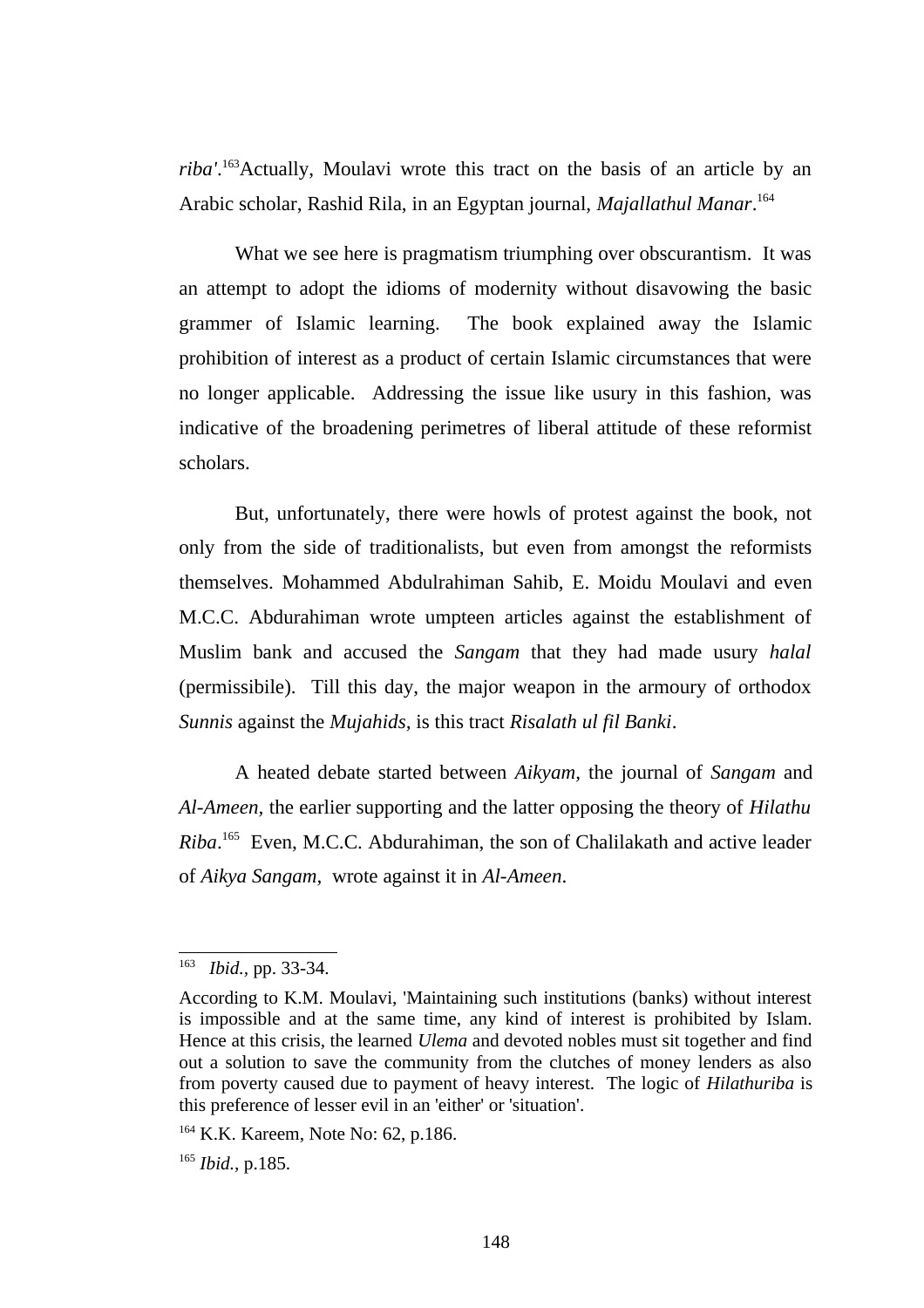In an article '*Quran* and Usury' in *Mitavadi* (issue: 6, 1931) K.M. Seethi replied to the critics that 'what *Quran* prohibited was the excessive usury prevalent in Arabia. I only subscribed to the opinion of established Islamic scholars that since *Quran* has not prohibited bank interest, it is acceptable in the modern environment. I do believe that none of the principle of *Quran*, will stand aginst the development of the community<sup>[166](#page--1-21)</sup>.

As put in by E. Moidu Moulavi, 'that short treatise (*Risalathul fil Banki*) and the article written by K.M. Seethi Sahib in *'Aikyam',* supporting the bank and his speeches justifying the bank created much confusion and hallabaloo among the Muslims'.[167](#page--1-22) Mohammad Abdurahiman, through his *Alameen,* wrote profusely against the bank and this discouraged many Muslims from taking share in the bank. When Manapatt Kunhi Mohammad and K.M. Seethi came to Calicut to subscribe shareholders for the bank, their request was turned down by the higher-ups on the pretext that Islam has unequivocally proscribed interest.<sup>[168](#page--1-23)</sup> Finally, the reformists were forced to drop the idea of the bank and the event led to the beginning of the disintegration of the *Aikya Sangam* itself.

## *Marumakkathayam* **Reform**

The efforts to redefine the Mappila's sense of identity in a more religious format, was also reflected in the anti-*Marumakkathayam*

<sup>166</sup> Vakkom Moulavi Foundation, *Deepika Otravakyathil* (Mal), TVM, 1992, p.269. It is to be noted that as early as 1919, a reformist scholar in Bengal had written a tract *Sud o Riba,* legitimizing bank interest. See Durjathi Prasad, *Bengal Muslims in Search of Social Identity*, University Press, Delhi, 1998, p. 59.

<sup>167</sup> E. Moidu Moulavi, *Ente Kottukaran Muhammad Abdurahiman Sahib* (Mal), Calicut, 1964, p. 199.

<sup>168</sup> In the second conference of the *Sangam* held in 1924, Abdurahiman Sahib had presented a resolution before the conference requesting the *Sangam* leaders to support the Indian National Congress, but was rejected. Hence, he was disinterested in *Sangam* and utilised every opportunity to criticise the sangam leaders and the decision to start a bank provided Sahib, an ample opportunity to do the same.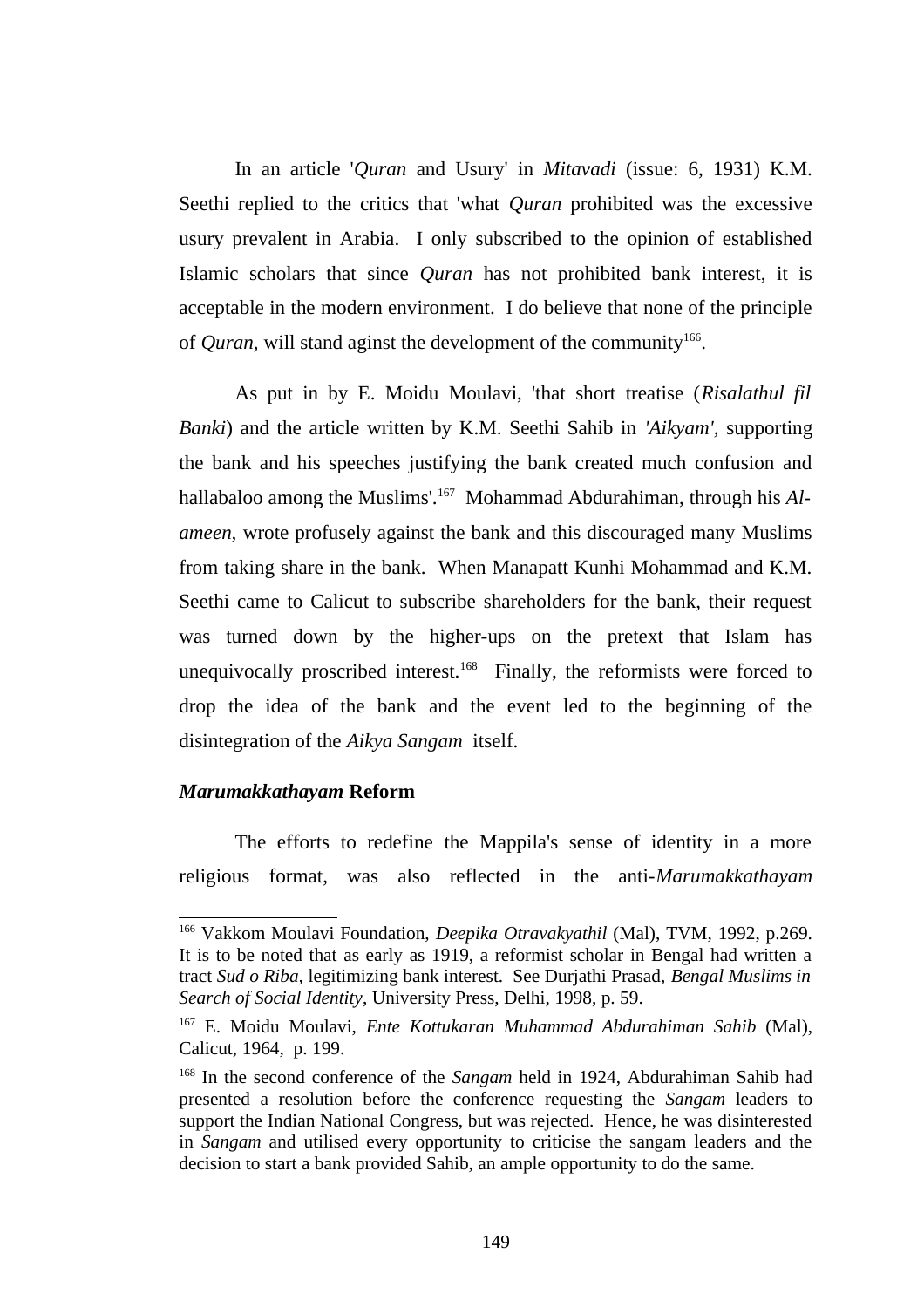propaganda. By the second decade of twentieth century itself, efforts in this direction had begun in North Malabar, where the system prevailed predominently. In the last decade of nineteenth century, Makti Tangal had conducted many *wa'az* programmes in Kannur and Edakkad, drawing attention of *Mappilas* towards the unIslamic content of the system. Following this, in 1915, public meetings were held in Chirakkal Taluk and else where in North Malabar drawing crowds up to 3000 people, in which the local *Qazis* called upon the *Mappilas* to give up the matrileneal system of inheritance.<sup>[169](#page--1-24)</sup> At some of the meetings the roused priests declared, 'If anyone were to say that he does not want that his self acquired property should on his death devolve according to Mohammedan law, he would turn a *Kafir*.'[170](#page--1-17) When the Thahsildar, as per request of District authorities, made an enquiry, it was found that majority of the *Mappilas* favoured the dissolution of the system.[171](#page--1-9) This growing concern of Northern *Mappilas* shows that the sermons of Makti had its impact upon the *Mappilas*. Later, the *Mappila* residents of Cannanore submitted a petition to the Governor of Madras stating that 'Marumakkathayam law of inheritance was opposed to the spirit and teachings of Islam and that they were forced to follow it owing to long usage.'[172](#page--1-12)

In 1930, E.K. Moulavi, a prominent leader of *Aikya Sangam,* unequivocally stated that the system contradicted the basic tone of Quran. He wrote, 'The system is forbidden in Islam and it is an accretion from Hinduism. It is prevalent in North Malabar and certain parts of Travancore. It undermines a chapter in *Quran* and ruins the unity and fraternity of

<sup>169</sup>Dilip M. Menon, *op. cit.*, p.11.

<sup>170</sup> *Ibid.*, p.11.

 $171$  Report of P.A. Ammoo, the Tahsildar of Chirakkal 29<sup>th</sup> Jan. 1915 and Deputy, Tahsildar of Quilandy, 1<sup>st</sup> Feb. 1915. DR. Public 497/published 9<sup>th</sup> March 1915, Arakkal Records, K.R.A.

<sup>172</sup> *Ibid.*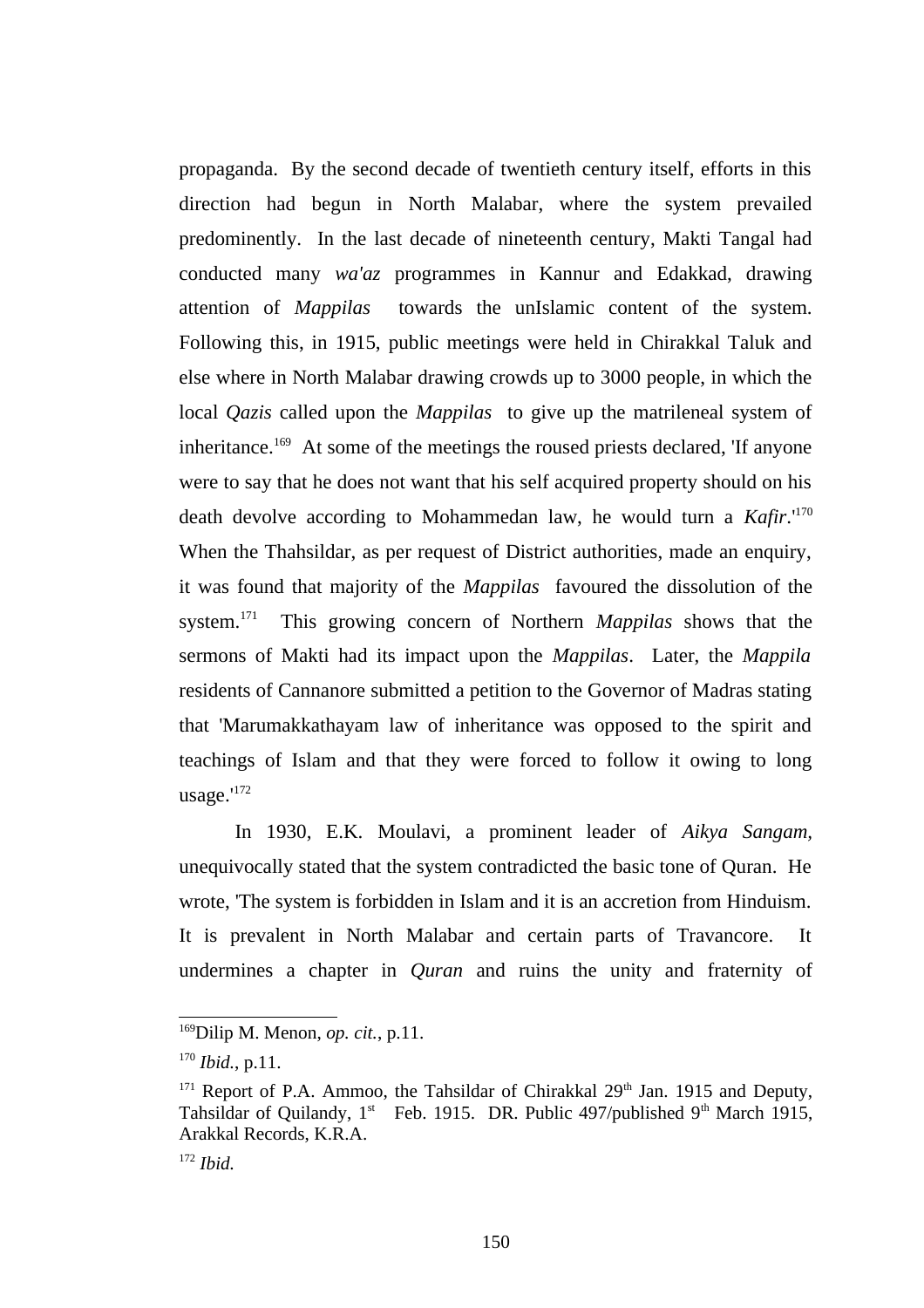Islam .......The community leaders and religious scholars, should attempt to eradicate it'.<sup>[173](#page--1-15)</sup> No wonder, when Mappila Marumakkathayam Bill was introduced in Madras Legislative Assembly in 1937, by Khan Bahadur Shamnad, the Select Committee collected the opinions of various Muslim organizations in Malabar about the Bill.<sup>[174](#page--1-8)</sup> It is interesting to note that almost all the opinions received, barring one or two, objected to the system from the point of view of Islamic *Shariath*. The *Maunathul Islam Sabha*, when the Bill was sent to them for opinion, held a meeting on  $18<sup>th</sup>$  April 1938, expressed its opinion in the following words.

'It is an undeniable fact that the *Marumakkathayam* system of inheritance is opposed to principles of Islam. Unfortunately the *Mappilas* of North Malabar and South Canara are following this system. Khan Bahadur Shamnad has to be congradulated on his efforts to modify this un-Islamic system even on a small scale and to make it confirm to the laws of Islamic *Shariat* (Mohammedan law)'.<sup>[175](#page--1-9)</sup>

E. Moidu Moulavi, Sub editor, *Al-Ameen* made the following remarks:

'Islam does not allow *Marumakhathayam* which is the cause of many domestic troubles in Mappila *Tarawads*. The Mappila youths of South Canara and North Malabar have been raising a hue and cry against the system and have for the past many years been demanding the introduction of *Makkathayam* system.......If Shamnad Sahib has really moved the Bill with a view to root out the un-Islamic system I would ask him why he has given the Bill an un-Islamic name'.<sup>[176](#page--1-12)</sup>

 $173$  E.K. Moulavi, "Kerala Muslims and Anti-Islamic rituals" (Mal.) in *Sahrudayopaharam* (ed). E.M. Habeeb Muhammad, Edava, 1930, pp.155-164.

<sup>&</sup>lt;sup>174</sup>L.A. Bill No:8 of 1937, Madras Govt. Press. 1938 Arakkal Records, Sl.No. 8119. K.R.A.

<sup>&</sup>lt;sup>175</sup>Opinions received by Select Committee an Mappila Marumakkathayam Bill of Shamnad Sahib, MLA. LA. Bill No.8 of 1937, Madras Govt. Press. 1938, Arakkal Records No:8119, K.R.A, p.67.

<sup>176</sup> *Ibid.*, p.67.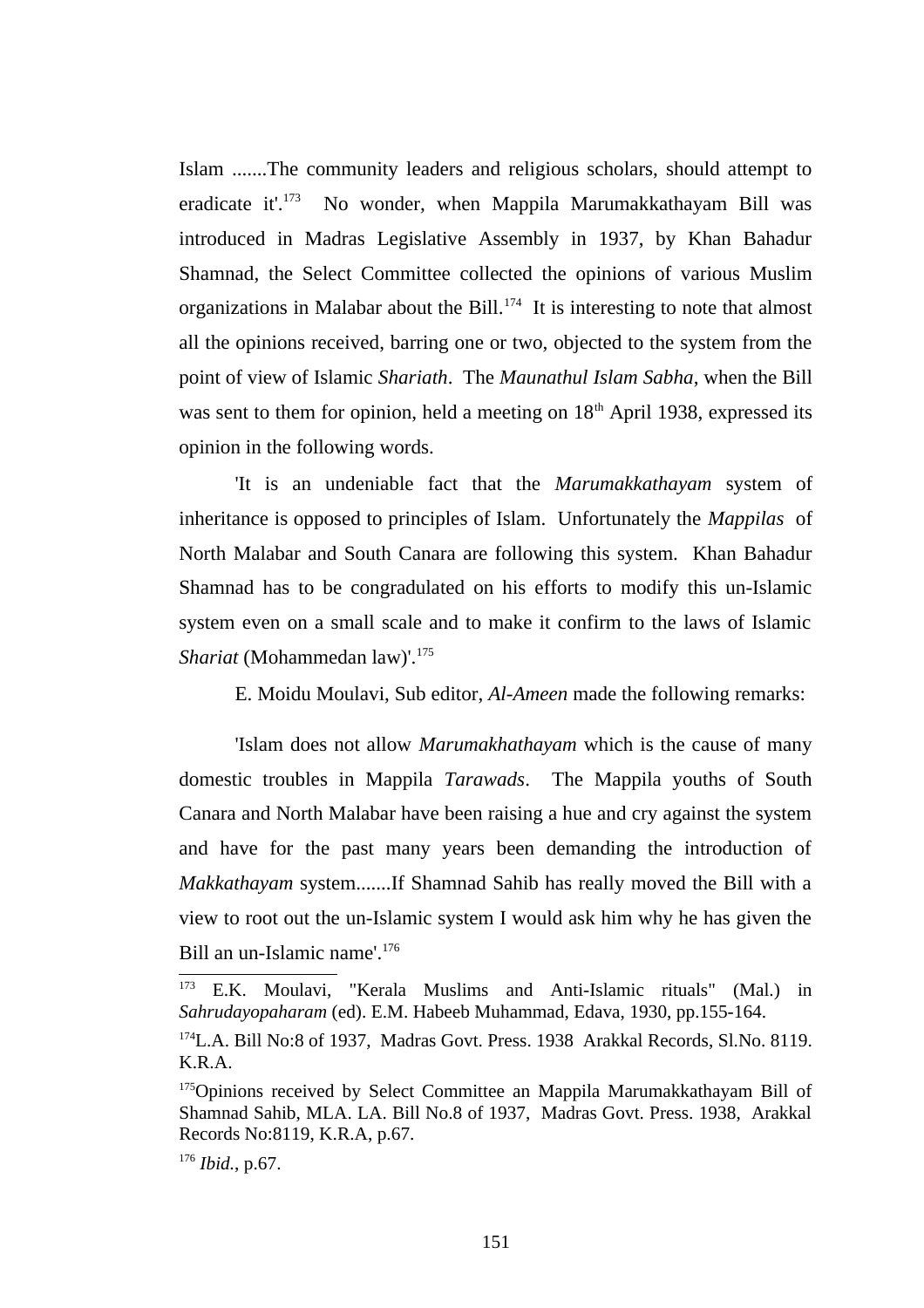Similar is the tone of the opinion expressed by Muslim Association of Paravanna in South Malabar. Regarding the Bill the Association members opined that 'the system which is found in some places of Malabar is quite anti-Islamic. A Bill bringing the *Mappilas* following Marumakkathayam within the boundary of Islam is urgent and necessary. Therefore Mr. Shamnard's Bill is to be changed totally and a Bill in the aforeside manner should be introduced.<sup>[177](#page--1-0)</sup> Salahul Islam Sangam of Calicut opined that 'the Bill in no way accelerate the introduction of Islamic *Makhathayam* system in the near future. $178$ 

What is of interest in this context is that while Marumakkathayam communities like Nairs stood for its dissolution in the background of the pressure of modernity and the structural changes brought about by colonial government, the *Mappila* opposition to the system was anchored on scriptural Islam. Thus, every institution and custom practiced by Muslims were juxtaposed with scriptural Islam and if some contradictions were detected, such practices were anathemised.

# **Reformists and the Translation of** *Quran*

Another area where reformist made their mark was the rendering of *Quran* in vernacular language. In sharp contrast to the traditionalists, they emphasised the importance of rendering scriptures in to the vernacular or *tafsir* (commentary). Although *tafsir* literally means interpretation of *Quran*, it includes translation also. 'Because the inimitability of *Quran* belies the idea of translation, all rendering of its words in to other tongue was generally considered to be interpretation'.[179](#page--1-2) The traditional *Ulemas* had a strong reluctance to translate God's words in to an ungodly language like Malayalam.

<sup>177</sup> *Ibid.*, p.75.

<sup>178</sup> *Ibid.*, p.77.

<sup>179</sup> John R. Brown, *Muslims through Discourse: Religion and Ritual in Gayo Society*, Princeton University Press, Princeton 1993, p.64.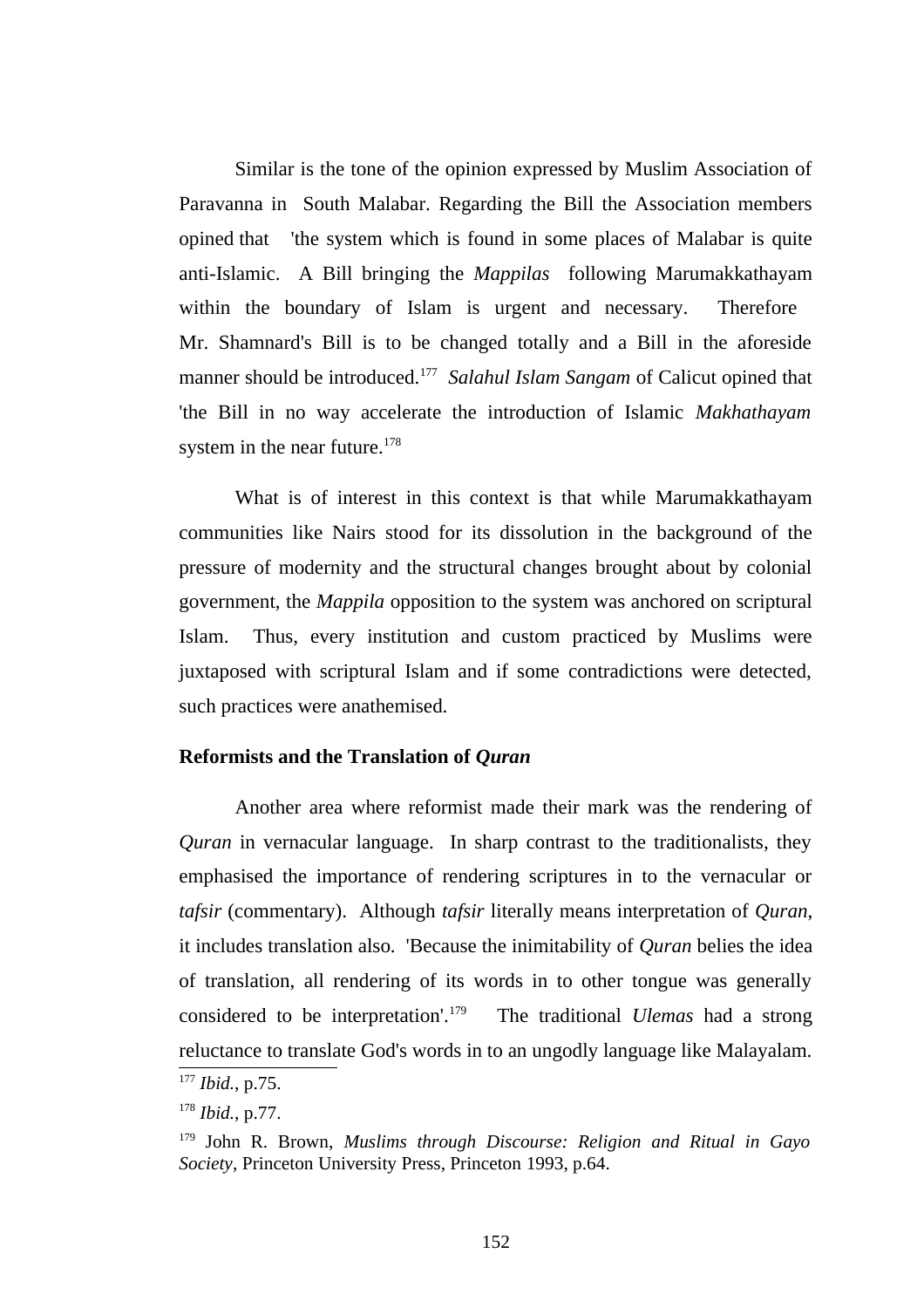But this hesitation to translate or interpret was not unique to Malabar Muslims, but through out the Arabic speaking world. The *Sunni Musaliyars* believed that it was a capital offence on the part of a Muslim either to translate or to read such translations.<sup>[180](#page--1-19)</sup> In 1931, a reformist leader lamented, that, 'It is a pity that even educated Muslim are under the impression that *Quran* is a *mantra* with which sins of the dead could be salvaged, if recited at his *Qabar* or that it could be used to annihilate the enemies or to win over friends... Translation of *Quran* is the only way to purge out such embedded darkeness.'[181](#page--1-13)

In 1930, *KJU* had decided to bring out the Malayalam translation of *Quran*. With this intention, Muslim Literary Society was established at Calicut. The first portion of *Quran* (5 chapters) was translated with commentaries by P.K. Moosa Moulavi, K.M. Moulavi, M.C.C. Abdurahiman and P. Muhiyudin and published it from Calicut.<sup>[182](#page--1-14)</sup> The second part was published by Tellichery Muslim Literary Society, but the remaining portions could not be brought out.

Mohammed Abdurahiman Sahib had realized that translation of *Quran* was essential to bring about a renaissance within the community. He chalked out a wide programme for the translation, with the assistance of religious scholars of the time. He contacted the Nizam of Hyderabad, the wealthiest man in India then, and the Nizam promised to support this venture. But the orthodox sections in Malabar through letters and telegram prevailed upon Nizam and the miserly Nizam took this as an excuse and withdrew from his offer.<sup>[183](#page--1-12)</sup> Sahib entrusted P.K. Moosa Moulavi and P. Mohamad Moideen with

<sup>180</sup> K. Moidu Moulavi, *op.cit.,* 75.

<sup>181</sup> V. Kasim Pilla, *Deepika*, Issue:1 Vol:1 1931.

<sup>182</sup> K.K.M Kareem, Note no. 62, *op.cit*., p.189.

<sup>183</sup> M. Rashid, *Muhammed Abdurahiman* (Mal)*,* IPH, Calicut, 1994, p.74.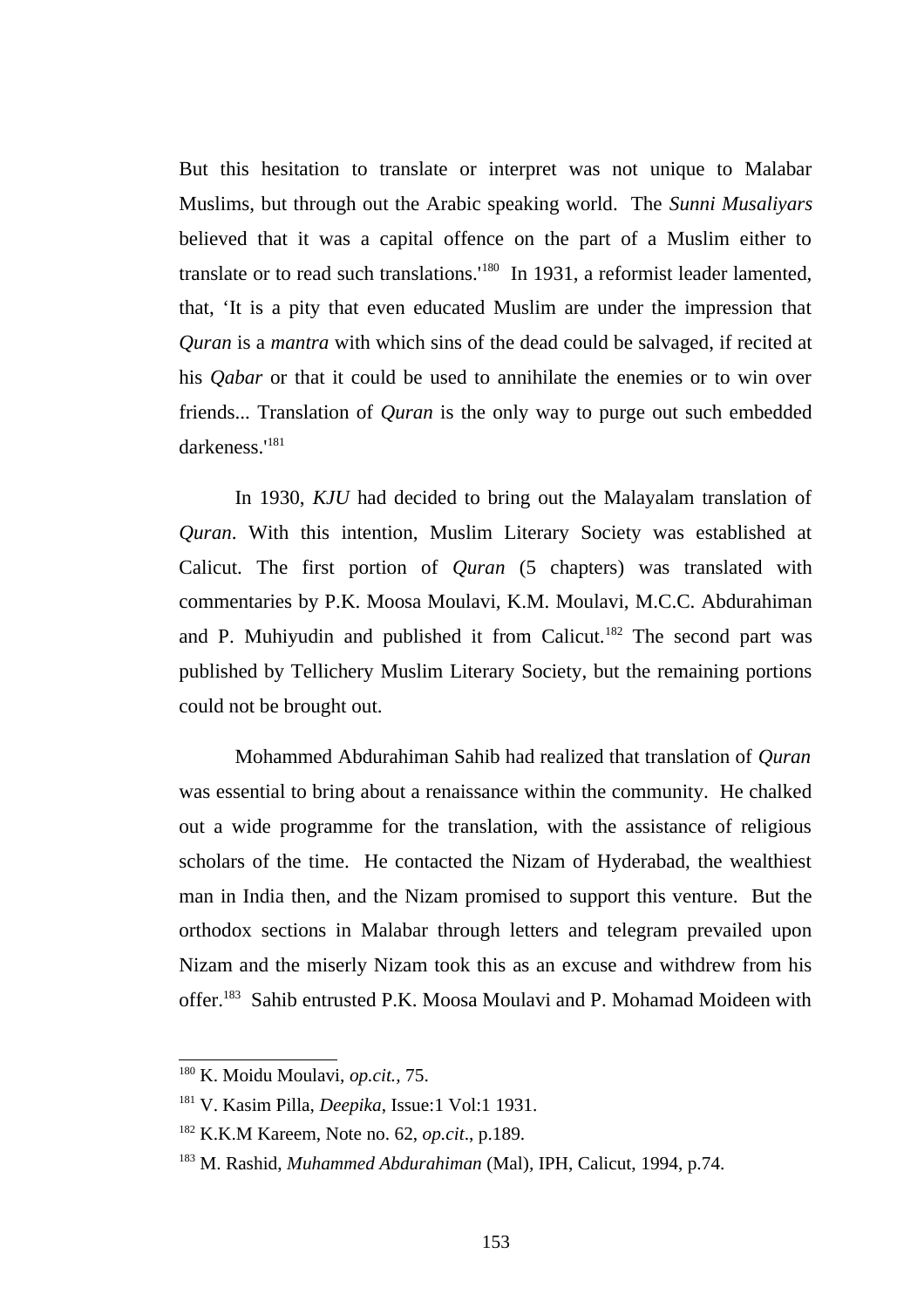the task of translation. But due to the paucity of fund, only the first few chapters were published.

In 1946, the Muslim Communists of South Malabar area also tried to interpret *Quran* in tune with the ideology of Communism. One Moyin Moulavi from Kondotty, on the basis of *Quranic* verse *'Araithalladi*' argued that these anti-communists were misinterpreting the religion. A communist Muslim from Angadi Mugar interpreted certain *Hadiths* from *Sahih Muslim* compilation, to justify communism and published it from Ponnani.<sup>[184](#page--1-7)</sup> It was in this context, C.N. Ahmad Moulavi published *'Islamite Dhanavitharana Padhathi'* (the wealth distribution system in Islam), countering the views of Muslim communists.<sup>[185](#page--1-8)</sup>

Though such isolated attempts were made in rendering *Quran* in to Malayalam right from Mayinkutty Ilaya in 1861, the first full fledged Malayalam translation came out only in 1961, by C.N. Ahmad Moulavi, exactly after a lapse of a century of the first attempt.<sup>[186](#page--1-9)</sup> Through *'Ansari'*, a journal started by him in 1949 from Karuvarakundu, he published the chapters of *Quran* in Malayalam. From 1951 to 1963, he was exclusively involved in translation work. His translation had tremendous impact on both Muslim and non-muslims alike. $187$ 

It is interesting to note that the traditionalists, who had strongly objected to the translation of *Quran*, came out with their own version of *Quran* translation in 1970's, which shows that reformist initiative in this

<sup>184</sup> K. Moidu Moulavi, *op. cit.,* p.123.

<sup>185</sup> Shihabudhin Arambram, "C.N. Ahmad Moulavi", *Prabodhanam*, special issue, 1998, p. 97.

<sup>186</sup> M.N. Kasassay, "Kerala Charithravum C.N. Ahmad Moulaviyum", (Mal), *Mathrubhumi*, Ramzan Supplement, 2005, pp.61-64.

 $187$  It was on the basis of this translation that K.C. Raghavan Nair composed his *'Amrutha Vani*' (*Quran* in Malayalam verse), IPH, Calicut, 1997.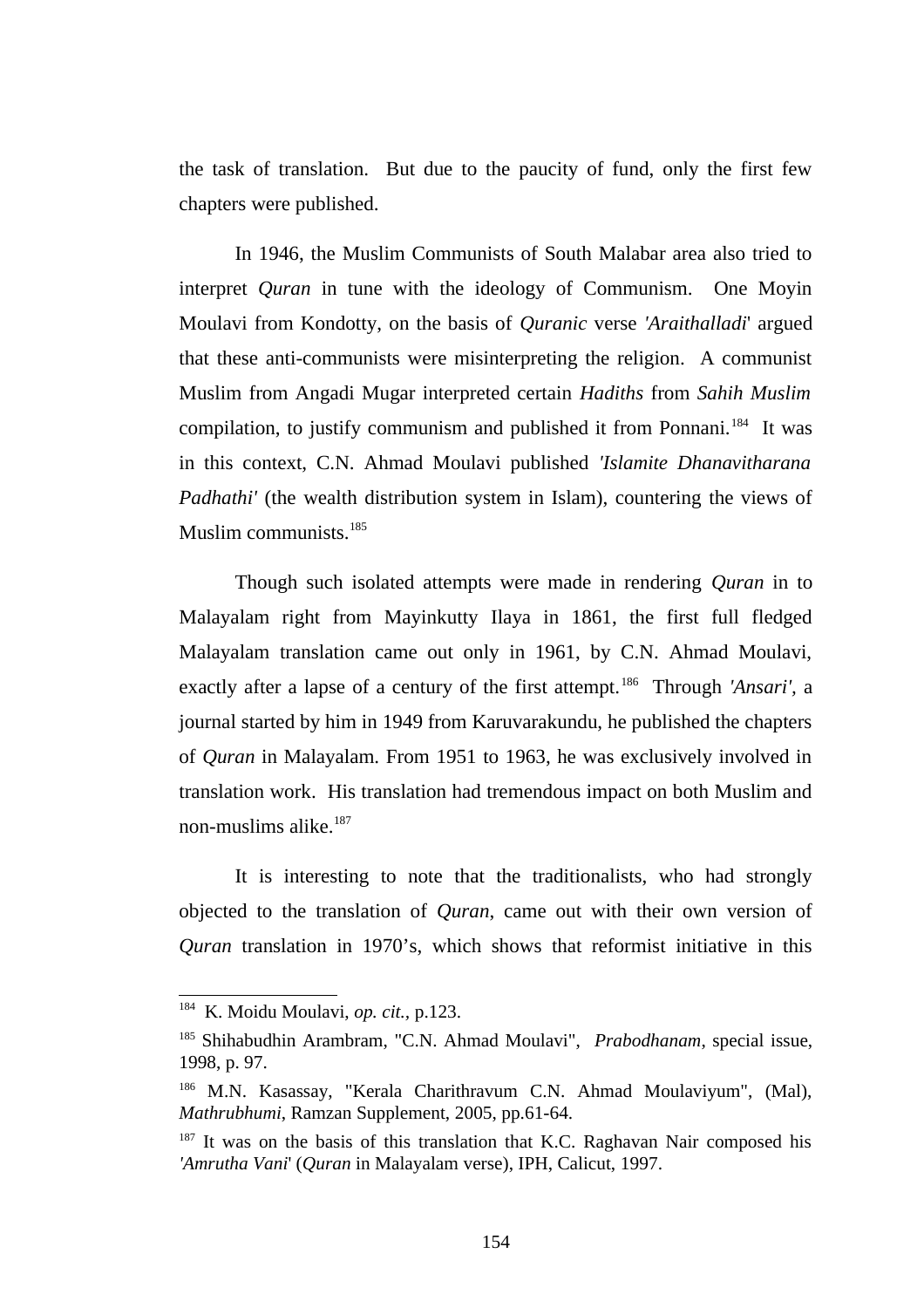direction made tremendous impact in the Muslim society of Malabar.<sup>[188](#page--1-7)</sup> These were the people who manhandled K. Ummar Moulavi at Nadapuram in the 1940's, when he tried to sell the *Quran* translation published by Calicut Islamic Literary Society.[189](#page--1-0) At Palakkad, similar untoward incident occurred, when Umar Moulavi tried to sell the copies of Quran translation.<sup>[190](#page--1-1)</sup> Thus, *Aikya Sangam* eventually became a source of inspiration to its detractors in this matter. *Tafsir* (commentaries) became a symbol of Reformist struggle. They rightly perceived the significance of vernacular rendering of scriptures in the overall struggle for religious enlightenment.

#### **Women and Islam**

The position and role of women was another major area of discussion initiated by the Reformists. The reformist preachers always stressed the idea of gender equality in Islam. They emphasised that in Islamic *Shariat*, women enjoyed rights to property and inheritance. The attempt of Makti Thangal in this domain has already been dealt with.

By about 1920 itself, books on women issues in Islam began to be published. The first one ofcourse was the translation of Shaik Munir Husain Qidwai's urdu work 'women under Islam' by Mssr's.K. Pareethu Pillai and M. Ahmad Kannu,[191](#page--1-2) which was published with the title '*Islam Mathavum Sthreekalum*' (Islam and Women) in 1920. In the preface of the work Vakkom Moulavi wrote, 'it is pertinent here to admit that it was the pathetic condition of Muslim women that provided a chance for western and other

<sup>188</sup> The first attempt in this regard among *Sunnis* was the translation of *Quran* by K.V. Muhammad Musliyar. With its publication, the opposition of *Sunnis* to translation of the scriptures ceased to exist.

<sup>189</sup> K. Moidu Maoulavi, *op. cit.,* p. 75.

<sup>190</sup> K. Umar Moulavi, *op. cit.,* p.112.

<sup>191</sup>Vakkom Moulavi Foundation, *Vakkom Moulavi Prabandagal Smaranakal* (Mal.), Trivandrum, 1982, p.93.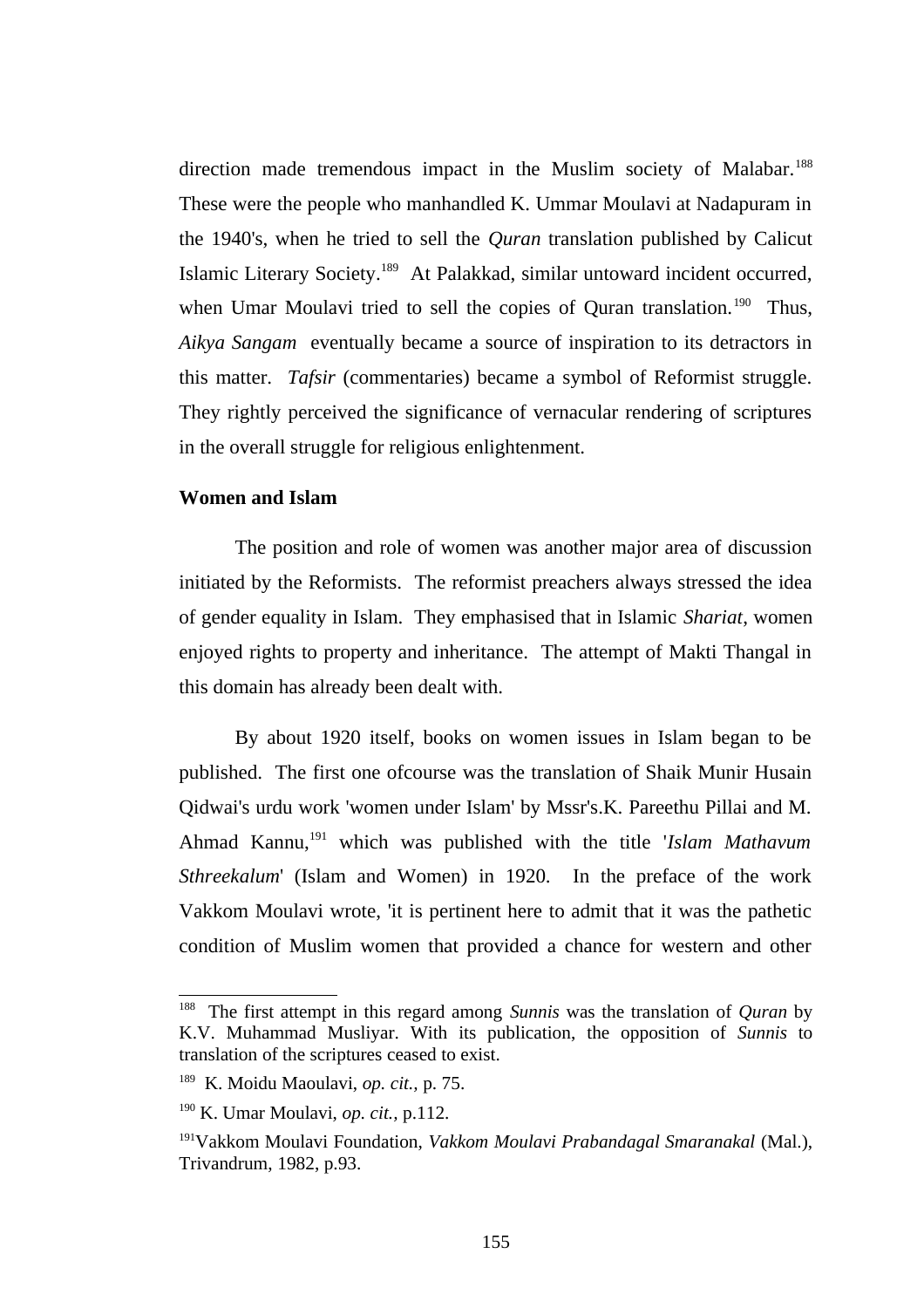scholars to criticize the religion of Islam.'<sup>[192](#page--1-18)</sup> The reformists realised that the reform and management of women was central to the religious reform of Muslims. Women's ignorance of religion was a problem for society as a whole, for they infect their children with a contagion of indiscipline and ignorance. Hence they need to be managed through proper instruction in Islam. Further, the Christian missionaries and other non-Muslim communities criticized Islam for the low status accorded to women and for lack of education among Muslim women. As K.M Moulavi observed, 'the main impediment before the Islamic missionary workers, when they try to win over the lower caste Hindus to the fold of Islam, is the misconception, current among the general public about Islamic conception of women.<sup>[193](#page--1-19)</sup> He pointed further that the position of women in Islam was theoretically higher than their current status. The cause of this discrepancy was adherence to false customs. It was to wipe out that misconception, K.M. Moulavi wrote the treatise *Islamum Sthreekalum* (Islam and Women) in 1936.<sup>[194](#page--1-13)</sup> In the first part of it, K.M. Moulavi proved, on the basis of scriptures, that both men and women were having soul and having equal rights and obligation in belief and rituals.[195](#page--1-14) In the second part, quoting *Hadiths,* he made it clear that women could participate in all collective prayers in the mosque along with men. He added that, during the time of prophet, women used to take part even in battles. Citing the example of Ayisha, he held that women used to take part in battles during the time of prohet.<sup>[196](#page--1-12)</sup> The third part of it dealt with the right of women to education, both religious and secular. In the  $4<sup>th</sup>$  section he dealt with 'Islam and Purdha' in which he made it clear that women were asked only to cover their body except fore arms and face. Even without covering

<sup>192</sup> *Ibid.*, p.93.

<sup>193</sup> K.M. Moulavi, *Islam and Women*, (Mal) Ishaath Committee, Aleppey, 1936, p.I.

<sup>194</sup> *Ibid*.

<sup>195</sup> *Ibid*., p.5.

<sup>196</sup> *Ibid.,* p.7.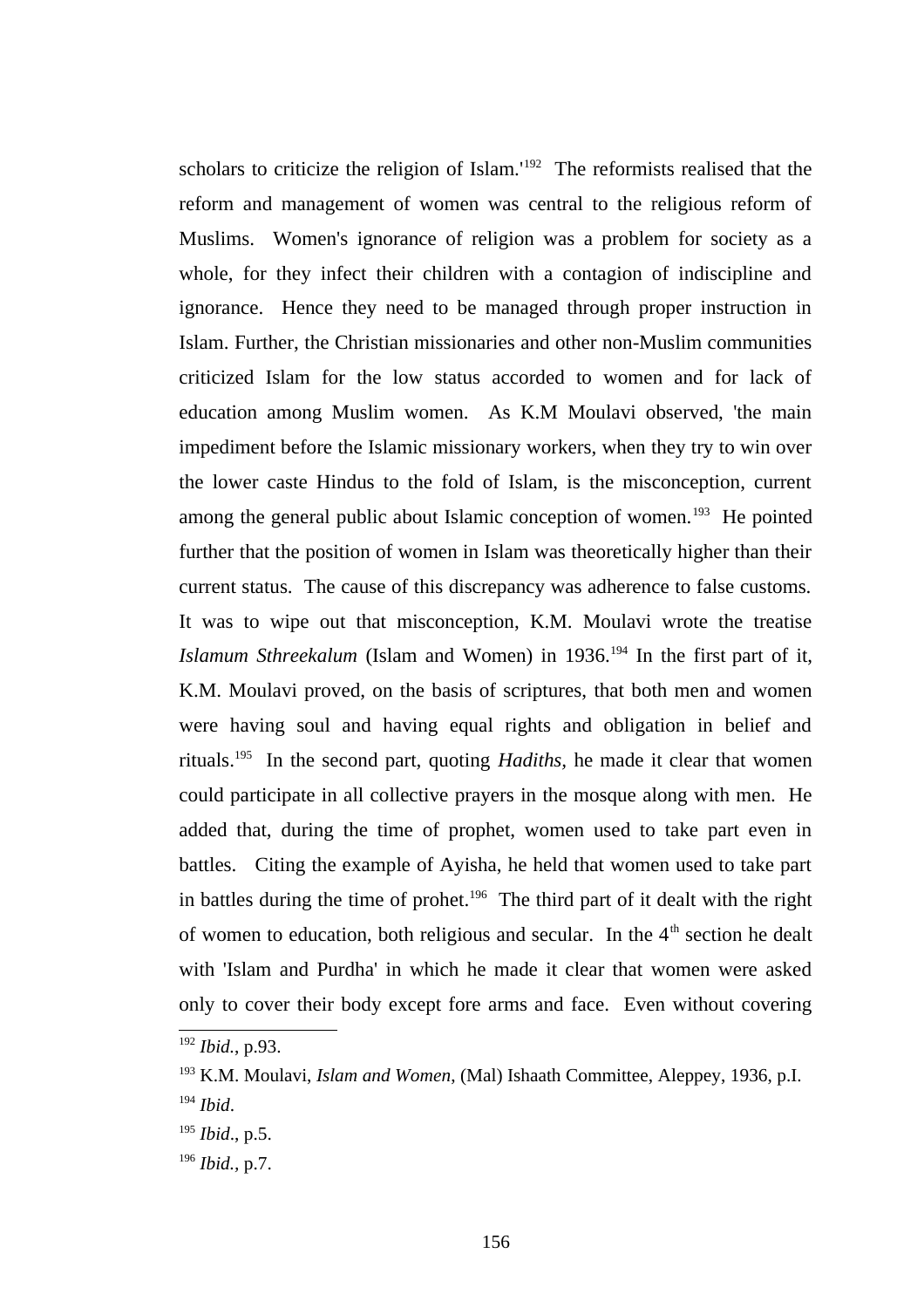their face, they could go out and engage in all activities. He concludes, 'irrespective of gender distinction, Islam permits Muslims to do any profession but it prevents and abhores begging...but Islam does not provide unlimited and indecent freedom to women, as the women of the western countries...'.[197](#page--1-12) Thus, Moulavi exposed the hollowness of the long held patriarchical belief that keeping women in ignorance and seculsition was part of their religion.

Due to the initiative of the reformists, a renewed interest could be seen in the Muslim public sphere, regarding the rights and obligations of women as laid down in Islam. In the days of the prophet, women had the right to divorce their husbands, by forgoing *Mahr*, but it was never allowed in Malabar. Similarly, the female attendance of congregational prayers in mosque was another practice that had fallen in disuse in Malabar. All these rights conceded in Islam to women, but not socially in vogue in Malabar, were thoroughly discussed in the 1940's and 1950's.

#### **Orthodox Reaction and Formation of** *Samastha Kerala Jamiyathul Ulema*

While the reformists under *Aikya Sangam* and *KJU* had been making steady progress, there had been a simultaneous growth of orthodoxy in Malabar. The traditionalist opposition grew in intensity when their religious leaders, *Thangals* and *Musaliyars,* came under sharp criticism from the reformists scholars. Organized efforts were made to counter all the criticisms of the reformists' which brought into focus the basic opposition between scriptural Islam and Malabar Islam. Perhaps it was the uncompromising stand of reformists against the popular beliefs and practices of Muslims, which invited vehement opposition from the traditionalist *Ulema*. Since this cut the very basis of their economic existence, they were in the forefront of counter attacks against the reformists.

<sup>197</sup> *Ibid.*, p.23.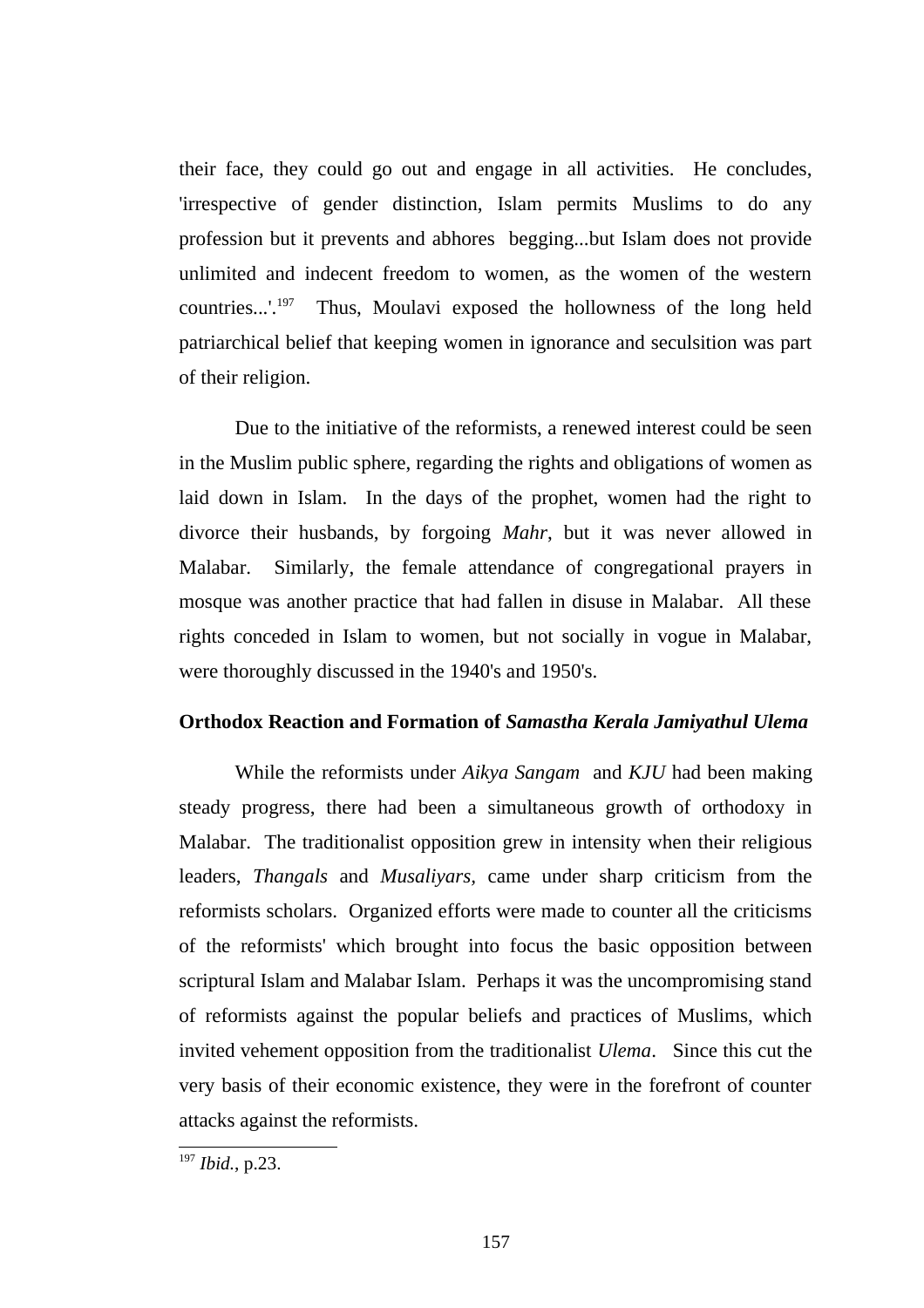At the inaugural meeting of *Kerala Jamiyathul Ulema*, which was held during the second annual conference of *Aikya Sangam*, all the *Ulemas* of all shades of Malabar took part as it was chaired by Abdul Jabar Hazrath, the *guru* of all the then leading *Ulemas* of Kerala. But during the 3rd Annual conference held at Calicut in 1925, certain traditional *Ulemas* raised some doubts and K.M. Moulavi, the leader of *KJU* answered such questions. Satisfied with this answer, Pangil Musaliyar, who later became the president of orthodox *SKJU,* said that *Aikya Sangam* was based on *Ahlussunnathwal* Jamath and prayed for its existence till the doomsday.<sup>[198](#page--1-11)</sup> But the same Musaliyar, along with Varakkal Mulla Koya Thangal and others, met at Kuttichira Juma Masjid and formed a parallel organisation called *Kerala Jamiyathul Ulema* in 1925. On 26<sup>th</sup> June, 1926, a convention of the orthodox *Ulema* was held at Calicut Town Hall and the organization was renamed as *Samastha Kerala Jamiyathul Ulema,* with Varakkal Mulla Koya as president and P.V. Mohammed Musaliyar as secretary.<sup>[199](#page--1-0)</sup> The organisation was registered on 14th November 1934 with 40 member committee (*Mushavara*). It is pertinent to note that 80% of the *Mushavara* members belonged to South Malabar and none from outside Malabar.<sup>[200](#page--1-1)</sup> Unlike *KJU*, which had in it working committee, members from all part of Malabar, Cochin and Travancore, *SKJU* was basically a Malabar based organization. The following were the aims as stated in the constitution of the *SKJU* drafted in 1934.

- 1) To propagate Islamic principles in accordance with the strictures of *Ahlusunnath wal Jamath*. [201](#page--1-2)
- 2) To oppose those who stand against these strictures.

200 *Ibid.*, p. 12.

<sup>198</sup> P.A. Sayed Mohamed (ed.), *Kerala Muslim Directory*, Cochin, 1960, p. 473. <sup>199</sup> *Samastha 60th Anniversary Sourvenir*, Calicut, 1985, p.27.

 $201$  Those who adheres to the traditions of Prophet and his righteous followers. In this sense all groups except *Shias* are *Sunnis*.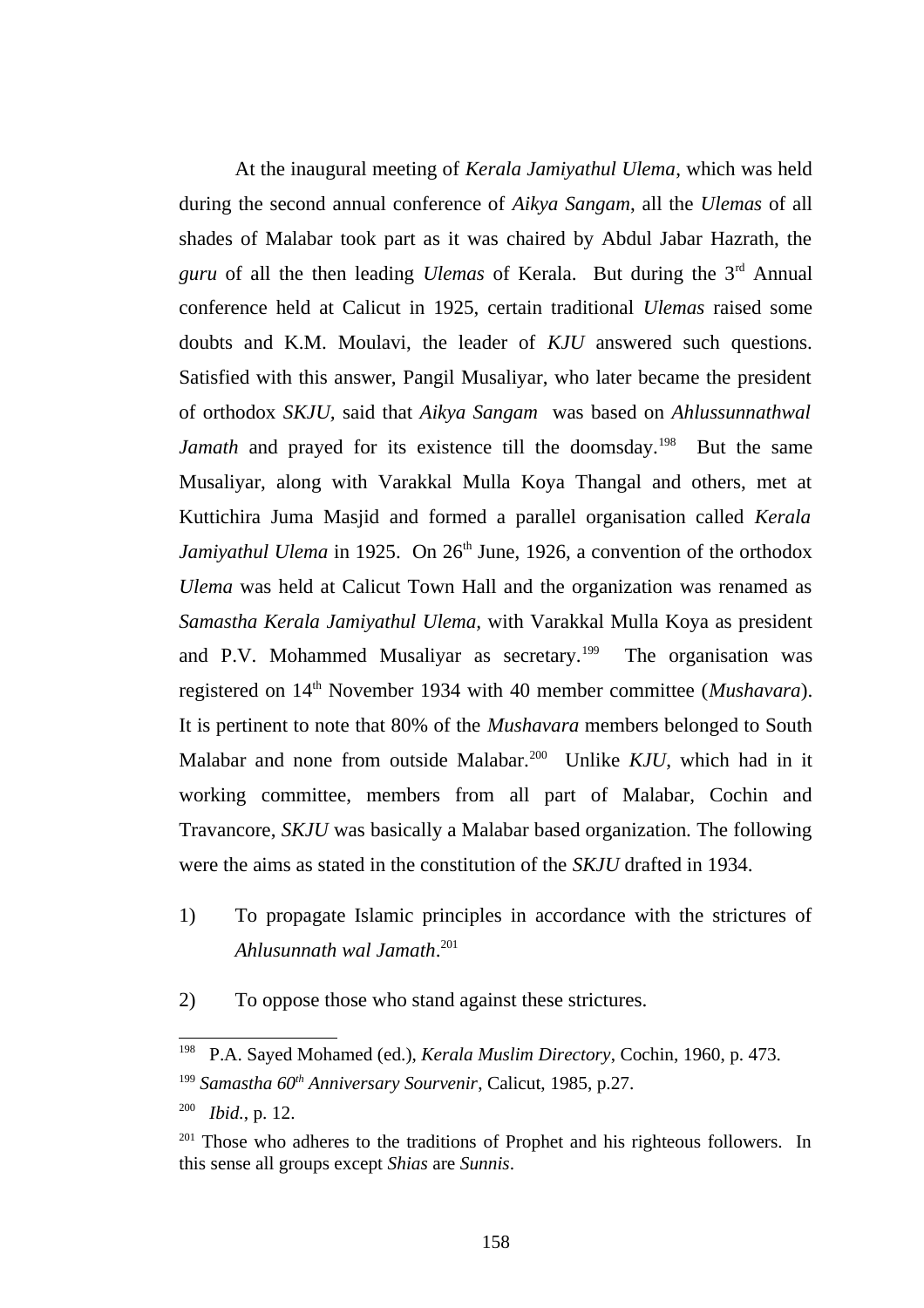- 3) To protect the communitarian and religious rights of Mappila Muslims.
- 4) To promote both religious and secular education (which are not against religion).
- 5) To save the community from disunity, blind belief, immorality and anarchy.<sup>[202](#page--1-7)</sup>

Among these, the second and fifth clauses were aimed at *Aikya Sangam* and the desciples of the *Tarikas* of Korur, Chottur and other faked *sheiks* and in the 1940's the *Jamathe Islami*. [203](#page--1-8) But their enemy number one remained to be the reformists whom they termed as *'Wahabis'*. As per the constitution of *Samastha*, anybody who has studied *'Alfiyah*', *'Fathul Muin*' and *'Jalalaini*', under a leading Ulema, could become member of *Samastha*. But the interesting aspect of its terms of membership was that only the *Ulemas* who could cooperate with the British government were eligible for membership.<sup>[204](#page--1-3)</sup> This shows that connivance of the British also was a factor behind its formation. The  $15<sup>th</sup>$  resolution passed at the  $6<sup>th</sup>$  Annual conference of *Samatha* at Feroke on 5<sup>th</sup> March 1933, makes this political stand of *Samastha* clear. The resolution says, "This meeting reaffirms our earlier decision that the main aim of the *Samastha* was the revitalisation of the principles and practices of *Ahlussunnath wal Jamath* and that those *Musaliyars* who become members of *SKJU,* ought to be non-congress and pro-govt'.[205](#page--1-4). The British might have played their role as the *Aikya Sangam*

<sup>202</sup> *Samastha 60th Anniversary Souvenir*, *op. cit.,* p. 28.

<sup>203</sup> *Ibid.*, p.28.

<sup>204</sup> *Samatha Kerala Jamyanthul Ulema* Memorandum, as quoted in *Sunni Yuvajana Sangam Souvenir,* 1989, p.120.

<sup>205</sup>*Samstha Resolution of 6th conference* (Feroke) as quoted in P.K. Kutty, "Samastha Kerala Jamiyathul Ulema" (Mal), in *Prabhodanam* special issue, *op. cit.,* pp.131- 135.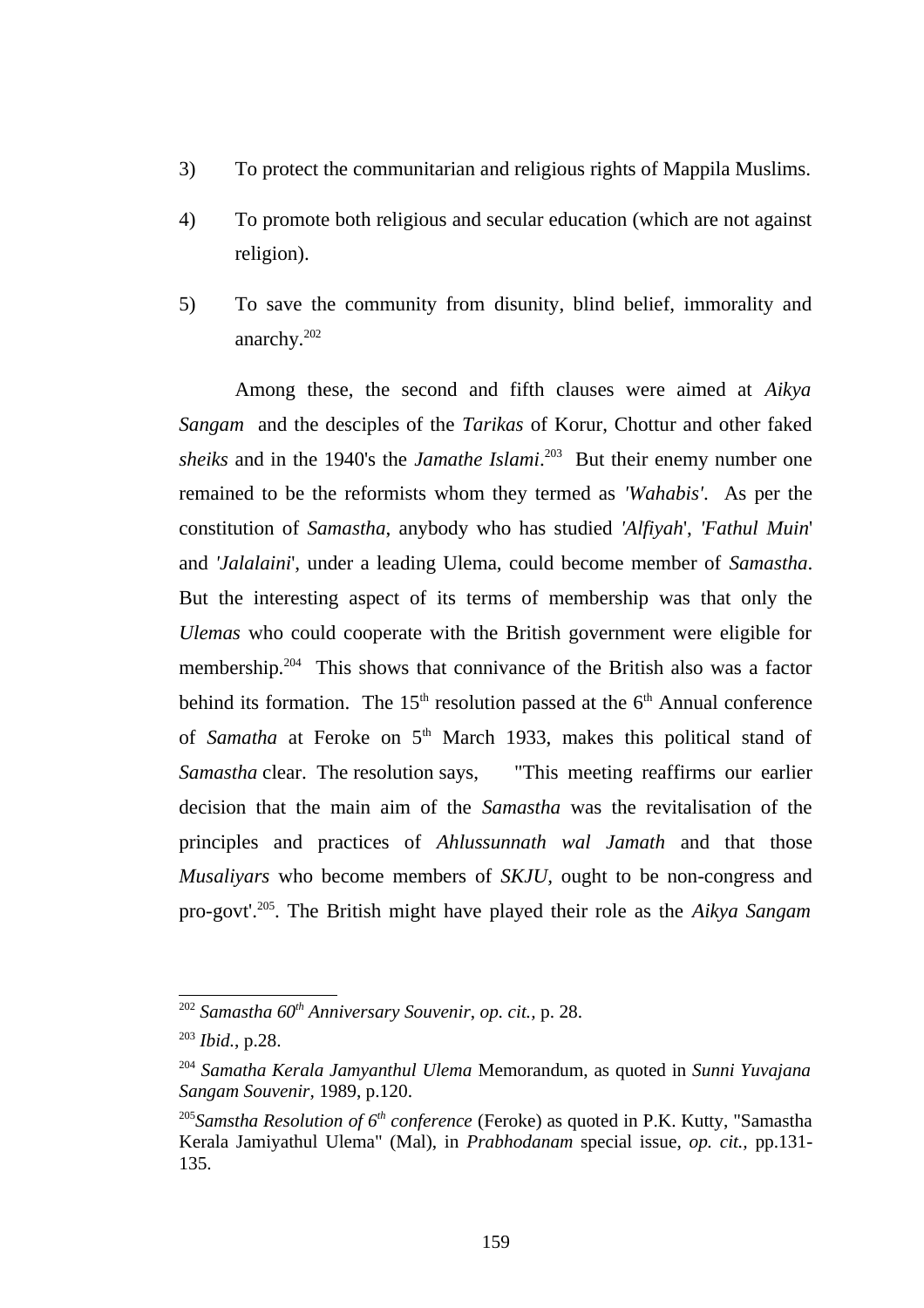leaders like K.M. Moulavi, E. Moidu Moulavi and Mohammed Abdurahiman were staunch opponents of the British Rule.

But the real cause behind the polarization of the traditional *Ulema* under the new organization was that the reformist propaganda against the popular Islam threatened their status and even livelihood itself. Majority of the traditional *Mullas* were strongly in favour of the various institutions which were embedded in Malabar Muslim life, like tomb worship, mortuary rituals, *Maulud*, intercessionary prayers etc. These were profitable source of income for rural *mullas* and their abolition would have affected them adversely. They derived their income for subsistence from such religious rites and social functions they officiated. Besides, their role as rural doctor-cum-exorcist also earned them much of their income. Unlike the reformist scholars, the rural priests were not merely preachers but functionaries, closely involved with the life and aspiration of rural *Mappilas* . The social base of the reformist scholars, most of them from middle class background was also a factor behind their failure in the rural Malabar. Hence it was difficult for them to break the hold of these *Mullas* over the masses. The rural *Mappilas* had to depend upon the *mullas* even for a small thing like the ritual slaughter of chicken.<sup>[206](#page--1-2)</sup> Bulk of these rural *mulla* classes remained opposed to the reformists and supported the traditional system with its peculiar blend of Islam and local cults. Unlike the chaste Malayalam spoken by the reformists, the traditional mullas spoke a pidgin Malayalam, which the Mappila masses could easily grasp. In short, due to these factors, the *SKJU*, within a decade itself, could keep the Muslim masses under their control.

Like its counterpart, *SKJU* held their annual conference at different centres of Malabar (never picking up a venue outside Malabar until 1945) like Tanur (1927 February I<sup>st</sup>) Mollur in Walluvanad (December  $2<sup>nd</sup>$  1927)

<sup>206</sup>It was a common practice in Malabar even during 1970's, that only *Mullas* (mosque functionaries) could slaughter the chicken.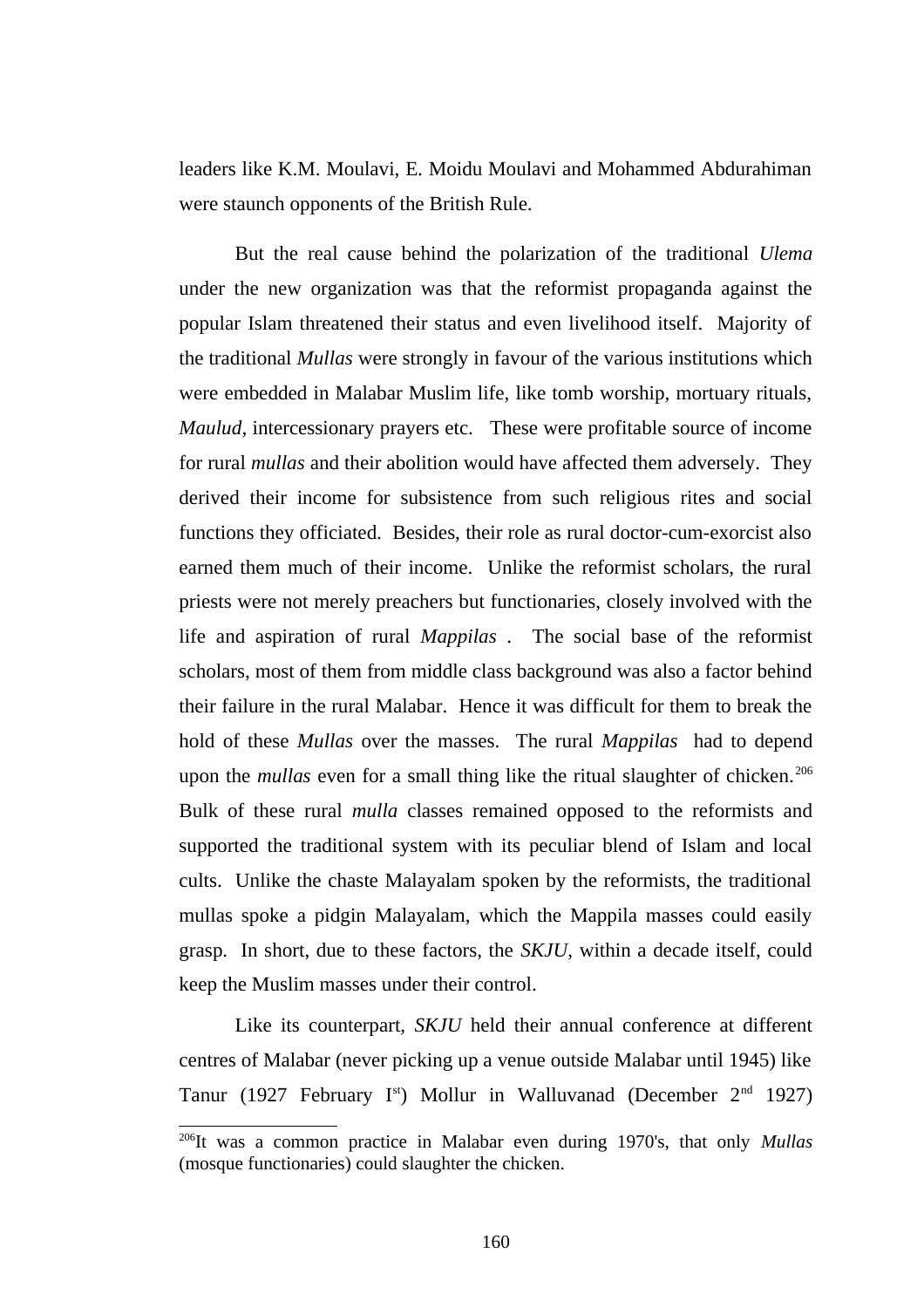Chenguzhi (1929 January 3) Mannarghat (1930 March 17) Vallianchery (1931 March 5) Feroke (1933) Karyavattom (1945) Meenchantha (1947) Valanchery (1950) Badagara (1951) Tanur (1954-2015 anniversary).<sup>[207](#page--1-10)</sup> Some of these conferences were memorable in terms of certain important resolutions which triggered off religious controversies in Malabar. At the  $4<sup>th</sup>$ conference held at Mannarghat on 17<sup>th</sup> March 1930 Samastha passed the resolution to boycott non-sunni sects like *Wahabis, Qadiyanis* and the *Tarikas* of Chottur and Kondotty Tangals.<sup>[208](#page--1-19)</sup> Another resolution of the same convention banned the education of Muslim women.<sup>[209](#page--1-13)</sup>

The  $6<sup>th</sup>$  conference held at Feroke on  $5<sup>th</sup>$  March 1933 was historic in terms of certain controversial resolutions it passed. One such resolution advised the Malabar Muslims to disassociate from the national movement, at a time when it had achieved considerable momentum in Malabar, after the traumatic experiences of rebellion. The resolution says 'since it is against the religion to oppose the government and to disobey its civil laws, it is not fair on the part of genuine Muslims to cooperate with the Congress party'.<sup>[210](#page--1-14)</sup> It was the British connivance that had been at work behind this resolution. Even prior to the formation of *Samastha*, the British were able to win over a section of *Ulemas* of Malabar to their side, as was evident from the *fatwa* known as '*Mahikual Kalafath Ala Ismil Khilafath'* (The truth about the Rebellion in the name of Khilafath) by Mammed Kutty Musliyar of Ponnani, issued in 1921.<sup>[211](#page--1-12)</sup> Another resolution, which had its repercussion in Mappila's religious life, was passed in the  $17<sup>th</sup>$  conference held at Meenchantha on  $17<sup>th</sup>$  March 1947. This resolution, which is popularly known as *'Meenchantha premeyam*'

<sup>207</sup>*Samastha 60th Anniversary Souvenir,* 1985- p.28. Also see *Prabodhanam* special issue, 1998, p. 132.

<sup>208</sup> *Prabodhanam,* 1998, p. 132.

<sup>209</sup> *Al-bhayan*, (Arabi- Malayalam) Book I Issue 5.

<sup>210</sup> *Prabodhanam*, *op cit.,* p. 132.

<sup>&</sup>lt;sup>211</sup> See chapter 'Khilafath and Pan-Islamism as Symbols of Solidarity'.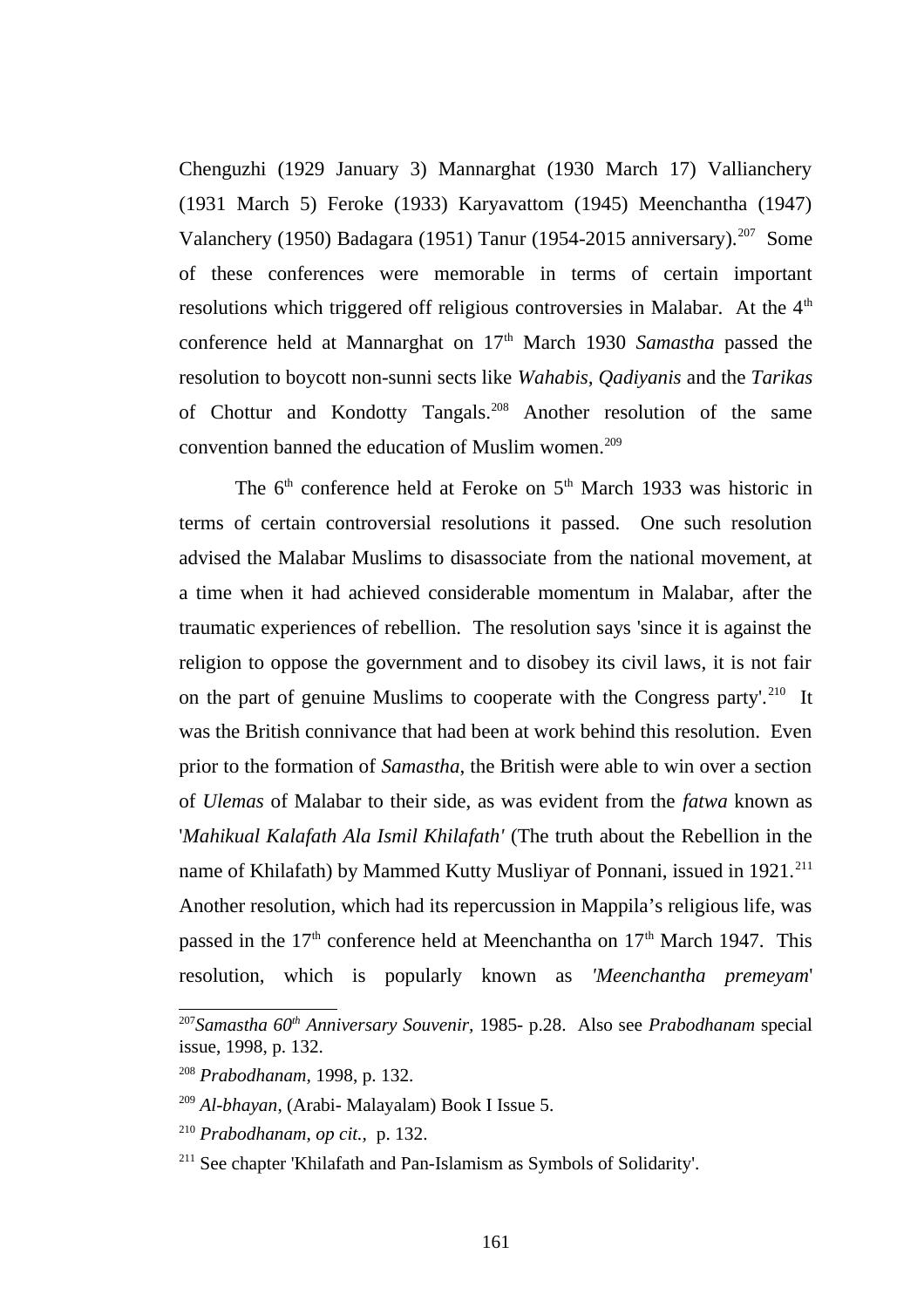(Meenchantha Resolution) in subsequent discourses, emphatically legitimised all the components of popular Islam in Malabar; which the reformists were trying to exorcise. The resolution was introduced by Shihabudin Ahmad Shaliyathi and supported by P. Kammu Musliar. It reads, 'This conference resolves that they, who consider the customs and practices, which the Muslims of Kerala have been observing for centuries and which have been ratified by the *Ulemas* of *Ahlusunnath wal Jamath*, are *Shirk* or prohibited in Islam, are not *Sunnis* and not fit for either *imamath* or *Khatib*. [212](#page--1-17) These customs include, prayer to dead *Auliyas* as *Tawassul*, recitation of *Mouluds*, *Talqin*, visit and prayer at tombs, belief in charms and aumulets, membership in *Qadiri* or *Rifai Tarikas*, and recitation of *fatiha* or *Malas* like *'Manqus*', *'Muhiyudhin'*, '*Rifai'* etc.<sup>[213](#page--1-9)</sup> The same conference reiterated its earlier resolution passed in  $6<sup>th</sup>$  conference, to boycott the *Wahabis* (reformists). Now, Jamathe Islami was also included in the list of groups to be disassociated with.<sup>[214](#page--1-2)</sup>

Thus, despite the reformist denunciation of the practices of popular Islam, the traditional *Ulema* under *Samastha* stood firmly in favour of the continuation of these institutions and were entirely averse to the idea of their abolition. They exploited the sentiments of ordinary *Mappilas* and succeeded in retaining their support for most of these institutions. It is pertinent to note that these *Sunni Ulemas* were not opposed to all that the reformists stood for. They shared with the reformists the concern over the celebration of *Muharam* in North Malabar, as well as certain practices associated with *nerchas*. For eg the *Samastha* resolution, passed in the 19<sup>th</sup> annual conference held at Badagara in 1951, advised the Muslims to purge out all the un-Islamic rituals

<sup>212</sup> *Imamath* means leading the *namaz* and *Khatib* means one who delivers *Khutuba*.

<sup>213</sup>*17th Conference Report of Samastha Kerala Jamiyyalul Ulema,* 1947,Calicut, pp.10-11.

<sup>214</sup> *Fatwa* No:2, Shihabuddin Memorial Publishing Bureau, Chaliyam, 1947, pp.13-14.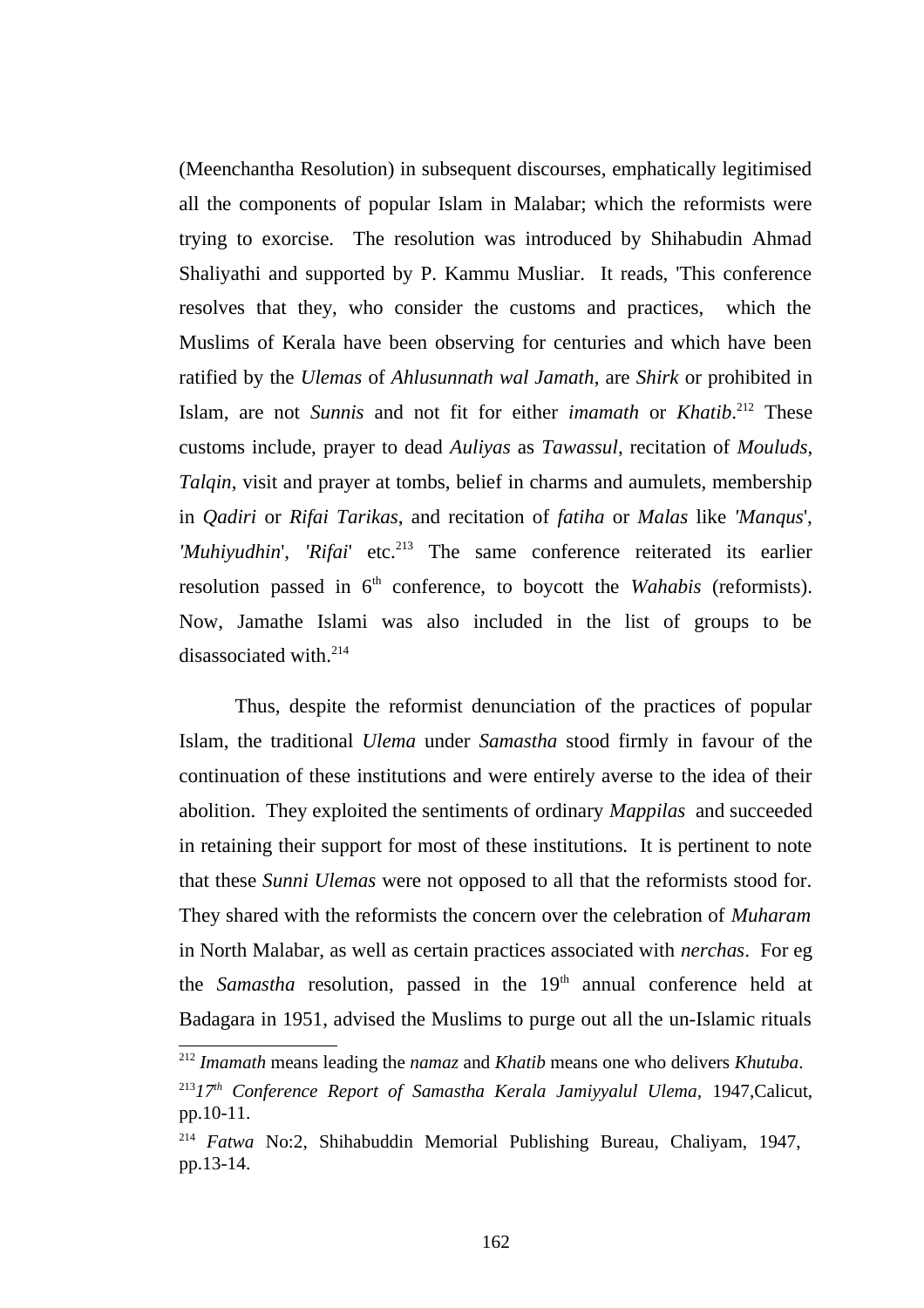and to observe only those rituals which converged with *Sunnath*, during the *nerchas*. [215](#page--1-8) The reformists and the *Sunnis* were unanimous in their opposition to the ideals of Mirza and to brand the *Ahmadiyas,* who had organized their *Jamaths* in certain parts of Malabar in the early decades of 20<sup>th</sup> century, as heretics. Both groups issued *Fatwas* and pamphlets challenging the argument of *Quadiyanis*. *Samastha* also stood firmly against the *Tarikas* called Chottur and Kurur *Sheiks* but supported the *Tarikas* of *Qadiri*, *Chishti, Rifai* and *Shaduli*. It could be seen that the primary opposition to reformist propaganda was directed against the reformist's attempt to undermine some institutions, from which they derived their livelihood. We have already examined in the first chapter how the *Mullas* derived money from mortuary rites like *Telkin, Tahlil* and *Othikkal* and also from *Moulud*, *Ratib* etc. Another source of income was from charms and amulets, popular remedies in which rural *Mappilas* had implicit faith.[216](#page--1-3) In the 3rd Annual conference of *Aikya Sangam* held at Calicut, a pamphlet *'Al-Hidaya'* was released, which unequivocally declared that tomb worship and cults like *nerchas, Kodikuthu* etc were un Islamic. But the *Musaliyars,* who survived on these tomb cults, realized the danger of such ideas percolated in the society and they came out with a parallel organisation.[217](#page--1-2) Through *Samavadams* (polemical debates) with reformists and religious tracts, the *Sunnis* could win over to their side the illiterate masses of Malabar. The reformists succeeded only in converting only a fraction of the Mappila population, mainly in the coastal towns, to their point of view. Thus, the practices condemned as anti-Islamic by the reformists a century before could be seen persisting in Malabar Muslim society as late as the last quarter of  $20<sup>th</sup>$  century.

<sup>215</sup> *Samastha 60th Conference Souvenir*, 1985, *op cit.,* p. 54.

<sup>216</sup> For details see Husain Randathani, *Social and Cultural life of Mappila Muslims of Malabar, 1800-1921,* unpublished Ph.D. Thesis submitted to Calicut University, 1997.

<sup>217</sup> N.K. Ahmad Moulavi, *Aikya Sangavum Kerala Muslingalum* (Mal), Yuvatha Books, Calicut, 1997, p.38.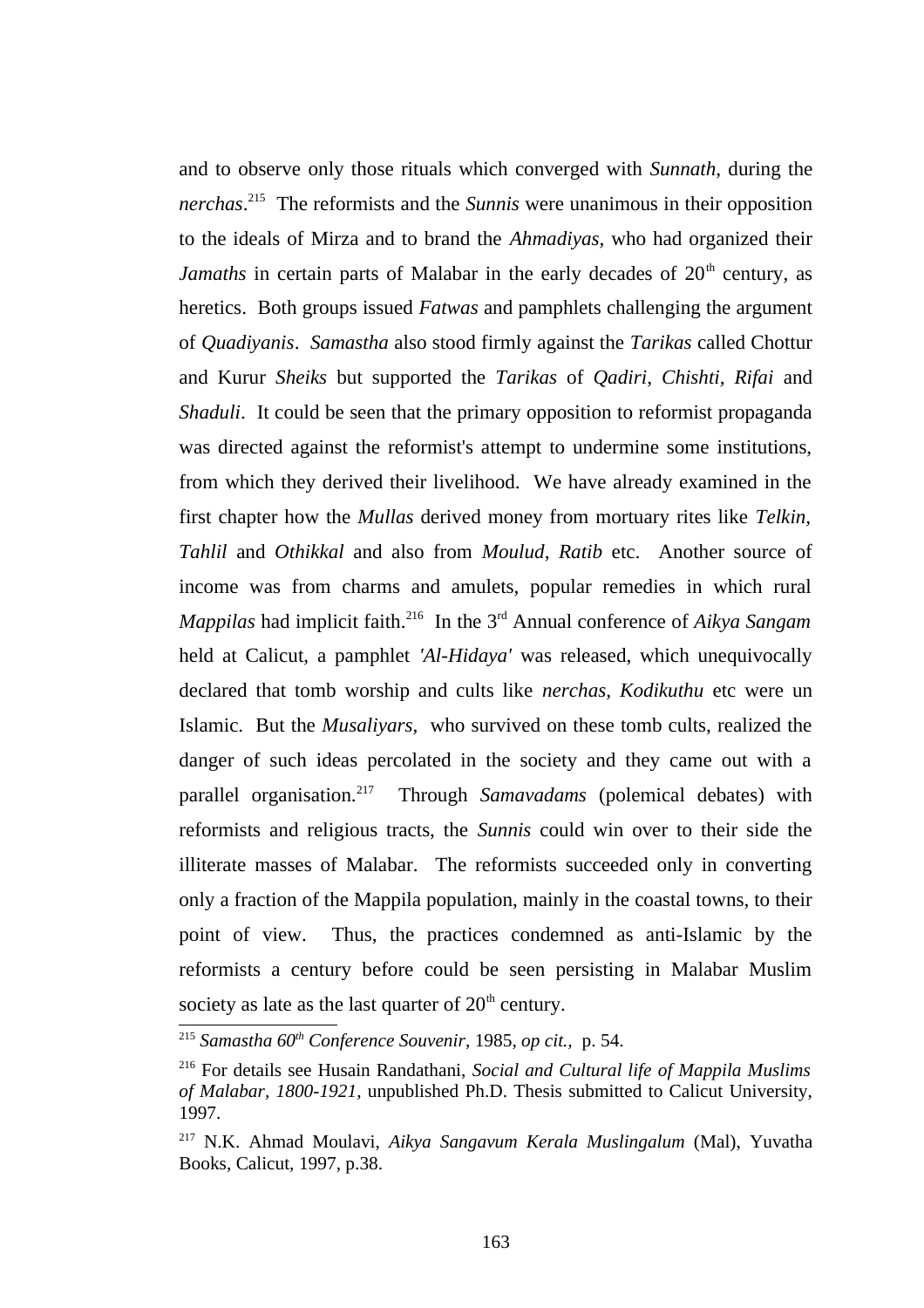At the same time, the *Sunnis* had to swallow many of their earlier *fatwas* related to certain issues like secular education, *Quran* translation and *Madrasa* system. Regarding the *Quran* translation, Pangil Ahmed Kutty Musaliyar, the *Sunni* leader wrote in *Al-Bayan*, the mouth piece of *Samastha*, that the attempt to translate the holy *Quran* with the business intention or to fill the belly or to sell it to any *'Chathan, Pothan*, or *Kiran*' (Tom, dick and Harry) who take it to latrin or toddy shop and thereby undermines its sanctity and sacredness, is a capital offence'.  $218$  He wrote this at time when Calicut Muslim Literature Society brought out the first part of *Quran* into Malayalam in the 1930's. But in 1970's, the *Sunnis* brought out their own version of *Quran* Translation in Malayalam written by K.V. Muhammed Musliyar. Similarly the same group which equated *Madrasa* with hell, started an Educational Board in 1951 and got thousands of *Madrasas* registered under the Board.<sup>[219](#page--1-26)</sup> They who despised Malayalam and English as the languages of hell and prevented Muslim massess from studying them, started journals in Malayalam, established schools and colleges (even for women) in many parts of Malabar after 1950's.<sup>[220](#page--1-27)</sup>

<sup>218</sup> Pangil Ahmedkutty Musaliyar in *Al-Bayan*, as quoted in *Shabab* special issue, *op cit.,* p.134.

<sup>&</sup>lt;sup>219</sup> In 1985, there were around 5200 Madras affiliated to Samastha Educational Board and 40,000 teachers working at these Madrasas ,*Samastha 60th Conference Souvenir* 1985,, p.29.

 $220$  Within a period of 65 years after its birth, it had to witness three major splits. The first occured in 1966 when a section of the *Samastha* leaders split away from it and formed *Akhila Kerala Jaiyyathul Ulema* due to difference of opinion regarding Samastha's approach to *Thablige Jamath*. Another group emerged within *Samasth* towards the same period under K.K. Sadakathulla and they formed a new organisation called *Samastha Jaiyyathul Ulema*. The cause of the split this time was regarding the issue of use of loudspeakers for *Jumua Kutuba*. The final and major split occused in 1989 when A.P. Aboobacker Musaliyar was parted from it and formed a splinter group with the same name. The new organization was the result of feud between E.K.Aboobacker Musaliyar and A.P. Aboobakker Musaliyar regarding the sharing of dias with *Wahabis and Moududis* at the time of Shariat dispute connected with Sha Bano Case; Besides, the undue subservience shown by the *Sunni* leaders to the Muslim League also added additional flavour to the schism. The new group argued that any cooperation with these groups are against the spirit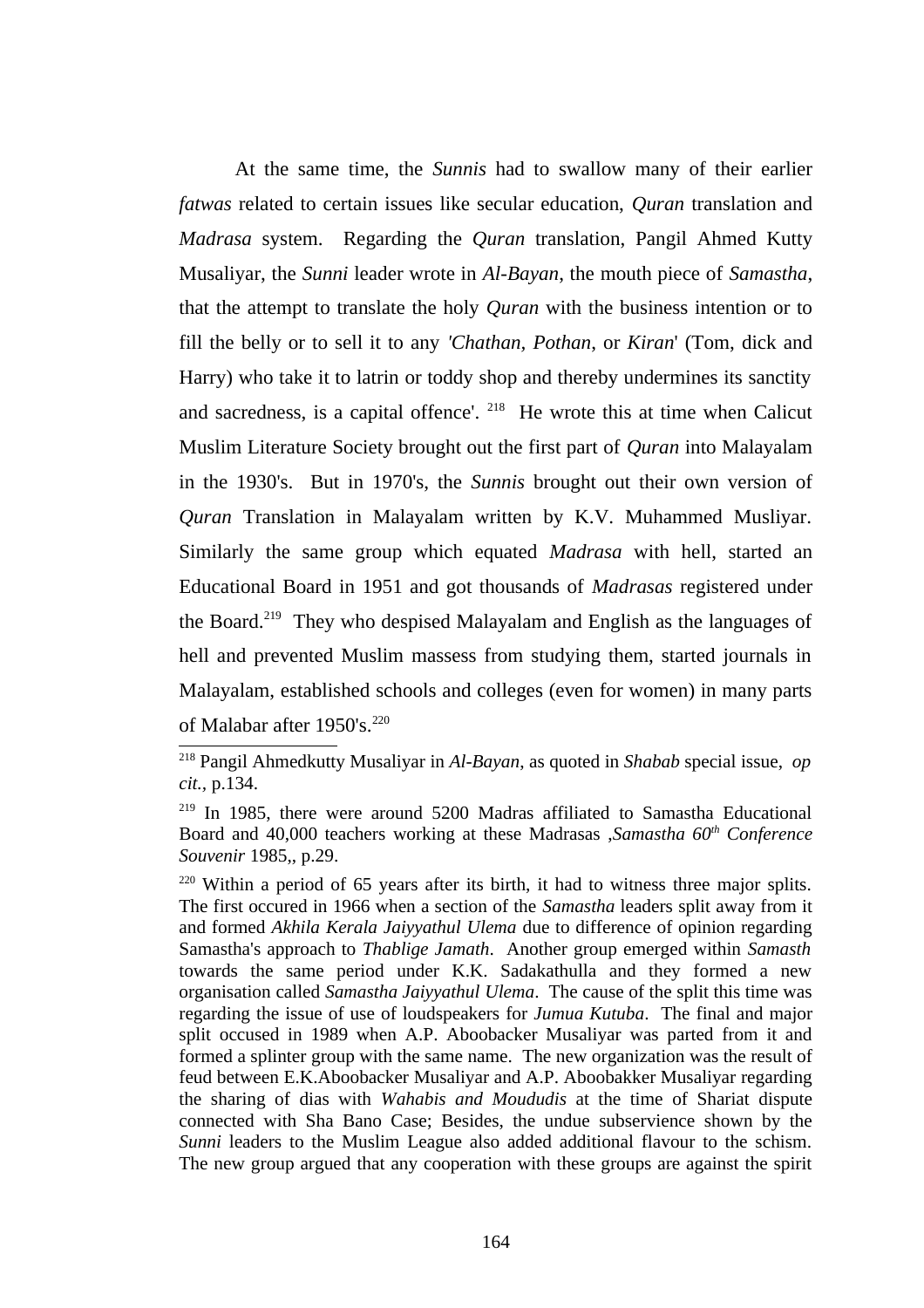# *Jamaethe Islami*

*Jama'the Islami* was a sect founded by Abul A'la Moududi in 1941. By about 1930's itself, the ideals of Moududi were familiar to Malabar Muslims through their journal published from Hyderabad called *Turjumanul Qurani*. V.P. Mohammadali Moulavi of Edayur (Malappuram) was the founder of *Jamathe Islami* in Kerala. The earliest proponents of this sect in Malabar were the reformist scholars themselves including K.M. Moulavi and V.P. Mohamed Ali. K.M. Moulavi even had translated Moududi's book and published it in *Al-Murshid*, the organ of the Reformists *Ulemas* [221](#page--1-8) In 1946, Mohammed Ali along with Janab Issudhin Sahib, formed an organization called *'Jamaiyathul Mustarshidin,*' at Valancheri with a forty member committee.[222](#page--1-3) It was later converted in to the first unit of *Jamaethe Islami* in Malabar. Within a short period, a number of units of the organisation were set up in different parts of Malabar like Kuttiadi, Chennamangallur, Santhapuram, Kannur, Kozhikode etc. To form a state level committee, the adherents of this sect met at Calicut in August 1948 which took certain significant decisions, like establishment of central Head quarters, publication of an official mouth piece called *Prabhodanam* and formation of a central committee called '*Shura*'.[223](#page--1-2) As the *Jamaath* also stood firmly against innovative practices, it was the workers of the reformist *KJU,* who were attracted to the ideology of Moududi and there had been cooperation between

of 'Meenchanda premeyam.' Despite these splits the Sunnis could garner the support of the majority of *Mappilas* in Malabar.

<sup>221</sup> *Al-Murshid*, November - January, 1936-37.

<sup>222</sup> K. Moidu Moulavi, *Ormakkurippukal*, *op. cit.,* p.124 and O. Abdurahiman "Jama ethe Islami in Kerala", *Prabodhanam* special issue, 1992 p.241 and Prof. K.A. Sidiq Hasan "Jamathe Islami Keralathil" *Prabodhanam* special 1998, pp.137-144.

<sup>223</sup> O. Abdurahman, "Jamaethe Islami in Kerala" (Mal), *Prabodhanam* special issue, 1992, p.241.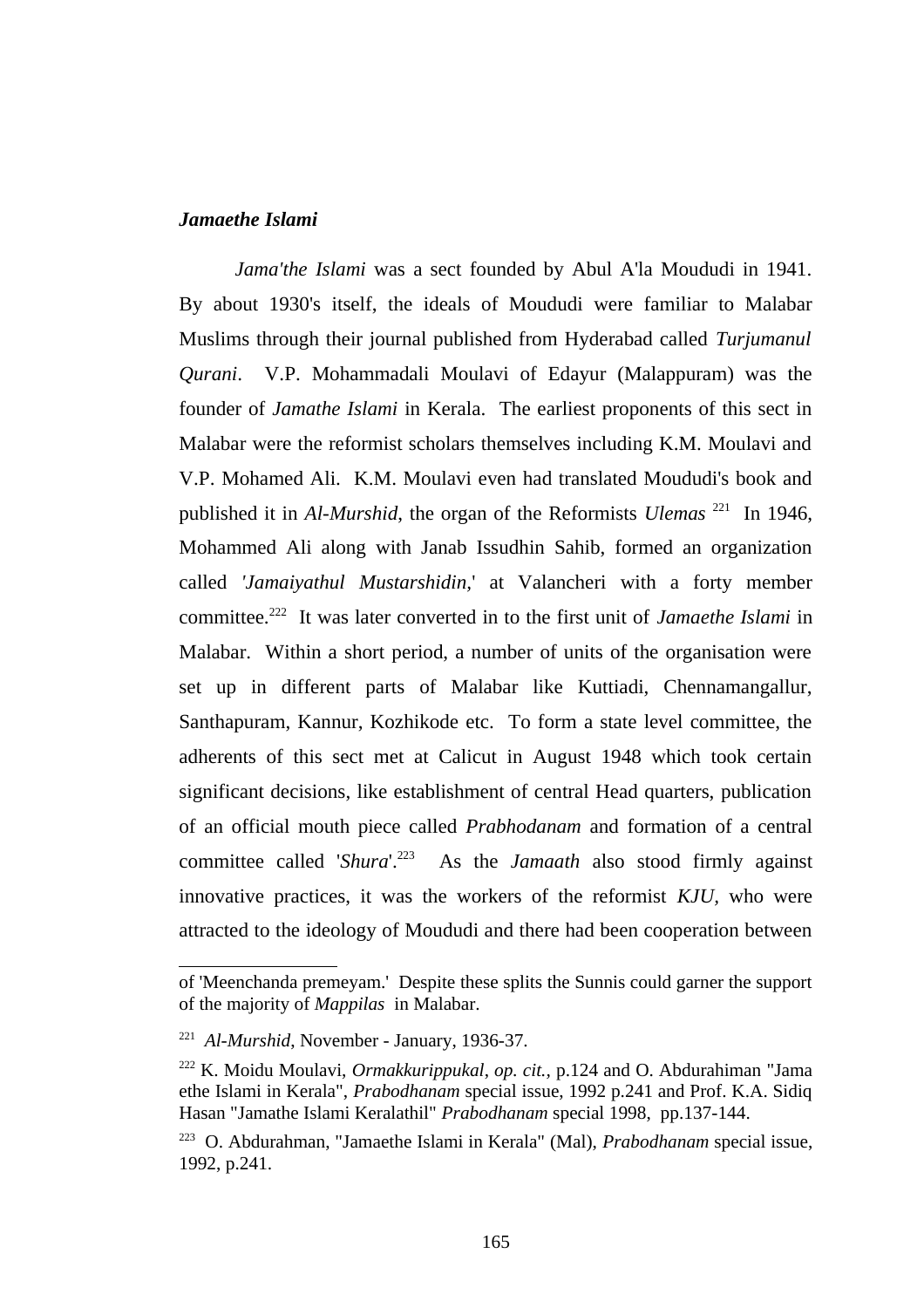the leadership of both groups. For instance, in the first annual conference of *Jamaiyuthul Mustharshideen* at Valanchery held in 1947, the *KJU* leaders like K. Ummer Moulavi, A. Alavi Moulavi Shaik Mohammed Moulavi, Parappur Abdurahman Moulavi etc took part.<sup>[224](#page--1-10)</sup> In certain cases, the units of *KJU*, were converted in to units of *Jamath*. In 1950's, to stem the rising tide of communist ideology among Malabar Muslims, leaders of both *Jamath* and *KJU* collectively set up an offensive missionary organization and organized a campaign called 'Familiarize Islam'.<sup>[225](#page--1-19)</sup> They also issued a number of tracts explaining the Islamic ideology, especially about *Zakath* and Socialist aspects of Islamic ideology. It was a time when Muslim communists brought out some tracts interpreting *Quran* and *Hadith* within a communist perspective.<sup>[226](#page--1-13)</sup> It was in this context that K.C. Abdulla Moulavi published *Islamum socialisavum (Islam and socialism*) which countered many of the arguments of these Muslim communists.[227](#page--1-14) But this honeymoon between the *KJU* and *Jamath* did not last long. In early 1950's itself, K.M. Moulavi and six others of *KJU,* issued a combined *fatwa* against *Jamathe Islami*. [228](#page--1-12)

The early leaders of the movement were Haji V.P. Mohammedali (popularly known as Haji Sahib among *Jamath* circles) K.C. Abdulla Moulavi and V.K.M. Issudin Moulavi. While the *Jamath* agrees with almost all the arguments of *Mujahids* related to *Touhid, bidath* and authority of *Quran,* and *Hadith* etc, they differ with them in one respect, *Taghoot*, any form of government, including democracy, Islamic or non-Islamic, which govern people without heeding the commandment of God, is *Taghoot* and hence a Muslim cannot cooperate with government or participate in any kind of

<sup>224</sup> K.A. Sidiq Hasan, "Jamathe Islami in Kerala", *Prabhodanam* special issue 1998, pp.137-144.

<sup>225</sup> *Ibid.,* p.138.

<sup>226</sup> K. Moidu Moulavi, *op. cit.,* p.123.

<sup>227</sup> M. Abdul Samad, *op cit.,* p.122.

<sup>228</sup> K. Moidue Moulavi, *op. cit.,* p.125.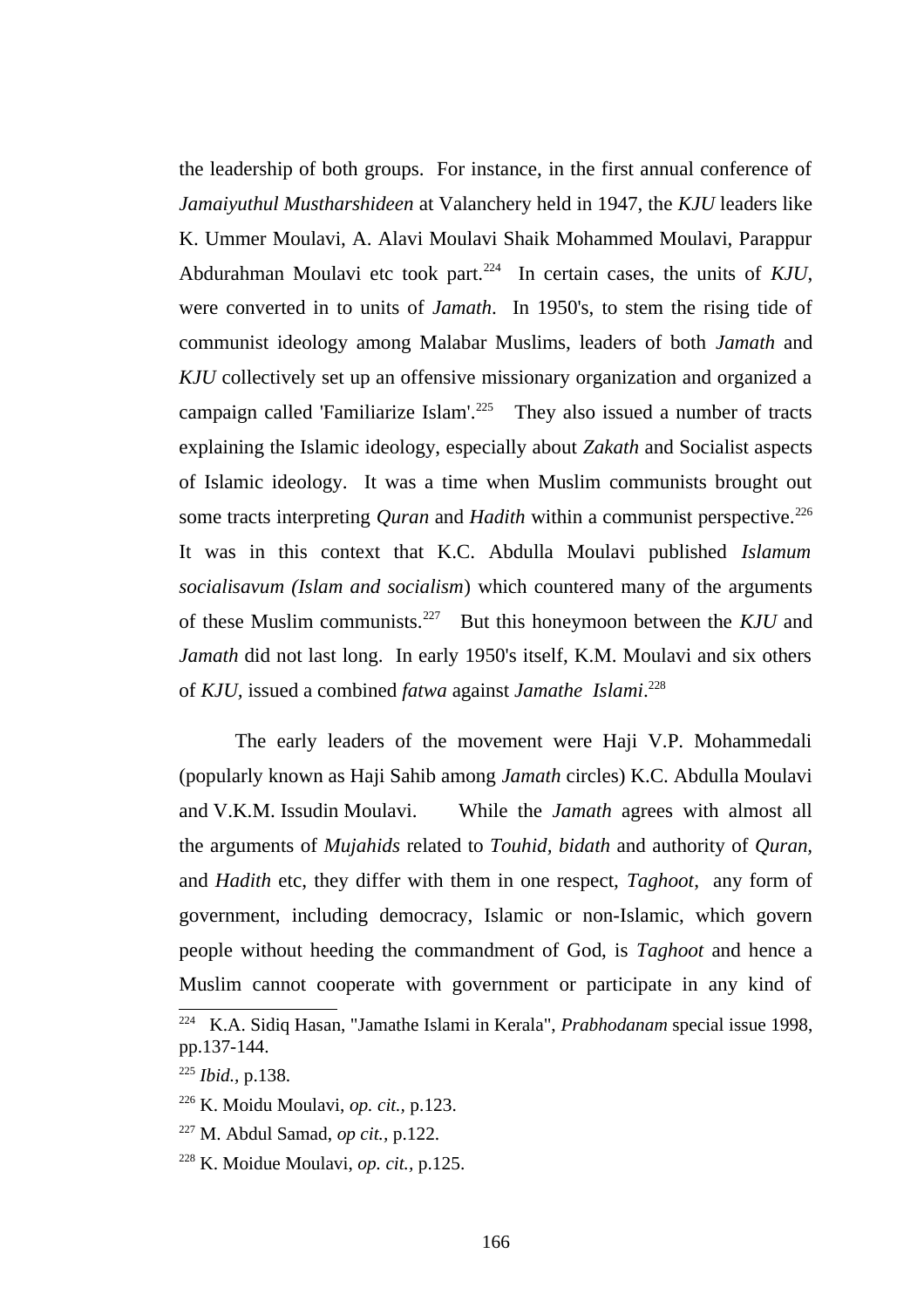Governmental activity and institutions. No wonder, the *Jamath* took a firm decision to boycott elections and to reject Government appointments. When the first election was held to the Parliament in 1951, the *Jamath* exhorted its members to abstain from electoral activities.<sup>[229](#page--1-17)</sup> This stand of *Jamath* was not acceptable either to *Sunnis* or the *Mujahids* in Kerala and both became the staunch critics of *Jamathe Islami* from 1950's onwards.

Through their tracts and public lectures, the *Jamath* could mobilize supporters in certain pockets of Malabar. Like other Muslim organisations, *Jamath* also organized annual conventions at its major strongholds like Valanchery (1948), Kuttiadi (1950) Mulliar Kurussy (1952) Santhpuram near Perinthalmanna (1952) Edayur near Valanchery (1953) Malappuram (1955) Alwaye (1957) and Calicut (1960)<sup>[230](#page--1-12)</sup> This shows that *Jamath* like the *SKJU* was basically a Malabar phenomenon at least in the early decades of its foundation. In 1945 itself, a publishing company called Islamic Publishing Company, was set up at Edayur in Valanchery and the first book it published was the translation of Moududi's famous work, *The religion of Islam* in to Malayalam; which was the manifesto of *Indian Jamathe Islami*. An interesting aspect of the *Jamath* literature was the standard Malayalam in which these were written at a time when both *Sunnis* and *Mujahids* were clinging to the age old polyglot called Arabi-Malayalam. A journal called *Probhodanam* was started from August 1949 onwards, under the editorship of Haji Sahib and this journal took the ideology of *Jamath* to the length and breadth of Kerala. *Jamaath* also brought out its own translation of *Tarjumanul Quran*, the commentary of *Quran* by Abul A'ala Moududi. Following the footsteps of *Mujahids, Jamath* also started their Arabic college

<sup>229</sup> Moulana Abul Laith, "Indian Muslims and Election" (Mal), *Probhodanam,* July 1951.

It was only in 1977, due to bitter experience of Jamath workers during Emergency that they decided to cast those votes in the election.

<sup>230</sup> K.A.S. Sidhique Hasan, *Probhodanam,* special issue, 1998, *op.cit*., p.146.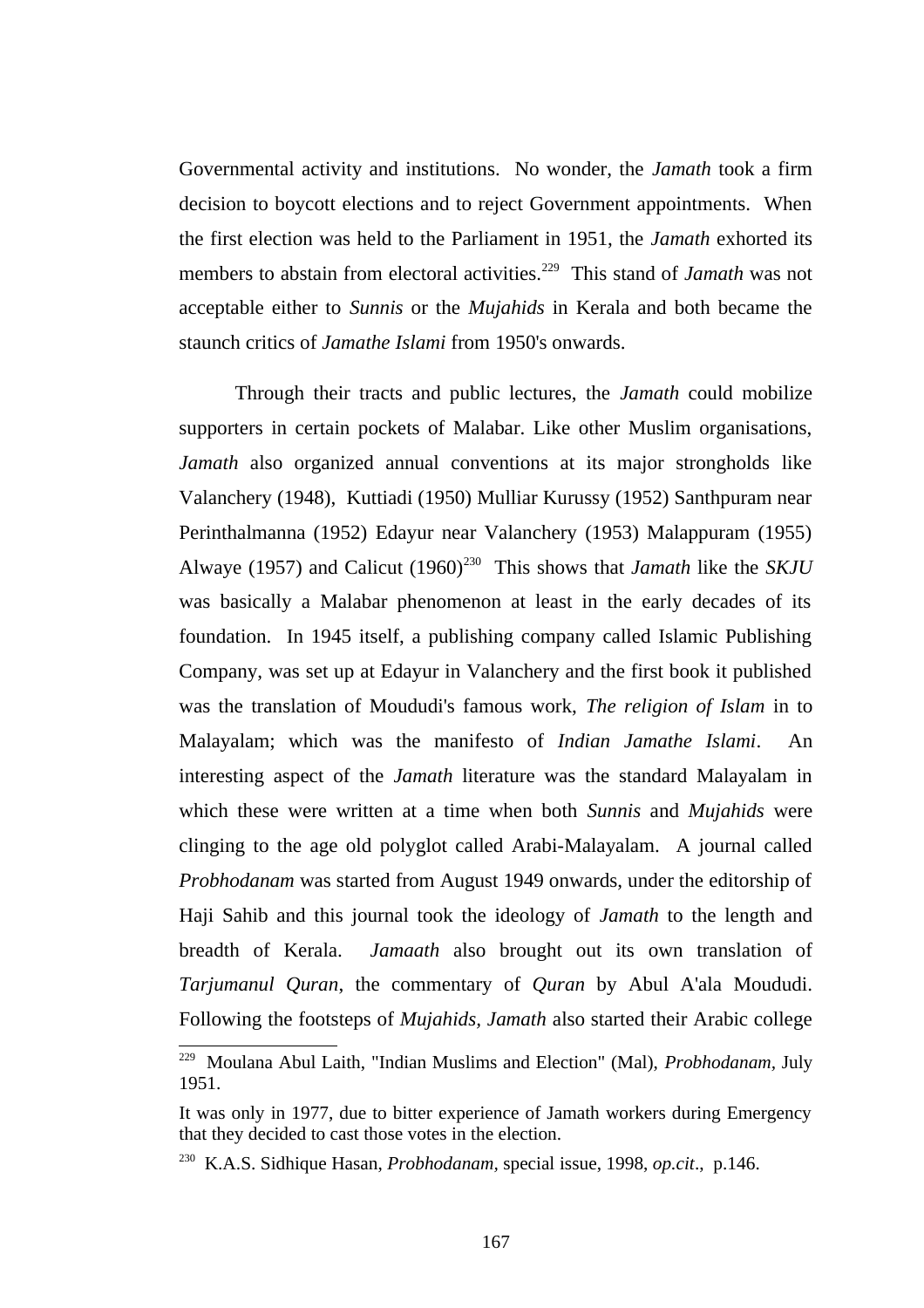at Kasargode called 'Aliya College', to provide training to the scholars of *Jamath* orientation. Later they started colleges synthesizing religious and secular studies at Chennumangallur, Santhapuram, Tirurkad etc.

While the *Jamath* was thus gaining ground in Malabar, both *Sunnis* and *Mujahids* turned against them and many polemical debates were held between *Mujahids* and *Jamath* and between *Sunnis* and *Jamaths*. These debates also stirred the religious life of Malabar Muslims in 1950's and 1960's. The main bone of contention between *Jamath* and others was the issue of *Taguth*. Both *Sunnis* and *Mujahids* held a diametrically opposite view to that of *Jamath* regarding politics. Both *Mujahid* and *Sunni* leaders were active in political parties right from their very inception. In the initial years, the *Mujahids* were anti-British and the *Sunnis* Pro-British. In the 30's and 40's and after independence, the *Sunni* leaders were active in Congress politics and the *Mujahids* in Muslim League. The ideological war started between them and *Jamath*, when the latter declared that a Muslim could not involve in politics, other than trying to establish an Islamic state.<sup>[231](#page--1-28)</sup>

# **Conclusion**

What was the impact of the activities of these three different organisations on the religious landscape of *Mappilas* of Malabar?

The reformists as well as the counter-reformists brought about a new awareness among the ordinary Muslims and as an inevitable result, helped to transform a people in to a community. All these organizations in their own way contributed to the growth of a community consciousness among the *Mappilas* of Malabar. Despite the existance of internal difference, solidarity of some kind or the other could be achieved by the mobilization of the masses It is interesting to note that Jamath was the only Muslim group in Kerala which keptaway from liberation struggle against the communist government in 1959. It was in this background, *KJU* issued a *fatwa* against *Jamathe Islami*, *Probhodanam* special, Calicut, 1998, *op.cit*., p.142.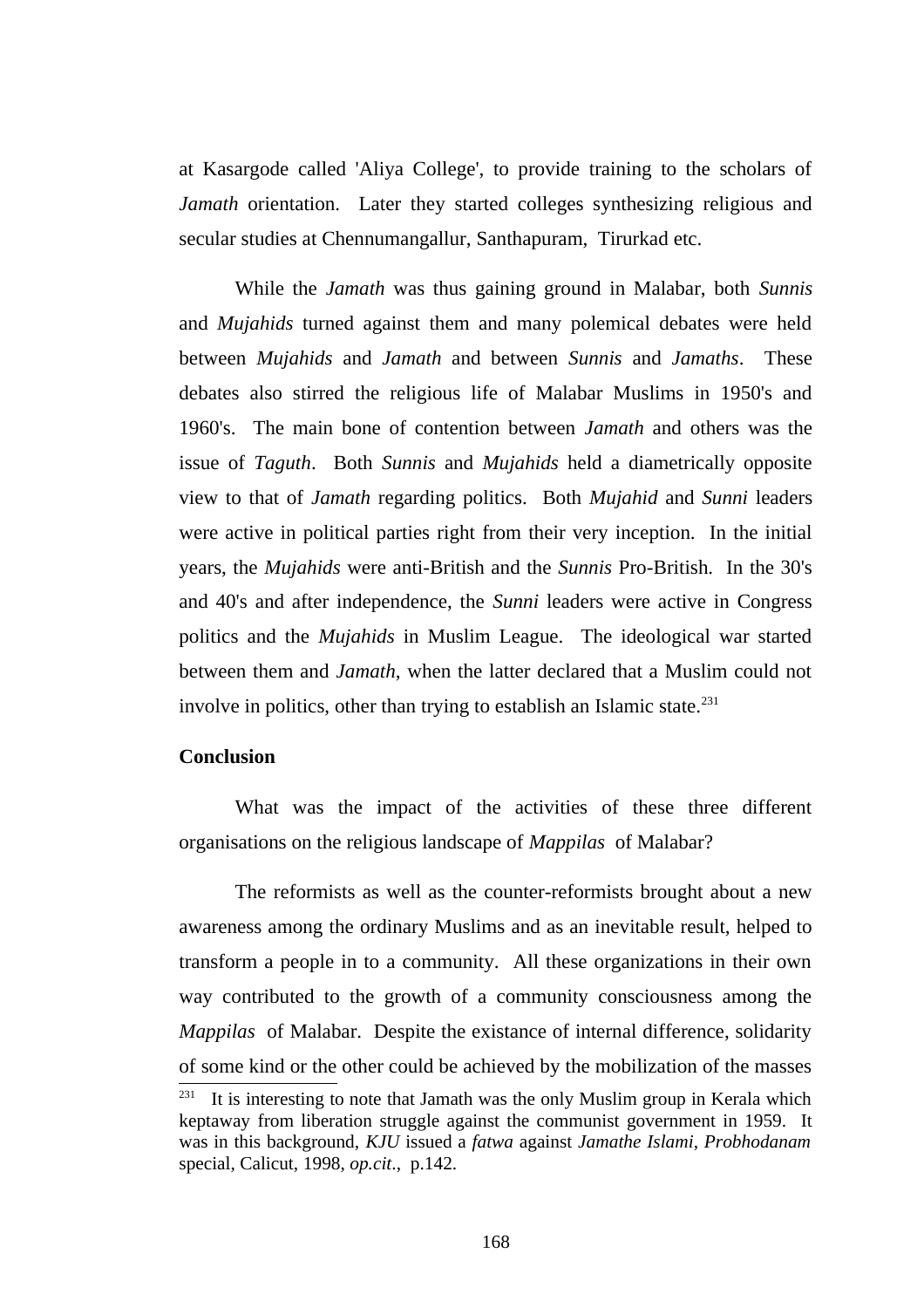under different banners. Through their intense propaganda work, these sects created a new interest in Islam and Islamic way of life among their lay followers. Due to their hectic organizational work, these organizations could put an end to the isolation of rural *Mappilas* and widened the socio political contacts of the community. With a competitive spirit, they started new educational and welfare institutions, published umpteen religious tracts, organised polemical debates and *wa'az* gatherings and thus brought significant change in the world view or 'common sense' of common *Mappilas* in Malabar. Islam in Malabar by about the mid of  $20<sup>th</sup>$  Century, entered a new phase marked by intense debate and discussions among rival groups which helped to create a new awareness of doctrinal matters among all sections of the community. Confrontation and debates were the hallmark of the years between 1922 and 1950, the formative period for developing a scripture-based conception of religion in Malabar. By engaging in theological discourse, commentaries and exegesis, these rival groups linked social events to authoritative Islamic texts.

These organizations also helped the rural *Mappilas* to achieve horizontal solidarity within the community. For the first time, the rural *Mappilas* began to attach much more significance to their 'Muslim identity' as opposed to their local or national identity, which subsequently helped to achieve a measure of social cohesion, in a diversified and even culturally polarized community. The emphasis on Islamic identity led to a contemptuous rejection of every thing associated with popular Islam like *Marumakkathayam*, mortuary services, *Kathukuthu* and even *nerchas*. Again the idea of an Islamic Unity, based on equality of believers, began to gain ground and stigmatization of *Puslams* (muslim fishermen) began to disappear.

The reformers like Makti convinced the *Mappilas* about the futility of *Jihad* and preached instead a 'return to pure faith' as the right path to Islamic